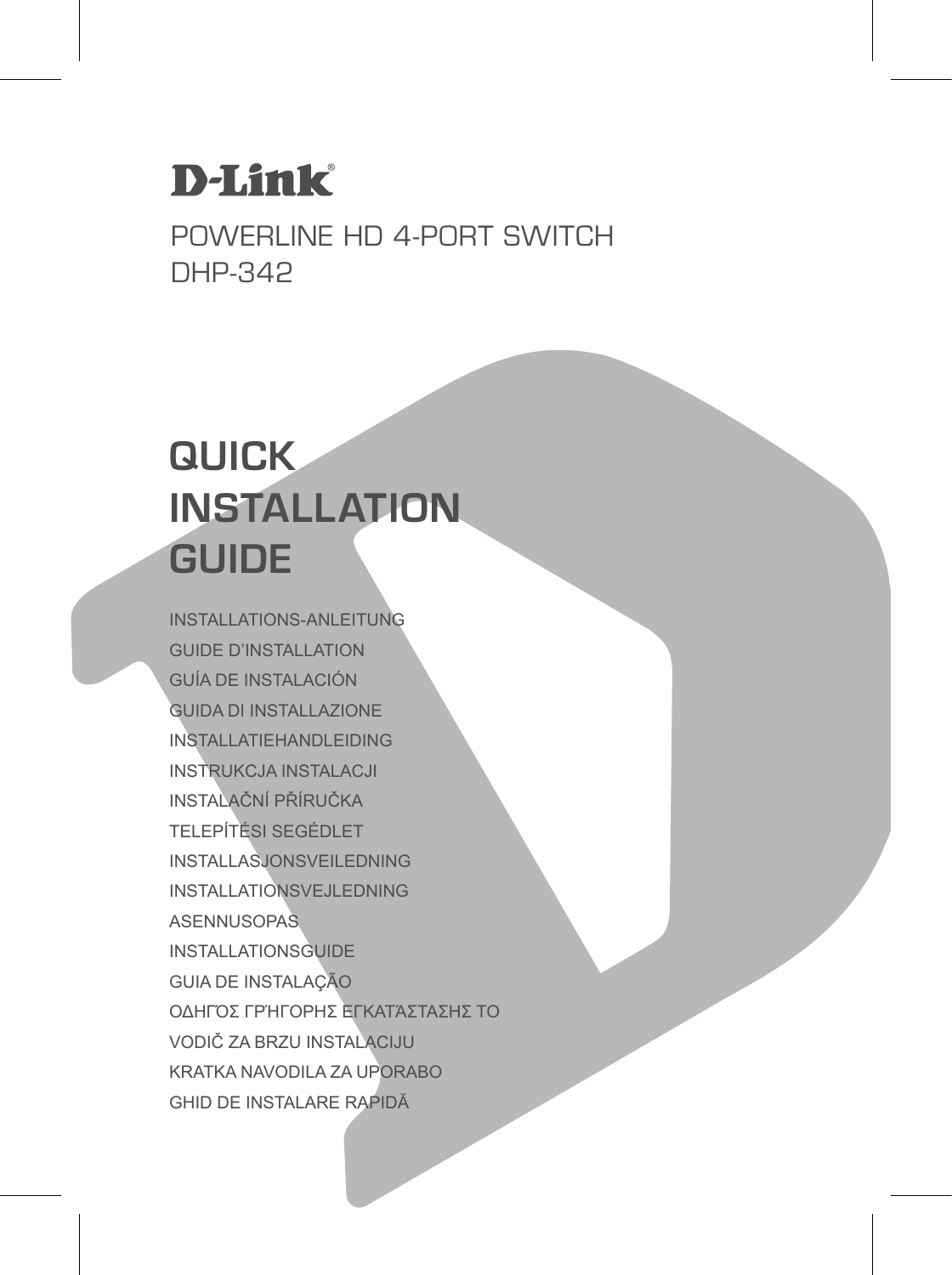### **CONTENTS OF PACKAGING**

#### **CONTENTS**



**INSTALLATION CD**  INCLUDES SETUP WIZARD & USER MANUAL

**Powerline HD 4-Port Switch** DHP-342

**POWER CORD**

**ETHERNET CABLE (CAT5 UTP)** CONNECTS THE DEVICE TO YOUR NETWORK

If any of these items are missing from your packaging, contact your reseller.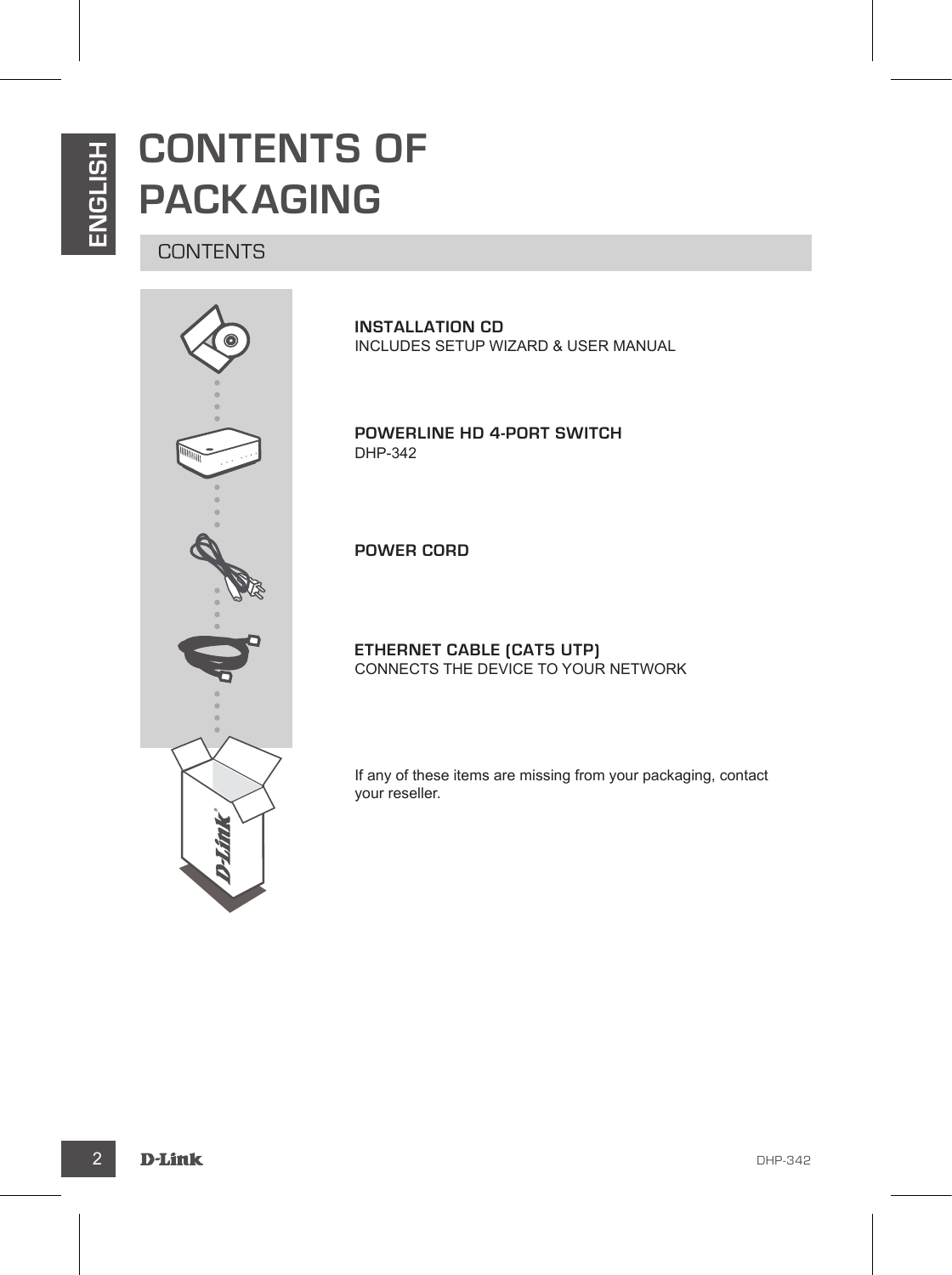### **PRODUCT SETUP**

#### INSTALLATION STEPS

- **PHODUCE I**<br>
SETUP <br>
INSTALLATION STEPS<br>
IS a matrix direct with on an AC Wall culte or power step<br>
<sup>2</sup> build we commends that to ensure best performance, you should ensure you plug the DHP-342<br>
<sup>2</sup> build we occurred that **1.** Plug the DHP-342 directly into an AC Wall outlet or power strip\* \* D-Link recommends that to ensure best performance, you should ensure you plug the DHP-342 directly into a wall socket. Plugging the device into a power strip may increase the possibility of noise and interference in the network and therefore lead to below optimal performance.
- **2.** Connect the included Ethernet cable to the network cable connector located on the DHP-342 and attach the other end of the Ethernet cable to the network or PC.
- **3.** Insert the D-Link DHP-342 CD into your CD-ROM drive. Then starts utility installation.
- **4.** After you have completed the D-Link DHP-342 Utility installation wizard, double-click the D-Link Powerline HD Utility icon on your desktop to start the configuration of the DHP-342.

### **TROUBLESHOOTING**

#### SET-UP AND CONFIGURATION PROBLEMS

#### **1. Can I secure my Powerline network without using any software?**

Yes the DHP-342 features a push-button encryption technology to allow you to protect your network easily. Please refer to the DHP-342 Manual supplied on the CD-ROM for setup instructions.

#### **2. When I plugged in my devices, they were able to see each other and connect automatically. What is the software for?**

By default, your DHP-342 is configured to work out of the box once plugged in and connected to your router. However the software allows you further options to check the quality of your connection, secure your network, configure QoS and manage the devices.

**3. My network seems to be performing slower than expected. How can I improve this?**

#### **Please ensure the following to ensure best network performance.**

- Plug the DHP-342's directly into a wall socket and not into a power strip since some power strips have surge protectors that may block power line signals.
- If this is not possible, then try plugging the device/s into a different power strip that is less populated.
- Check that there are no other interfering appliances plugged into the same power strip, particularly mobile phone chargers or hair dryers as Powerline networks are very sensitive to electrical interference.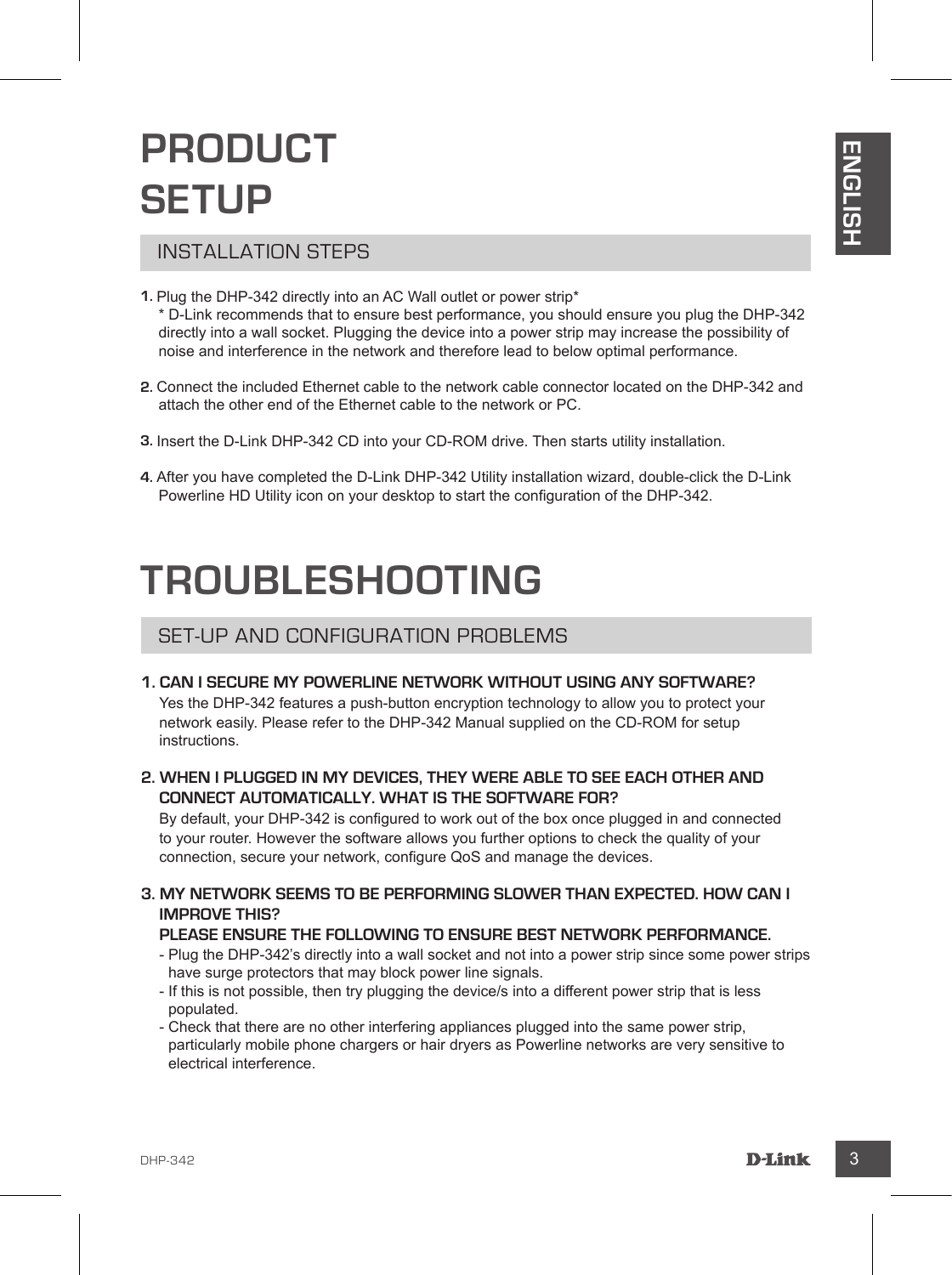#### TECHNICAL SUPPORT

TECHNICAL SUPPORT<br>
The Michael Kingdom (Mon-Fri) website: http://www.dlink.co.uk<br>
Home Winderstorband (057 is 73 3000 (8 03am-16.02pm, Sat 10.00am-22.02pm)<br>
The Manged, Smart & Winders Sellichtes, cor Friewalls 0571 873 00 **United Kingdom (Mon-Fri)** website: http://www.dlink.co.uk FTP: ftp://ftp.dlink.co.uk Home Wireless/Broadband 0871 873 3000 (9.00am–06.00pm, Sat 10.00am-02.00pm) Managed, Smart, & Wireless Switches, or Firewalls 0871 873 0909 (09.00am- 05.30pm) (BT 10ppm, other carriers may vary.)

#### **Ireland (Mon-Fri)**

All Products 1890 886 899 (09.00am-06.00pm, Sat 10.00am-02.00pm) Phone rates: €0.05ppm peak, €0.045ppm off peak times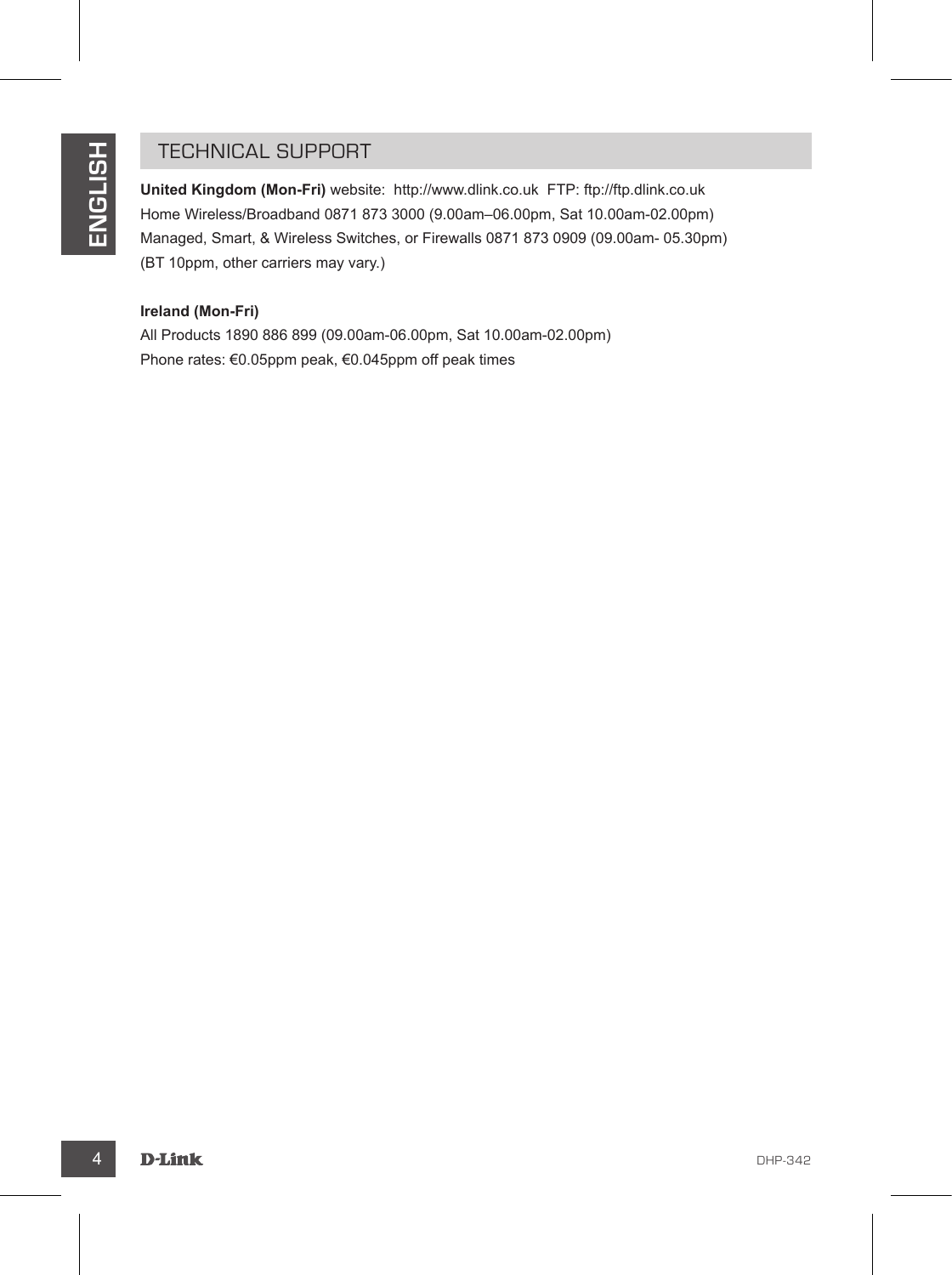### **LIEFERUMFANG**

#### PACKUNGSINHALT



#### **INSTALLATIONS-CD**

ENTHÄLT DEN SETUP-ASSISTENTEN UND TECHNISCHE HANDBÜCHER

**Powerline HD 4-Port Switch** DHP-342

#### **NETZKABEL**

**KAT5E ETHERNET KABEL**  VERBINDET DAS GERÄT MIT IHREM NETZWERK

Sollte eines dieser Teile fehlen, wenden Sie sich bitte an Ihren Fachhändler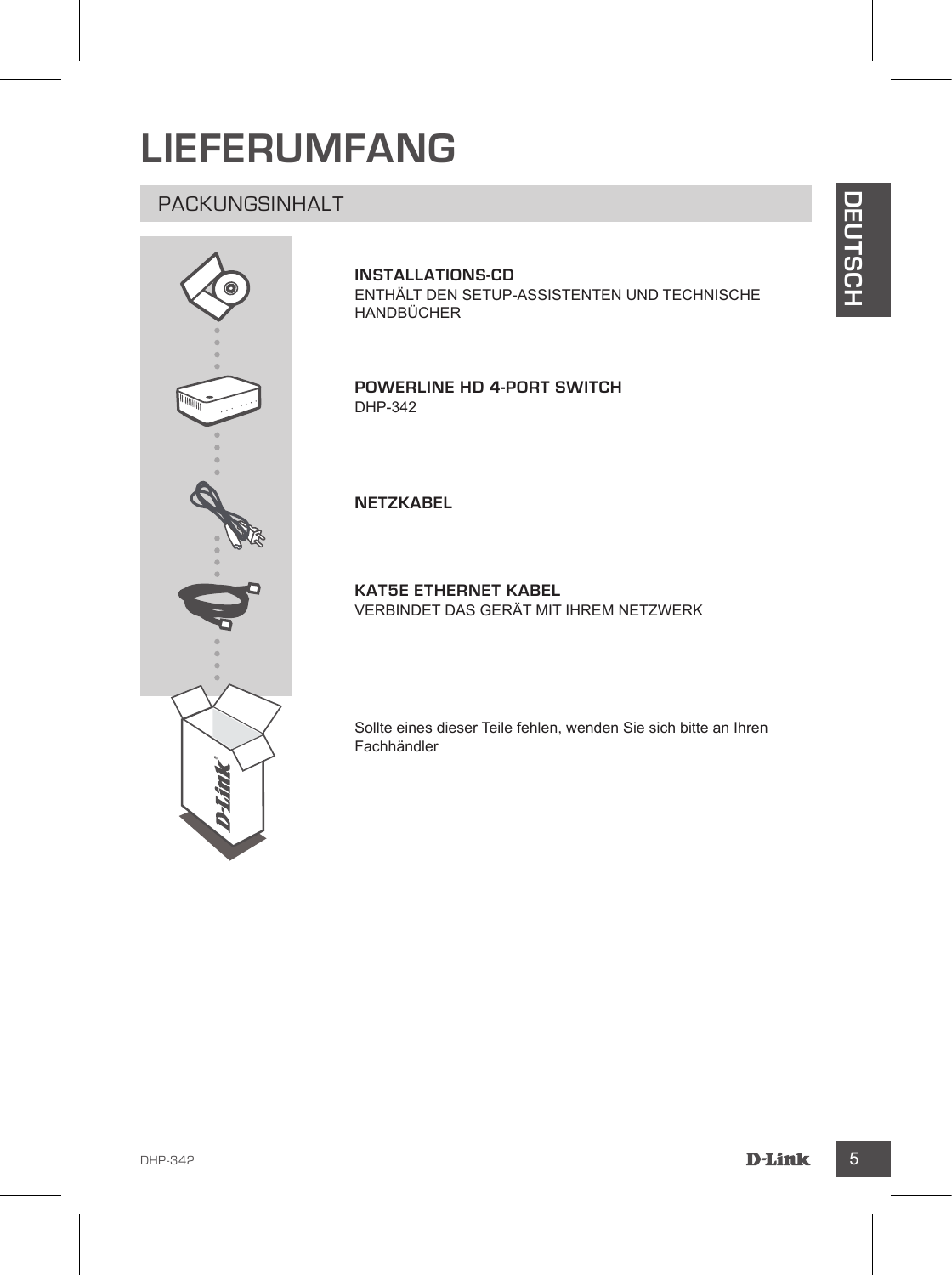# **SETUP DES PRODUKTS**

#### INSTALLATIONSSCHRITTE

- **EXAMPLE AND THE SET AND AND AN EXERCT AND AN EXERCT AND SERVE AND SCREEN AND SCREEN AND SCREEN AND SCREEN AND SCREEN AND SCREEN AND SCREEN AND SCREEN AND SCREEN AND SCREEN AND SCREEN AND SCREEN AND SCREEN AND SCREEN AND S 1.** Schließen Sie den DHP-342 direkt an eine Wandsteckdose oder an einen Mehrfachstecker an.\* \* Zur optimalen Leistungserzielung empfiehlt D-Link, den DHP-342 direkt an eine Wandsteckdose anzuschließen. Der Anschluss des Gerätes an einen Mehrfachstecker kann vermehrt zu Interferenzen und Störsignalen im Netzwerk und somit zu einer Leistungsverringerung führen.
	- **2.** Schließen Sie das mitgelieferte Ethernetkabel an den Netzwerkanschluss des DHP-342 an, und verbinden Sie das andere Kabelende mit dem Netzwerk oder einem PC.
	- **3.** Legen Sie die D-Link DHP-342-CD in das CD-ROM-Laufwerk ein. Das Hilfsprogramm für die Installation wird gestartet.
	- **4.** Wenn Sie den Installationsassistenten für das Dienstprogramm des DHP-342 von D-Link beendet haben, doppelklicken Sie auf das Symbol "D-Link DHP-342 Powerline HD Utility" auf Ihrem Desktop, um mit der Konfiguration des DHP-342 zu beginnen.

### **FEHLERBEHEBUNG**

#### SETUP- UND KONFIGURATIONSPROBLEME

**1. Kann ich mein Powerline-Netzwerk ohne Software verschlüsseln?** 

Ja. Der DHP-342 ist mit einer Verschlüsselungstechnologie per Knopfdruck ausgestattet, mit der Sie Ihr Netzwerk leicht schützen können. Die Konfigurationsanleitung finden Sie im Benutzerhandbuch für den DHP-342 auf der CD-ROM.

**2. Als ich meine Geräte angeschlossen habe, erfolgte ihre gegenseitige Erkennung und Verbindung automatisch. Wozu benötige ich die Software?**

Der DHP-342 ist standardmäßig so eingestellt, dass er, nach seinem Anschluss und der Verbindung mit Ihrem Router, ohne weitere Konfigurationsmaßnahmen unmittelbar funktioniert. Die Software verfügt jedoch über weitere Funktionen zur Überprüfung der Verbindungsqualität, zur Sicherung des Netzwerks, zur QoS-Konfiguration und zur Geräteverwaltung.

- **3. Mein Netzwerk arbeitet zu langsam. Was kann ich tun, um seine Leistung zu steigern? Um eine optimale Netzwerkleistung zu erzielen, beachten Sie bitte Folgendes:**
	- Schließen Sie den DHP-342 nicht an einen Mehrfachstecker, sondern direkt an eine Wandsteckdose an. Manche Mehrfachstecker verfügen über einen Überspannungsschutz, der die Stromzufuhr behindern kann.
	- Wenn dies nicht möglich ist, schließen Sie die Geräte an einen weniger belasteten Mehrfachstecker an.
	- Powerline-Netzwerke reagieren sehr empfindlich auf elektrische Interferenzen. Vergewissern Sie sich daher, dass keine weiteren störenden Geräte, insbesondere Ladegeräte von Mobiltelefonen oder Haartrockner, an denselben Mehrfachstecker angeschlossen sind.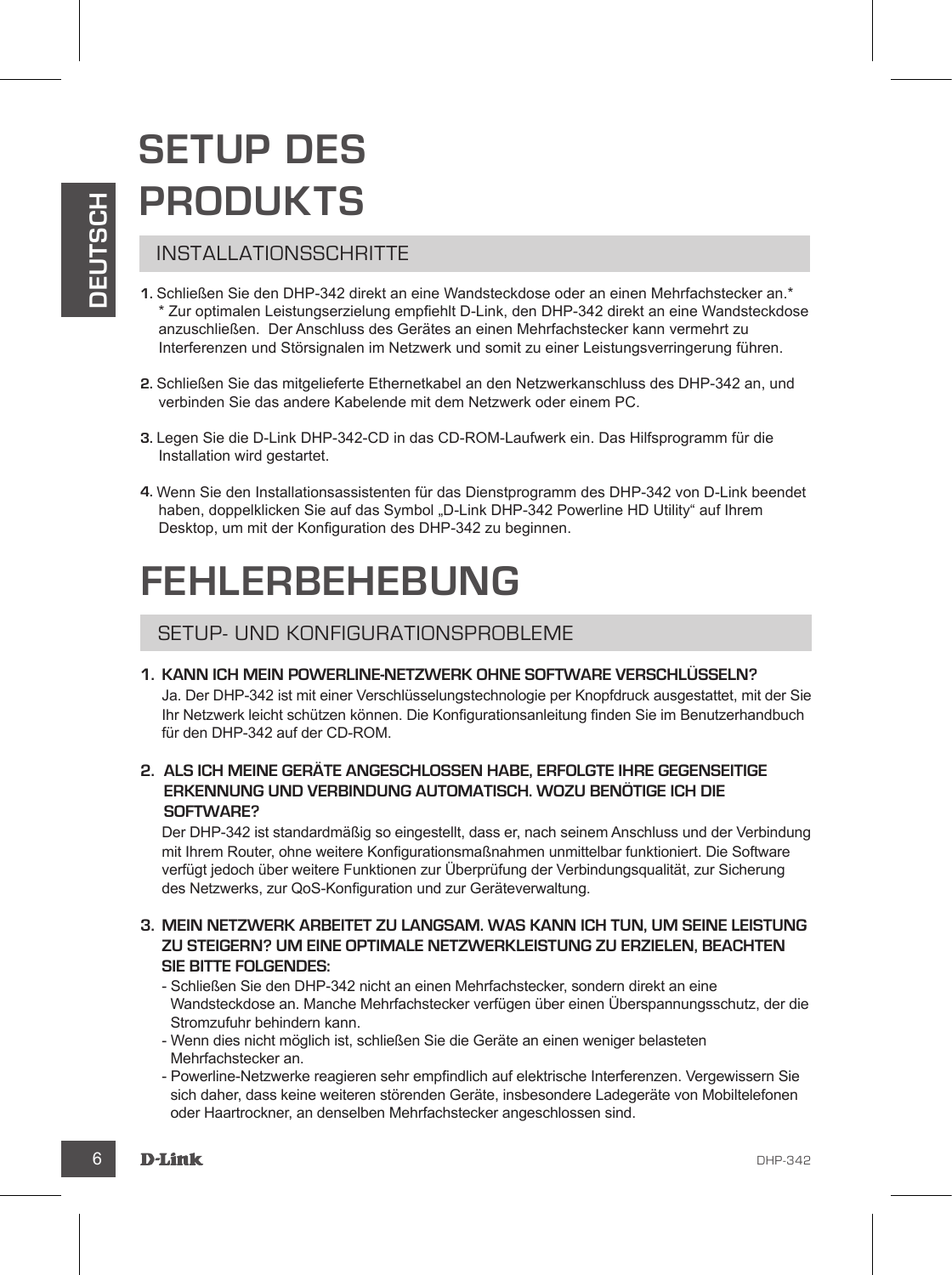#### TECHNISCHE UNTERSTÜTZUNG

**Deutschland**: Web: http://www.dlink.de Telefon: +49(0)1805 2787 0,14 € pro Minute Zeiten: Mo. –Fr. 09:00 – 17:30 Uhr E-Mail: support@dlink.de

**Österreich**: Web: http://www.dlink.at Telefon: +43(0)820 480084 0,116 € pro Minute Zeiten: Mo. –Fr. 09:00 – 17:30 Uhr E-Mail: support@dlink.at

Telecon + Heloyotes 2727 or 14 C pro Minute Zeiten: Mo. -Fr. 0200 - 17:30 Uhr<br>E-Mail: support@dink.de<br>Deletor-14300:8024 80084 0.116 C pro Minute Zeiten: Mo. -Fr. 0200 - 17:30 Uhr<br>Behave: Web: http://www.dlink.at<br>Behave: W **Schweiz**: Web: http://www.dlink.ch Telefon: +41(0)848 331100 0,08 CHF pro Minute Zeiten: Mo. –Fr. 09:00 – 17:30 Uhr E-Mail: support@dlink.ch \* Gebühren aus Mobilnetzen und von anderen Providern können abweichen.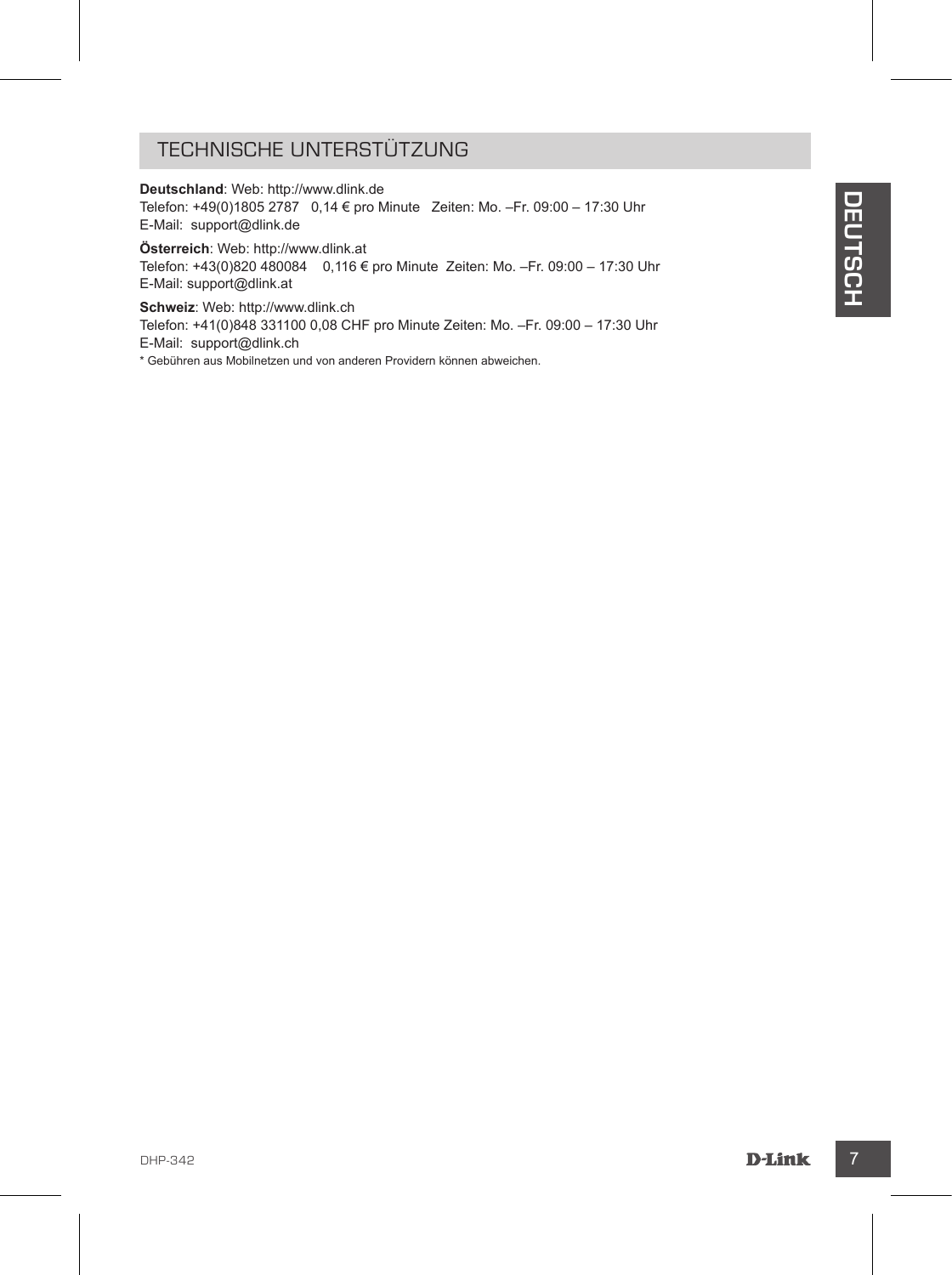### **QUE CONTIENT LA BOÎTE ?**

# **FRANÇAIS**



**LE CD D'INSTALLATION**  COMPREND L'ASSISTANT DE CONFIGURATION ET LES MANUELS TECHNIQUES

**Powerline HD 4-Port Switch** DHP-342

**CORDON D'ALIMENTATION**

**CÂBLE ETHERNET CATÉGORIE 5**  CONNECTE LE PÉRIPHÉRIQUE À VOTRE RÉSEAU

Si l'un des éléments ci-dessus est manquant, veuillez contacter votre revendeur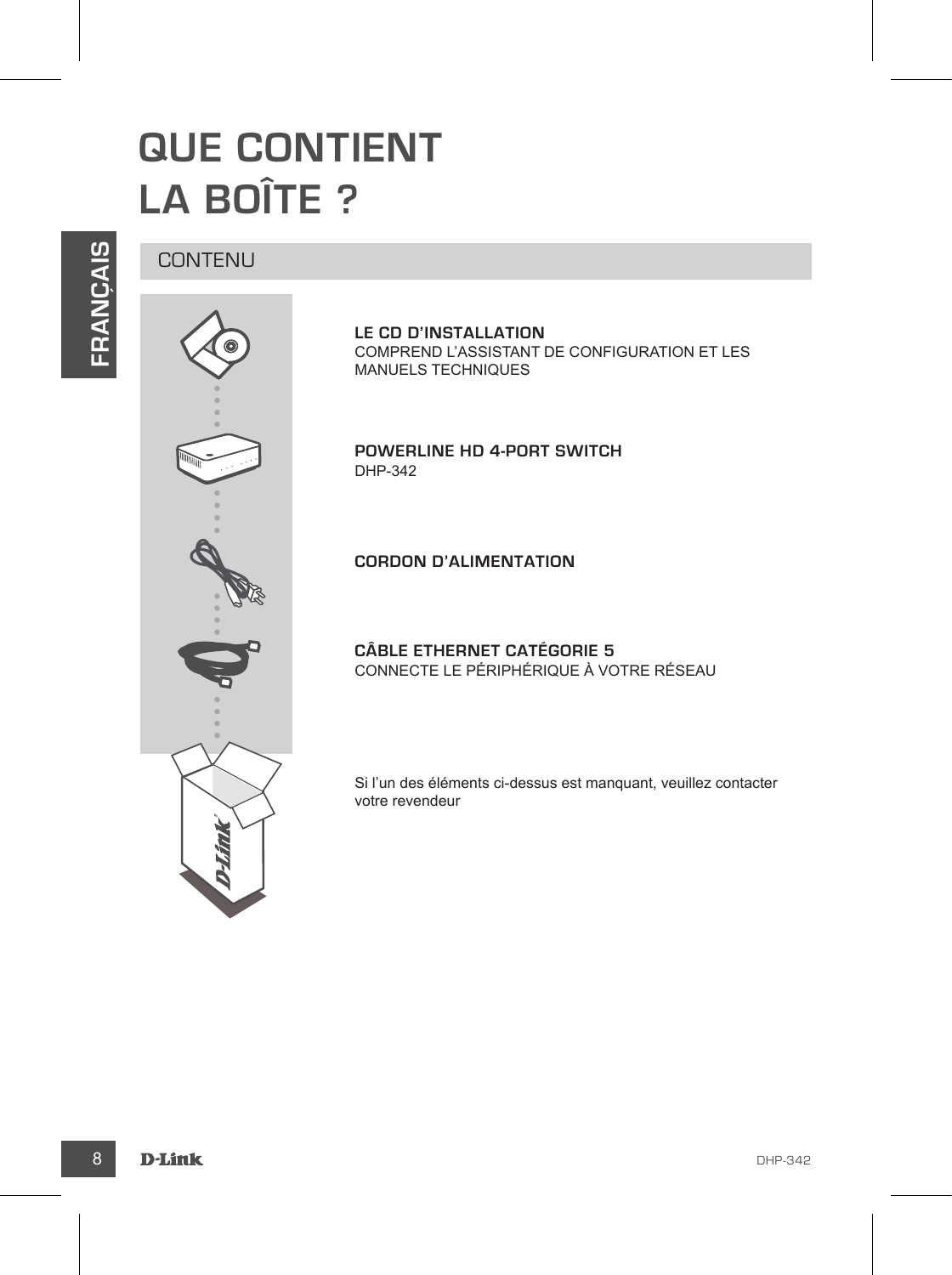### **CONFIGURATION DU PRODUIT**

#### ÉTAPES D'INSTALLATION

- **1.** Branchez le DHP-342 directement sur une prise murale ou multiple\* \* Pour obtenir des performances optimales, D-Link recommande de brancher le DHP-342 directement sur une prise murale. Brancher l'appareil sur une prise multiple peut entraîner une augmentation du bruit et des interférences sur le réseau et par conséquent conduire à une diminution des performances.
- **2.** Branchez l'une des extrémités du câble Ethernet fourni au connecteur du câble réseau situé sur le DHP-342 et l'autre extrémité, au réseau ou au PC.
- **3.** Insérez le CD D-Link DHP-342 dans le lecteur de CD-ROM. Démarrez ensuite l'installation de l'utilitaire.
- **4.** Après avoir effectué toutes les étapes de l'assistant d'installation de l'utilitaire D-Link DHP-342, double-cliquez sur l'icône D-Link DHP-342 Powerline HD Utility du bureau pour commencer la configuration du DHP-342.

# **DÉPANNAGE**

#### PROBLÈMES D'INSTALLATION ET DE CONFIGURATION

#### **1. Puis-je sécuriser mon réseau CPL sans utiliser de logiciel ?**

Oui. Le DHP-342 intègre une technologie de chiffrement par bouton-poussoir qui vous permet de protéger votre réseau très facilement. Reportez-vous au manuel du DHP-342 fourni sur le CD-ROM pour consulter les instructions de configuration.

#### **2. Une fois branchés, les appareils ont été en mesure de se voir et de se connecter automatiquement. À quoi sert le logiciel ?**

Le DHP-342 est configuré par défaut pour être prêt à l'emploi une fois branché et connecté au routeur. Le logiciel offre des options supplémentaires permettant de vérifier la qualité de la connexion, de sécuriser le réseau, de configurer la qualité de service et de gérer les appareils.

#### **3. Le réseau semble plus lent que prévu. Comment puis-je l'améliorer ? Vérifiez les points suivants pour garantir les meilleures performances réseau.**

- Branchez les DHP-342 directement sur des prises murales et non sur des prises multiples, celles-ci pouvant être dotées de parasurtenseurs et bloquer les signaux des courants porteurs.
- Si ce n'est pas possible, branchez les DHP-342 sur une prise multiple comportant peu d'appareils.
- Vérifiez qu'aucun dispositif générant des interférences n'est branché sur la même prise multiple, en particulier des chargeurs de téléphone mobile ou des sèche-cheveux, les réseaux sur courants porteurs étant très sensibles aux interférences électriques.

**F RANÇAIS**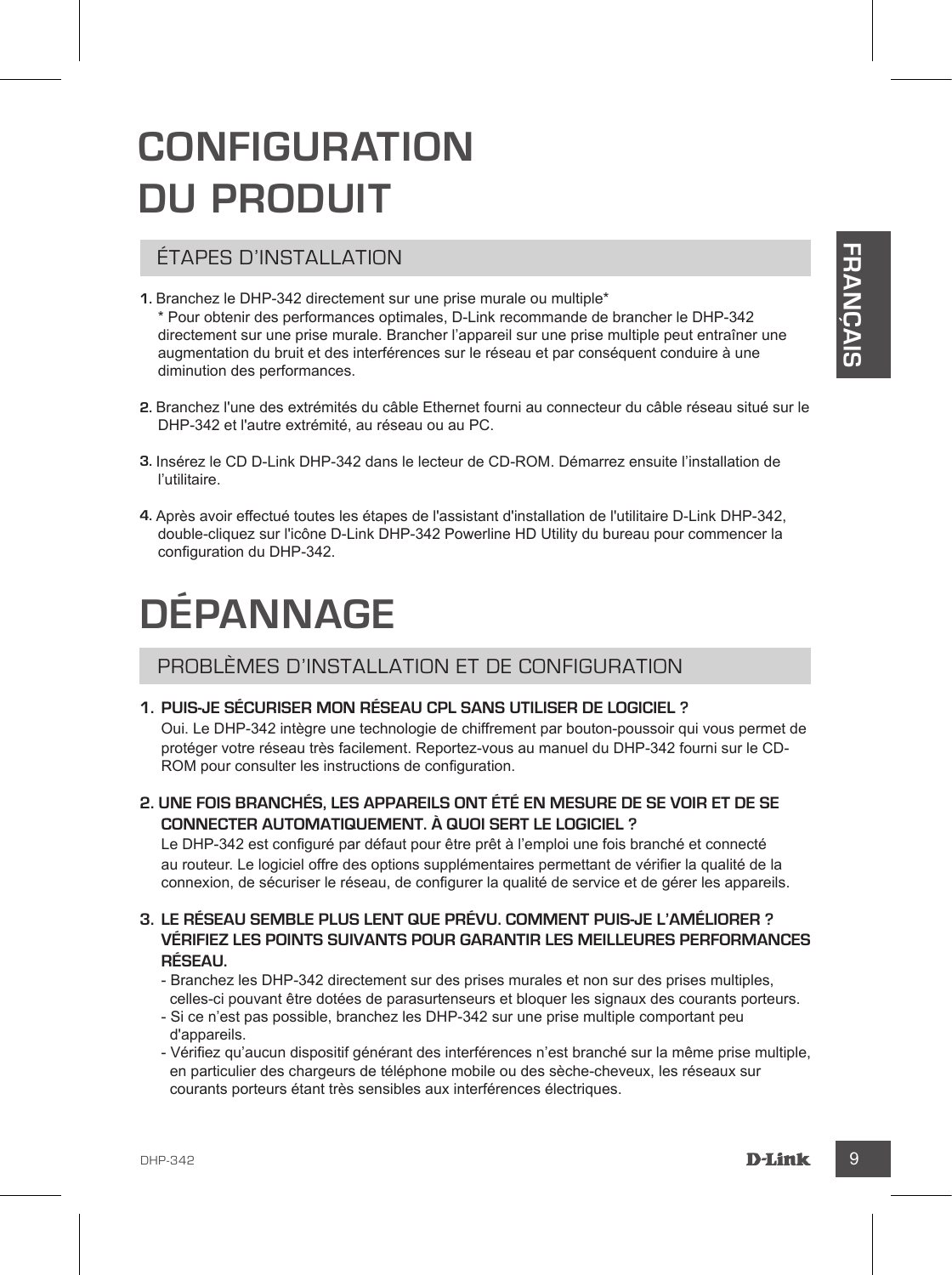#### ASSISTANCE TECHNIQUE

Assistance technique D-Link sur internet :http://www.dlink.fr Assistance technique D-Link par téléphone : 0 820 0803 03 0,12 €/min la minute : Lundi – Vendredi de 9h à 13h et de 14h à 19h Samedi 9h à 13h et de 14h à 16h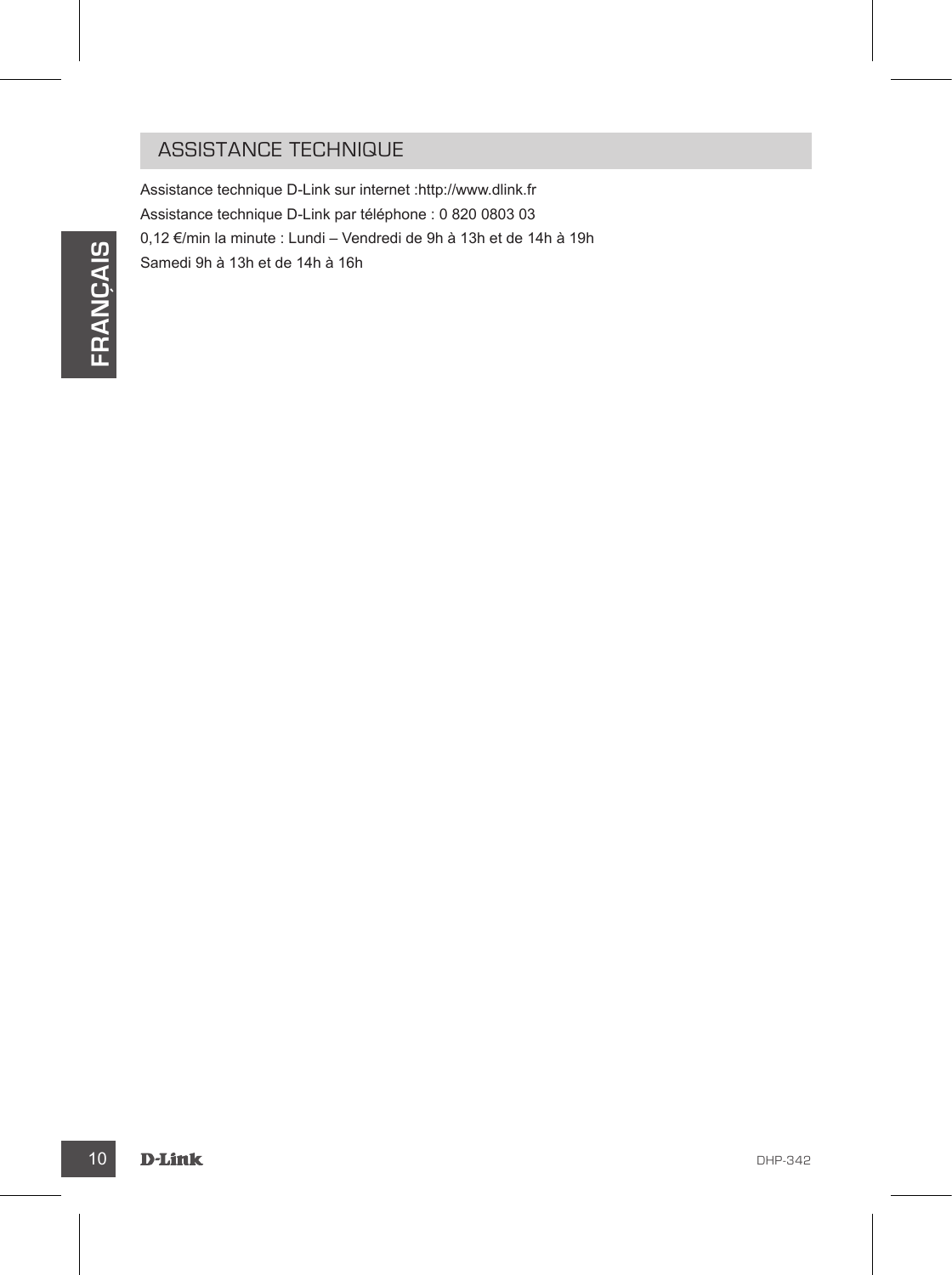### **CONTENIDO DEL PAQUETE**

#### CONTENIDO



**CD DE INSTALACIÓN** INCLUYE ASISTENTE DE CONFIGURACIÓN Y MANUALES **TÉCNICOS** 

**Powerline HD 4-Port Switch** DHP-342

**CABLE DE ALIMENTACIÓN**

**CABLE ETHERNET CAT5** CONECTA EL DISPOSITIVO A LA RED

Si falta alguno de estos componentes, contacte con el proveedor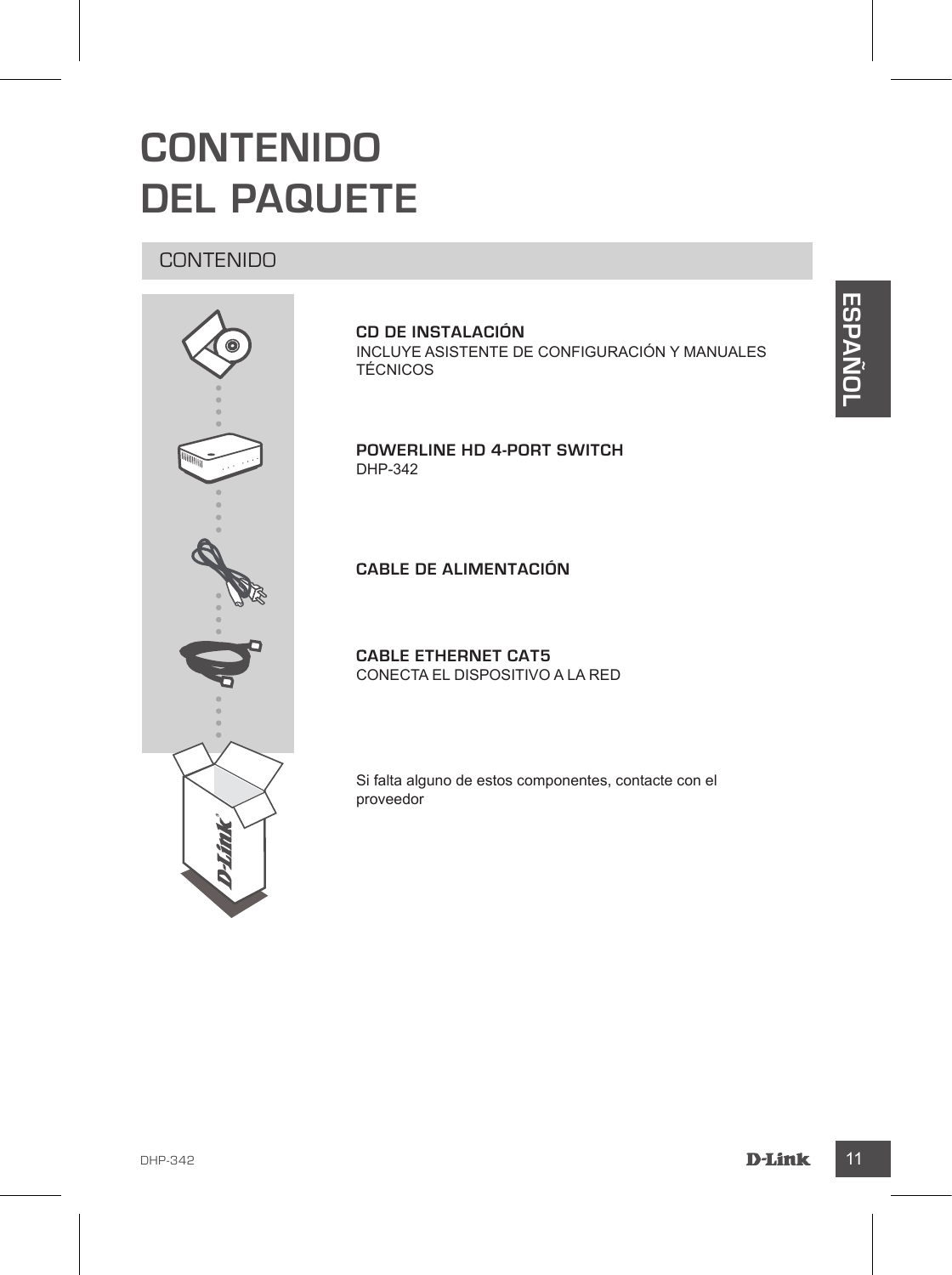## **PRODUCTO INSTALACIÓN**

#### PASOS DE LA INSTALACIÓN

- <sup>2</sup> Duine reconienda que, para paramitar el máximo rendrímeiro, conecio el DHP-342<br>directamente a una base de pared. Al conectar el dispositivo a una regleta de alimentación,<br>els mán posibe que estis múdo y se produzcan i **1.** Conecte el DHP-342 directamente a una base de pared AC o regleta de alimentación\* \* D-Link recomienda que, para garantizar el máximo rendimiento, conecte el DHP-342 directamente a una base de pared. Al conectar el dispositivo a una regleta de alimentación, es más posible que exista ruido y se produzcan interferencias en la red, y, en consecuencia, disminuya el rendimiento óptimo.
	- **2.** Conecte el cable Ethernet suministrado al conector de cable de red que se encuentra en el DHP-342 y, después, el otro extremo del cable a la red o al PC.
	- **3.** Inserte el CD del D-Link DHP-342 en la unidad de CD-ROM. A continuación, inicie la utilidad de instalación.
	- **4.** Tras haber completado la instalación con la aplicación del asistente del DHP-342 de D-Link, haga doble clic en el icono «D-Link DHP-342 Powerline HD Utility», que se encuentra en el escritorio, para iniciar la configuración del DHP-342.

### **SOLUCIÓN DE PROBLEMAS**

PROBLEMAS DE INSTALACIÓN Y CONFIGURACIÓN

#### **1. ¿Puedo asegurar mi red Powerline sin utilizar software?**

Sí. El DHP-342 incorpora una tecnología de cifrado que permite proteger fácilmente su red pulsando un botón. Consulte el Manual de DHP-342 suministrado en el CD-ROM para ver las instrucciones de configuración..

#### **2. Si cuando conecto mis dispositivos, pueden verse entre ellos y conectarse automáticamente, ¿para qué sirve el software?**

Por defecto, el DHP-342 está configurado para funcionar con solo enchufarlo y conectarlo al router. Sin embargo, el software ofrece otras opciones: comprobar la calidad de su conexión, hacer la red segura, configurar QoS y gestionar los dispositivos.

#### **3. Parece que la red funciona más lentamente de lo previsto. ¿Cómo puedo solucionarlo?**

#### **Para garantizar el máximo rendimiento, realice lo siguiente:**

- Conecte el DHP-342 directamente a una base de pared y no a una regleta de alimentación, puesto que algunas regletas de alimentación disponen de protectores de sobretensión que pueden bloquear las señales de la línea eléctrica.
- Si no es posible, conecte los dispositivos en una regleta de alimentación más vacía.
- Compruebe que, en la misma regleta de alimentación, no hay otros elementos conectados que puedan causar interferencias, en especial cargadores de teléfonos móviles o secadores de pelo, puesto que las redes Powerline son muy sensibles a las interferencias eléctricas.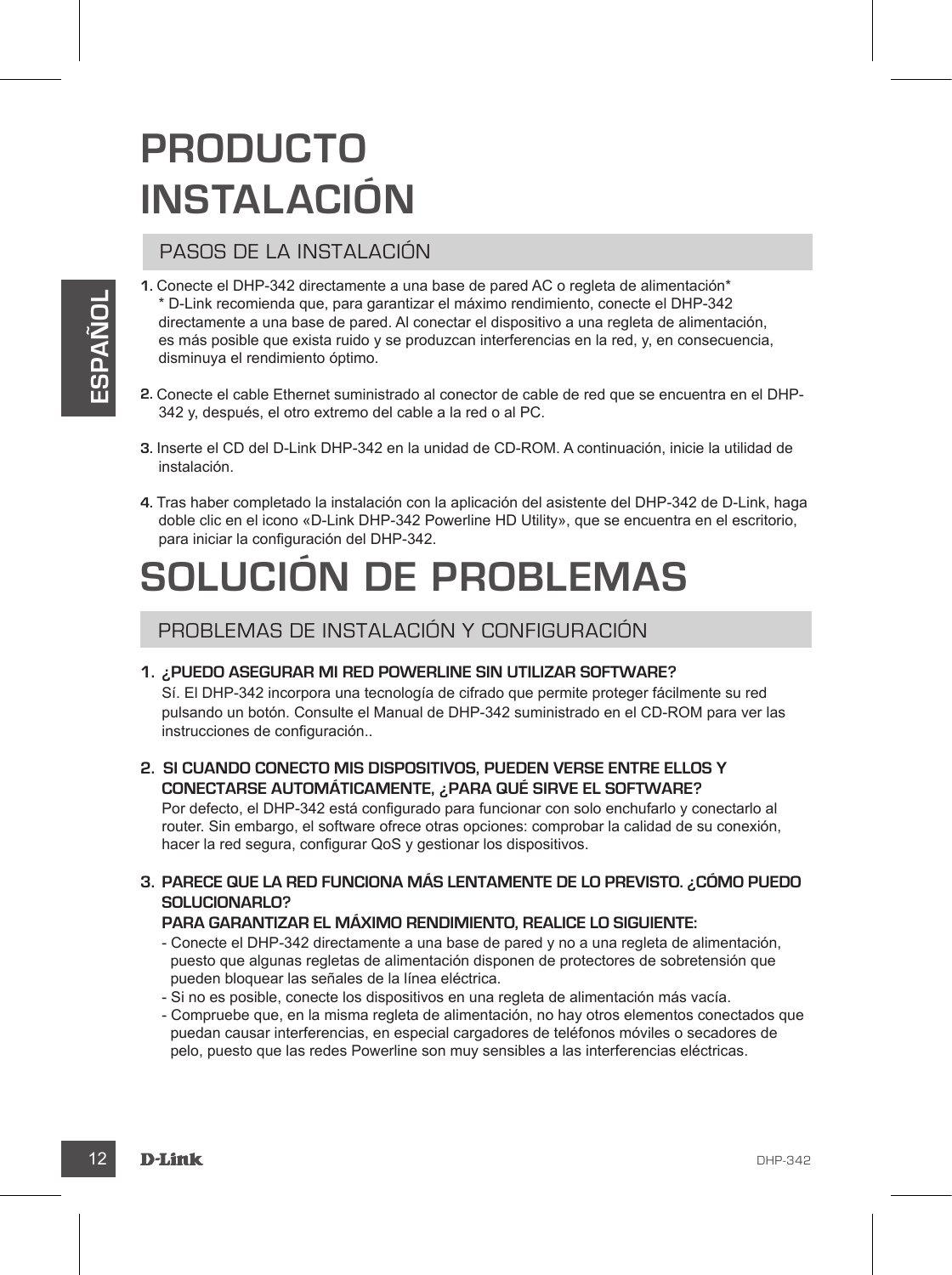### ASISTENCIA TÉCNICA

http://www.dlink.es

Asistencia Técnica Telefónica de D-Link: +34 902 30 45 45 0,067 €/min De Lunes a Viernes de 9:00 a 14:00 y de 15:00 a 18:00

**DHANK**<br>DHP-342<br>D-JAINK 13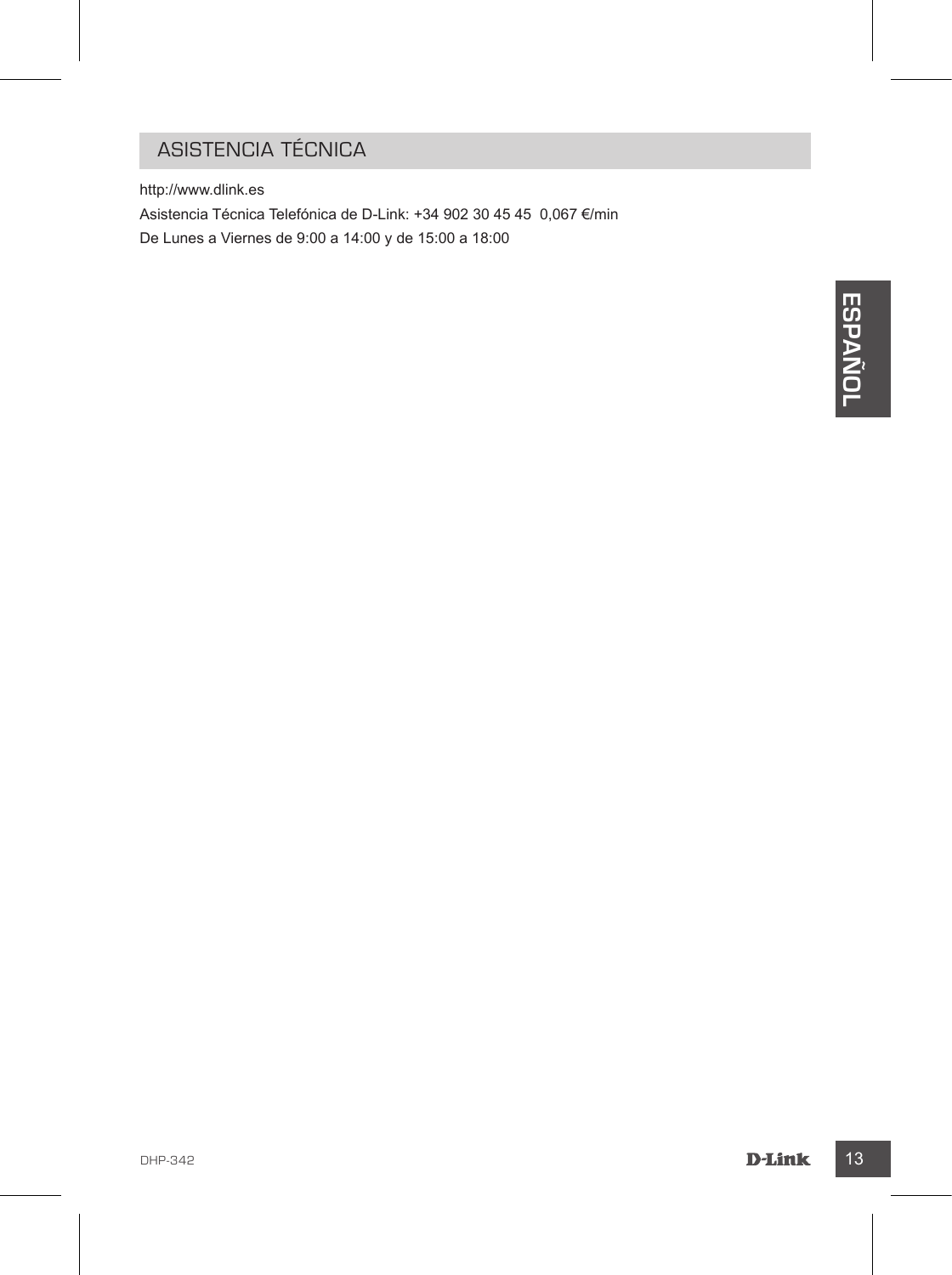### **COSA CONTIENE LA CONFEZIONE?**

#### **CONTENUTO**





**CD DI INSTALLAZIONE**  INCLUDE LA CONFIGURAZIONE GUIDATA E I MANUALI **TECNICI** 

**Powerline HD 4-Port Switch** DHP-342

#### **CAVO DI ALIMENTAZIONE**

**CAVO ETHERNET CAT5** PER COLLEGARE IL DISPOSITIVO ALLA RETE

Se uno dei componenti dovesse risultare mancante, contattare il rivenditore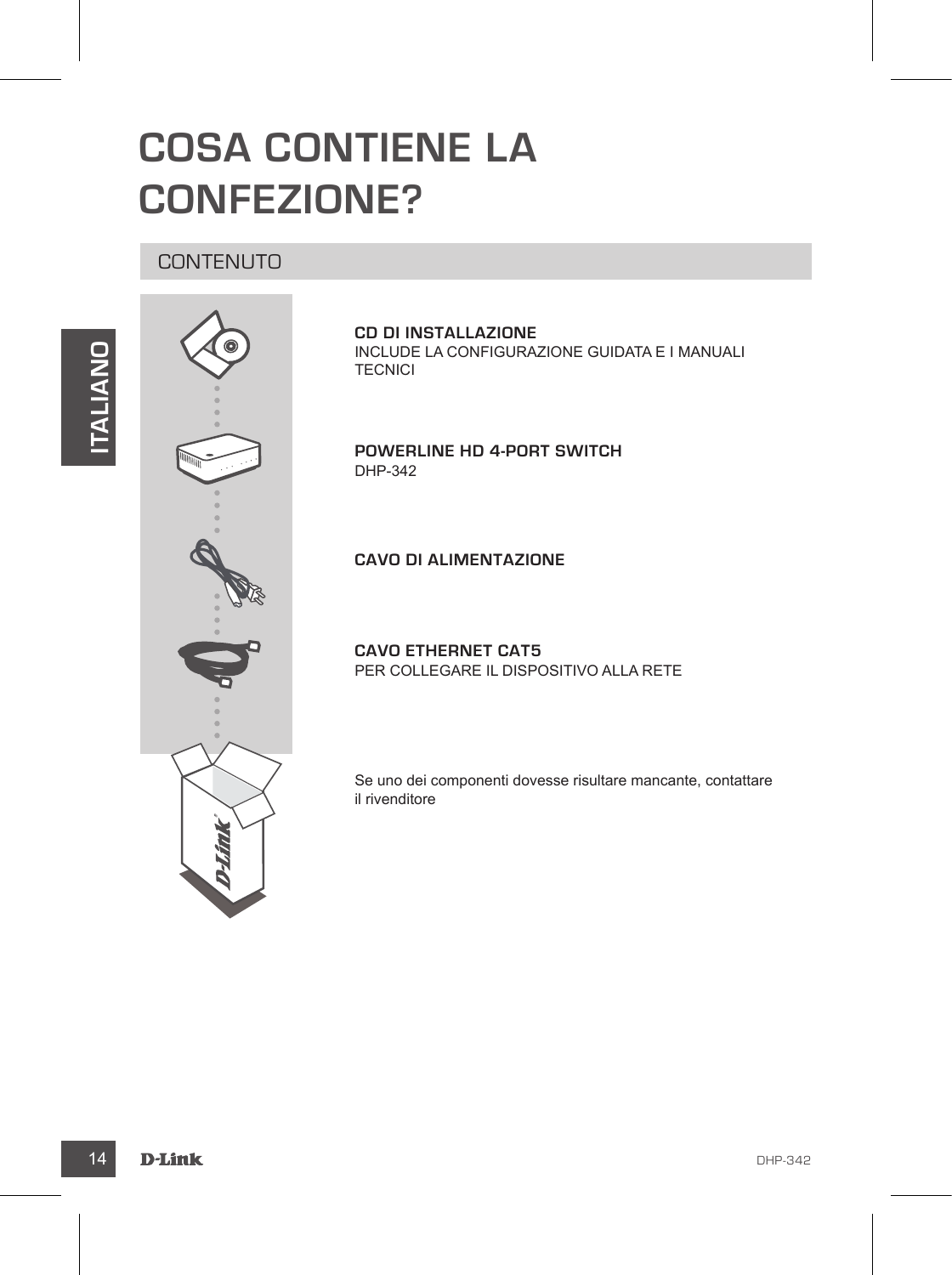### **CONFIGURAZIONE DEL PRODOTTO**

#### PROCEDURA DI INSTALLAZIONE

- **1.** Inserire il dispositivo DHP-342 direttamente in una presa CA a muro o in una multipresa\* \* Per ottimizzare le prestazioni, D-Link raccomanda di inserire il dispositivo DHP-342 in una presa a muro. L'utilizzo di una multipresa incrementa la possibilità di disturbi e interferenze per la rete e può pertanto comprometterne le prestazioni.
- **2.** Connettere il cavo Ethernet al connettore di rete del dispositivo DHP-342 e alla rete o al PC.
- **3.** Inserire il CD di D-Link DHP-342 nel lettore CD-ROM. Verrà avviata l'installazione dell'utilità.
- **4.** Al termine dell'esecuzione del programma di installazione D-Link DHP-342, avviare la procedura di configurazione del dispositivo DHP-342 con un doppio clic sull'icona D-Link DHP-342 Powerline HD Utility, visualizzata sul desktop.

### **RISOLUZIONE DEGLI ERRORI**

#### PROBLEMI DI INSTALLAZIONE E CONFIGURAZIONE

#### **1. Posso mettere in sicurezza la mia rete Powerline senza l'ausilio di software?**

Sì. Il modello DHP-342 è dotato di una tecnologia di codifica a pulsante che consente di proteggere la rete in tutta semplicità. Per ulteriori informazioni sulle modalità di impostazione si prega di fare riferimento al Manuale DHP-342 fornito su CD-ROM.

#### **2. Dopo avere effettuato i collegamenti, tutti i dispositivi si connettono automaticamente e sono in grado di comunicare tra loro. A cosa serve il software?**

pub pertante comprometterne le prestazioni.<br>
2. Connettere il cavo Ethernet al connettore di rete del dispositivo DHP-342 e alla rete o al PC.<br>
3. Inselier li CD di Lin, DHP-342 nel distributato dell'Utilità.<br>
4. Al semine La configurazione predefinita del dispositivo DHP-342 ne consente l'immediata connessione a un router e il perfetto funzionamento. Il software offre funzioni opzionali, consentendo di verificare la qualità della connessione, rendere sicura la rete, configurare la funzione QoS e gestire i dispositivi

#### **3. La rete sembra funzionare a una velocità inferiore a quella prevista. Come migliorare le prestazioni?**

#### **Per ottimizzare le prestazioni, verificare i seguenti punti.**

- Collegare il dispositivo DHP-342 direttamente a una presa a muro e non a una multipresa. Alcune multiprese dispongono di una protezione da sovratensioni che potrebbero bloccare il segnale della rete powerline.
- Se non dovesse essere possibile, provare a cambiare multipresa utilizzandone una meno densamente occupata.
- Le reti Powerline sono estremamente sensibili alle interferenze elettriche ed è quindi necessario verificare che alla multipresa non siano collegati dispositivi che generano un elevato livello di disturbo come caricabatterie di telefoni o asciugacapelli.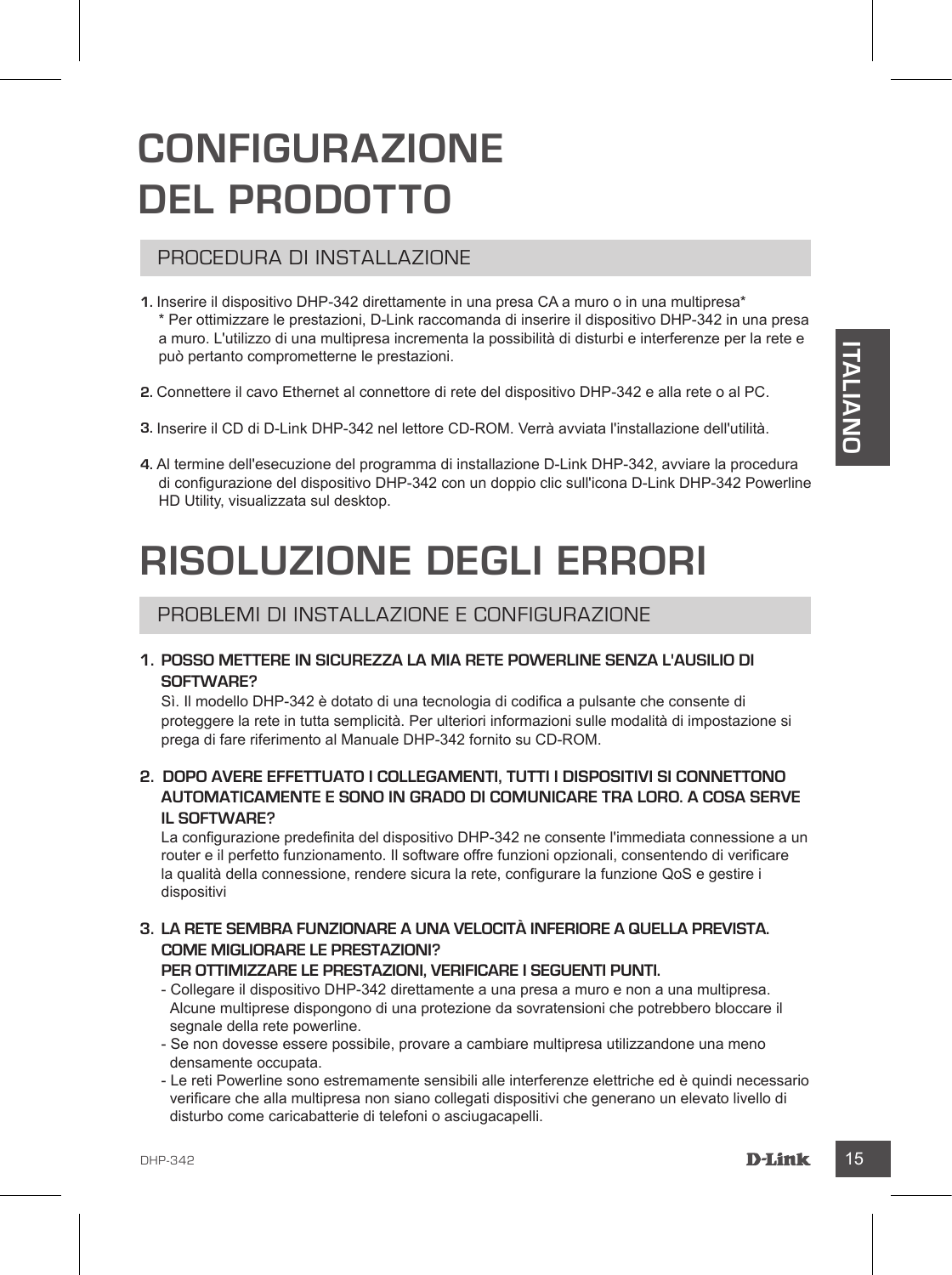#### SUPPORTO TECNICO

http://www.dlink.it/support

Supporto Tecnico dal lunedì al venerdì dalle ore 9.00 alle ore 19.00 con orario continuato Telefono: 199400057

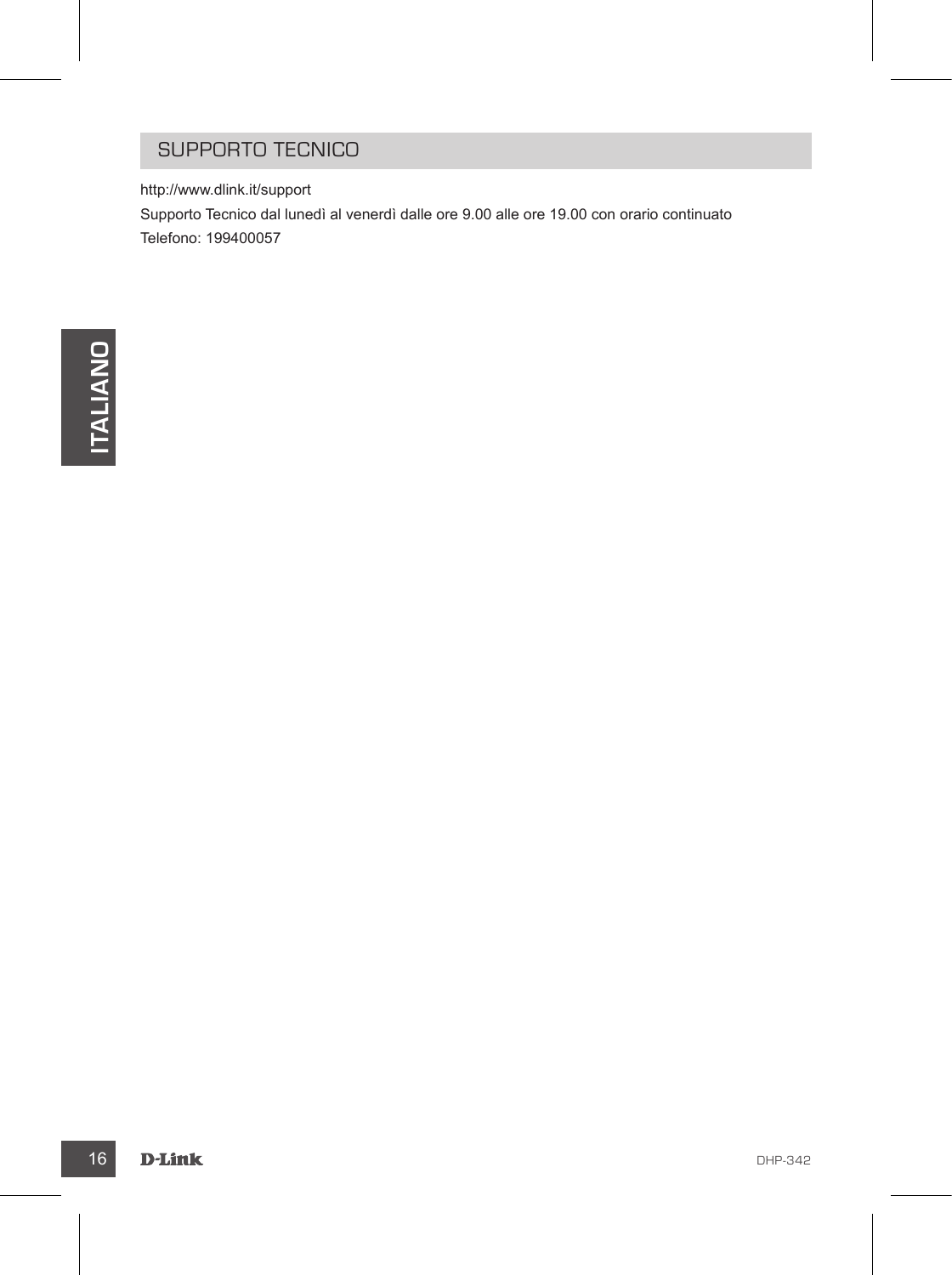### **INHOUD VAN DE VERPAKKING**

#### INHOUDSOPGAVE



**INSTALLATIE-CD**  BEVAT INSTALLATIEWIZARD EN TECHNISCHE HANDLEIDINGEN

**Powerline HD 4-Port Switch** DHP-342

**NETSNOER**

**CAT5 ETHERNET-KABE** SLUIT HET APPARAAT AAN OP UW NETWERK

Als een van deze items ontbreekt, neemt u contact op met de leverancier.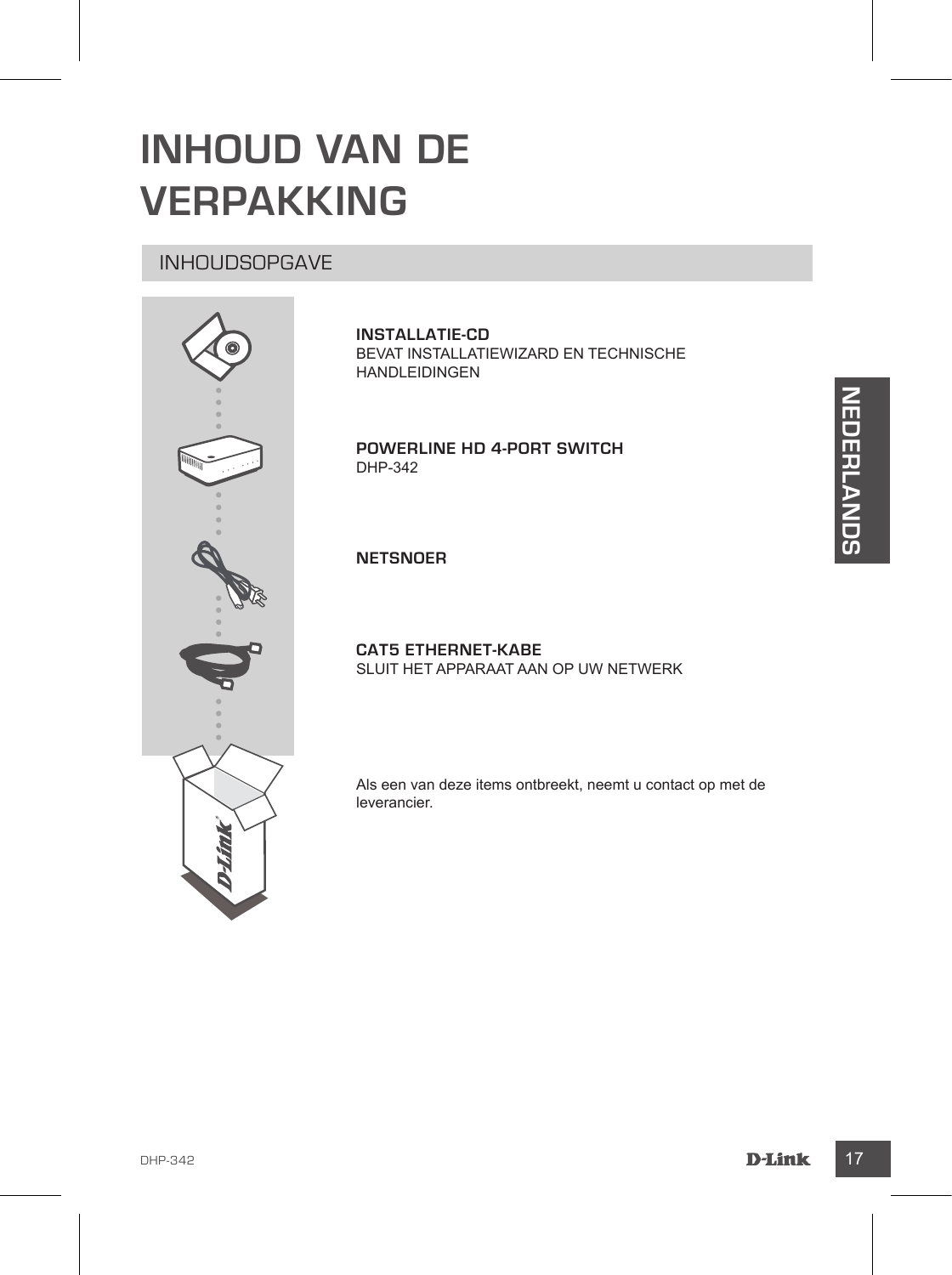### **PRODUCT INSTALLATIE**

#### INSTALLATIESTAPPEN

- **1.** Steek de DHP-342 in een stopcontact of stekkerdoos.\* \* U krijgt de beste prestaties als u de DHP-342 rechtstreeks op een stopcontact aansluit. Als u het apparaat aansluit op een stekkerdoos, kan er ruis of interferentie ontstaan in het netwerk, waardoor de prestaties afnemen.
- **2.** Sluit de bijgeleverde Ethernet-kabel aan op de Ethernet-poort van de DHP-342 en op het netwerk of een pc.
- **3.** Plaats de D-Link DHP-342 cd in uw cd-rom-station. Vervolgens start de installatie van het hulpprogramma.
- **4.** Nadat de installatiewizard is uitgevoerd, dubbelklikt u op het bureaublad op het pictogram D-Link DHP-342 Powerline HD Utility om de configuratie van de DHP-342 te starten.

### **PROBLEMEN OPLOSSEN**

#### INSTALLATIE EN CONFIGURATIEPROBLEMEN

**1. Kan ik mijn Powerline-netwerk beveiligen zonder software te gebruiken?** Ja. Op de DHP-342 staat een drukknop coderingstechnologie waarmee u eenvoudig uw netwerk

kunt beschermen. Raadpleeg de DHP-342 handleiding op de cd-rom voor installatie-instructies.

**2. Nadat ik de apparaten heb aangesloten, worden ze automatisch herkend en maken ze direct verbinding met elkaar. Waar is de software eigenlijk voor?**

4. Nadat de installatiewizerd is uitgevoerd, dubbelikit u op het bureaubild op het pictogram D-Link<br>
DHP-342 Powerline HD UBitly om de configuratie van de DHP-342 te starten.<br>
INSTALLATIE EN CONFIGURATIEPROBLEMEN<br>
1. KAN I De DHP-342 is standaard zo geconfigureerd dat deze automatisch werkt nadat u het apparaat hebt aangesloten op de router. De software biedt verschillende extra functies, bijvoorbeeld om de kwaliteit van de verbinding te controleren, het netwerk te beveiligen, QoS te configureren en de apparaten te beheren.

#### **3. Mijn netwerk werkt langzamer dan verwacht. Wat kan ik hier aan doen?**

#### **Controleer de volgende punten:**

- Sluit de DHP-342 rechtstreeks aan op een stopcontact en niet op een stekkerdoos. Sommige stekkerdozen zijn voorzien van een spanningsbeveiliging, die signalen van het apparaat kan blokkeren.
- Als dit niet mogelijk is, sluit het apparaat dan aan op een stekkerdoos waarop minder of geen apparaten zijn aangesloten.
- Controleer of er op dezelfde stekkerdoos geen apparaten zijn aangesloten die interferentie kunnen veroorzaken. Voorbeelden van dergelijke apparaten zijn opladers van mobiele telefoons of haardrogers. Powerline-netwerken zijn namelijk erg gevoelig voor elektrische interferentie.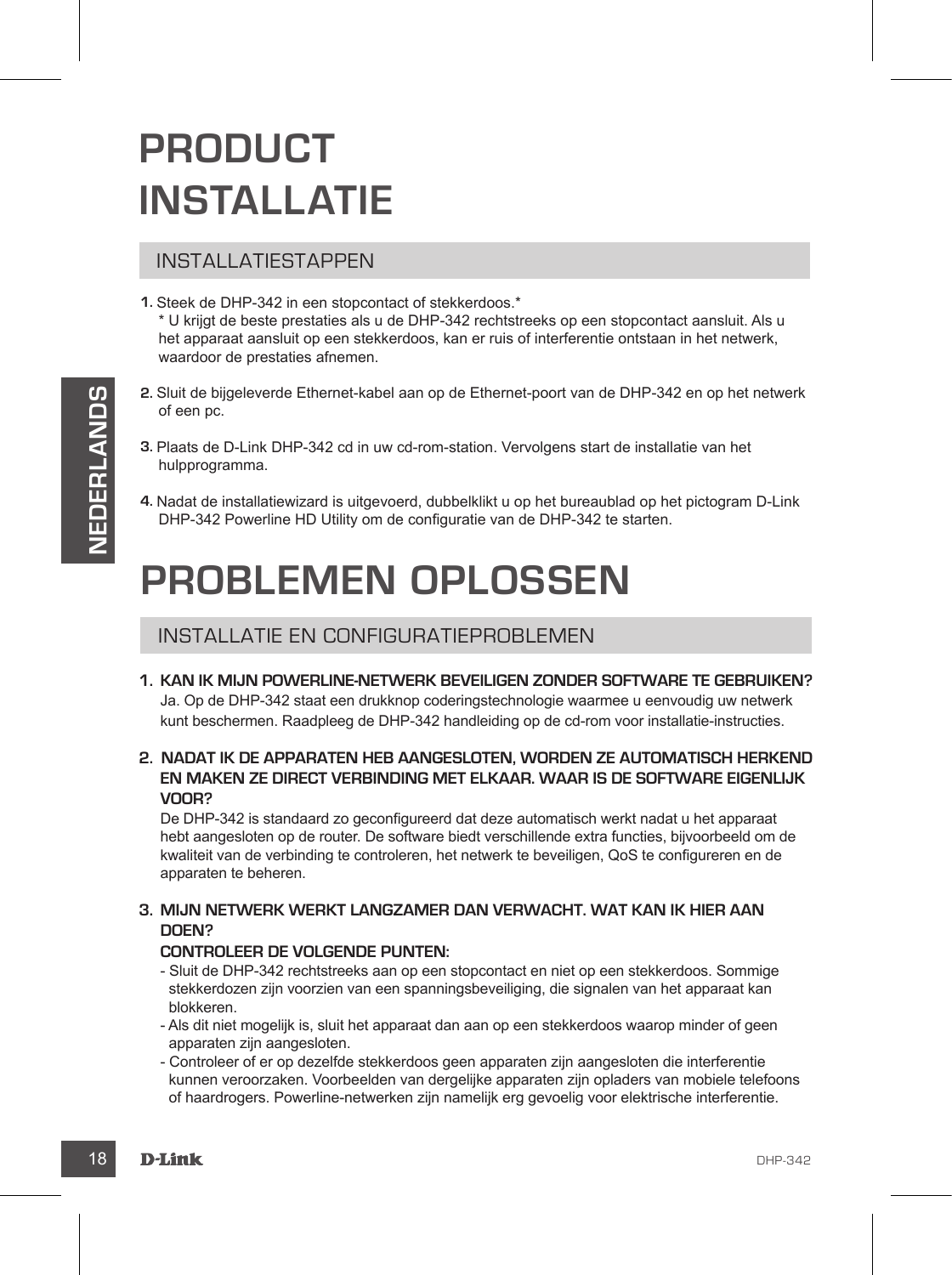#### TECHNICAL SUPPORT

Tech Support for customers within the Netherlands: www.dlink.nl / 0900 501 2007 / €0.15ppm anytime. Tech Support for customers within Belgium: www.dlink.be / 070 66 06 40 / €0.175ppm peak, €0.0875ppm off peak Tech Support for customers within Luxemburg: www.dlink.be / +32 70 66 06 40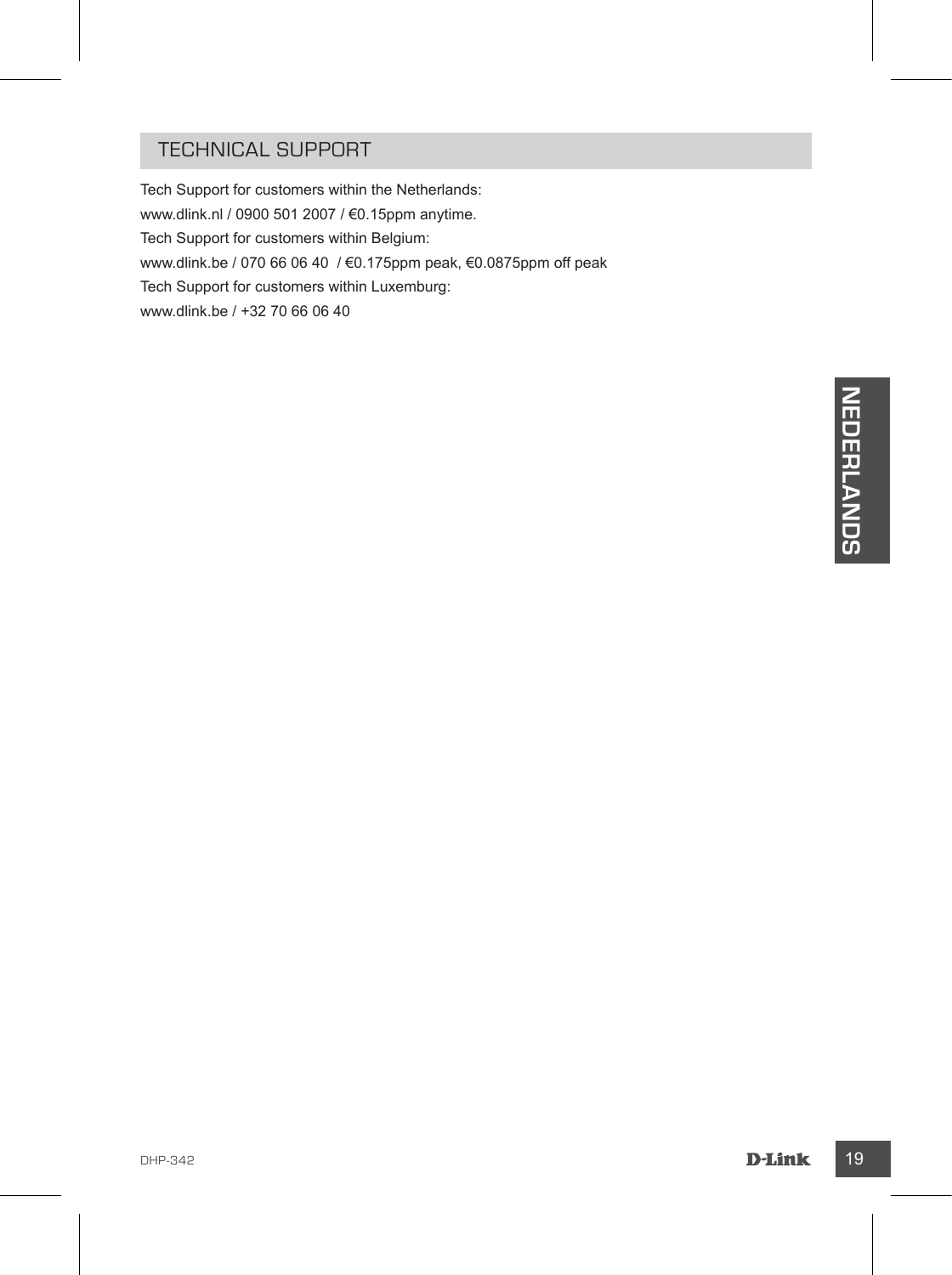### **ZAWARTOŚĆ OPAKOWANIA**

#### SPIS TREŚCI



**PŁYTA INSTALACYJNA CD**  ZAWIERA KREATOR KONFIGURACJI ORAZ INSTRUKCJĘ OBSŁUGI

**Powerline HD 4-Port Switch** DHP-342

**PRZEWÓD ZASILANIA**

**KABEL ETHERNET** ŁĄCZY URZĄDZENIE Z TWOJĄ SIECIĄ

Sprawdź czy wszystkie elementy znajdują się w opakowaniu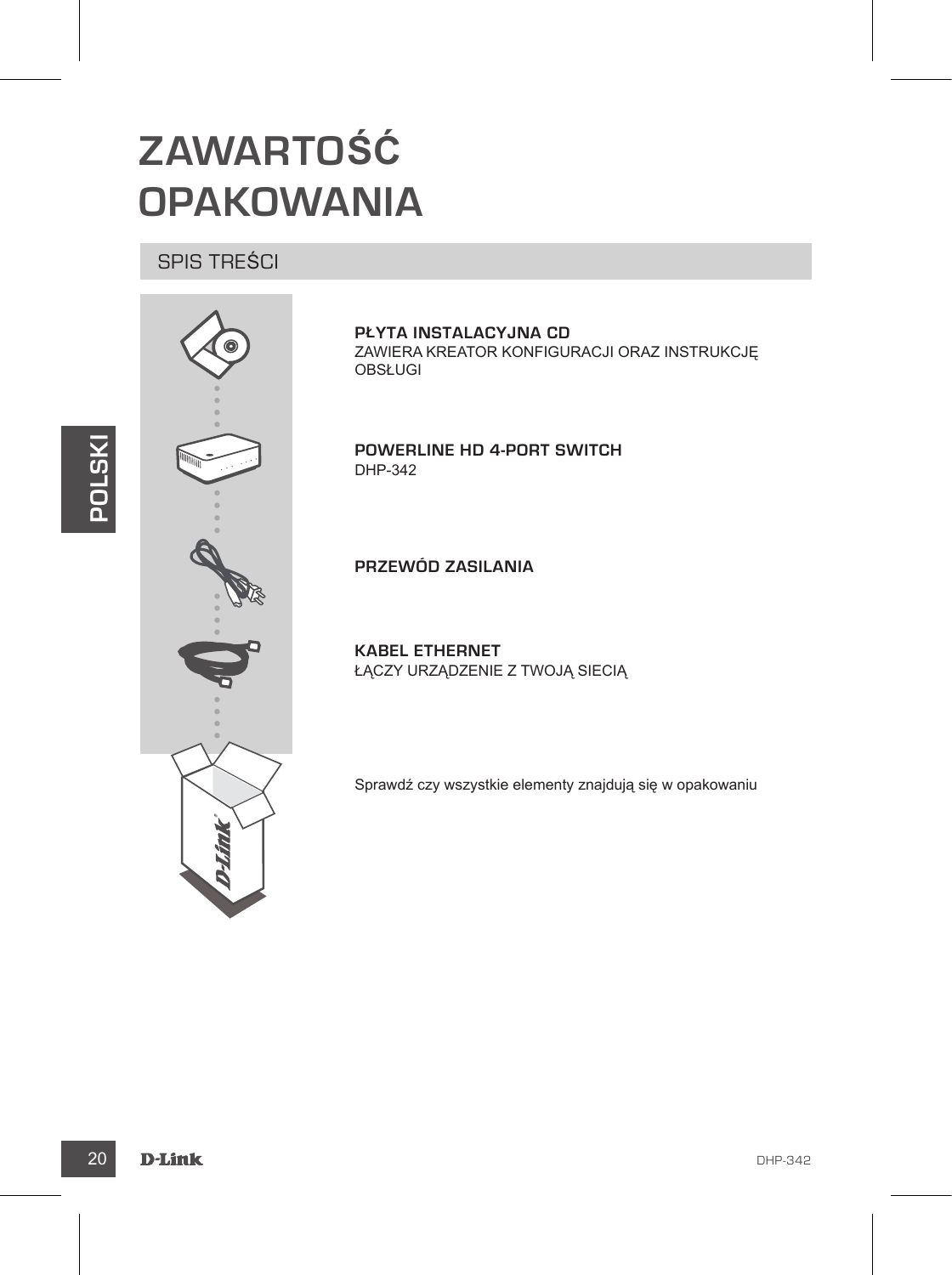### **KONFIGURACJA PRODUKTU**

#### KROKI INSTALACJI

- **1.** Podłącz DHP-342 bezpośrednio do gniazda zasilania\* \* D-Link zaleca, aby w celu uzyskania najlepszej wydajności, podłączać urządzenie bezpośrednio do gniazda zasilającego w ścianie. Podłączenie urządzenia do przedłużacza spowoduje zwiększenie zakłóceń w sieci, a tym samym zmniejszenie wydajności działania.
- **2.** Podłącz dołączony kabel Ethernet do złącza Ethernet urządzenia DHP-342, zaś drugi jego koniec do portu karty sieciowej komputera PC.
- **3.** Proszę włożyć płytę CD DHP-342 do napędu CD-ROM. Instalacja urządzenia zostanie uruchomiona.
- **4.** Po zakończeniu kreatora instalacji DHP-342, kliknij dwukrotnie na ikonie D-Link DHP-342 Powerline HD Utility znajdującej się na pulpicie, aby uruchomić konfigurację DHP-342.

### **ROZWIĄZYWANIE PROBLEMÓW**

#### PROBLEMY Z INSTALACJĄ I KONFIGURACJĄ

#### **1. Czy można zabezpieczyć moją sieć Powerline bez używania jakiegokolwiek oprogramowania?**

Tak. DHP-342 cechuje się przyciskową technologią szyfrowania, aby umożliwić łatwe zabezpieczenie Twojej sieci. W celu uzyskania dodatkowych informacji prosimy skorzystać z Podręcznika DHP-342 dostarczonego na płycie CD-ROM.

**2. Po podłączeniu urządzeń mogliśmy zobaczyć się w sieci i komunikować. Po co jest oprogramowanie?**

**B.** Proze who by physical proses and the process of the process of the process of the process of the process of the process of the process of the process of the process of the process of the process of the process of the Domyślnie DHP-342 jest skonfigurowany do pracy zaraz po wyjęciu z opakowania. Jednak oprogramowanie pozwala na sprawdzenie jakości połączenia, zabezpieczenie sieci, konfigurację QoS i zarządzanie urządzeniami.

**3. Wydajność mojej sieci wydaje się być mniejsza niż oczekiwana. Jak to poprawić?**

#### **Aby uzyskać najwyższą wydajność upewnij się, że:**

- Adapter DHP-342 jest podłączony bezpośrednio do gniazda zasilającego w ścianie. Niektóre przedłużacze mogą blokować sygnał.
- Jeśli nie jest to możliwe, spróbuj podłączyć urządzenie do innego przedłużacza.
- Upewnij się, że do tego samego przedłużacza nie ma podłączonych innych odbiorników prądu, które mogą zakłócać pracę DHP-342, np. ładowarki lub suszarki. Urządzenia Powerline są bardzo wrażliwe na wszelkie zakłócenia występujące w sieci.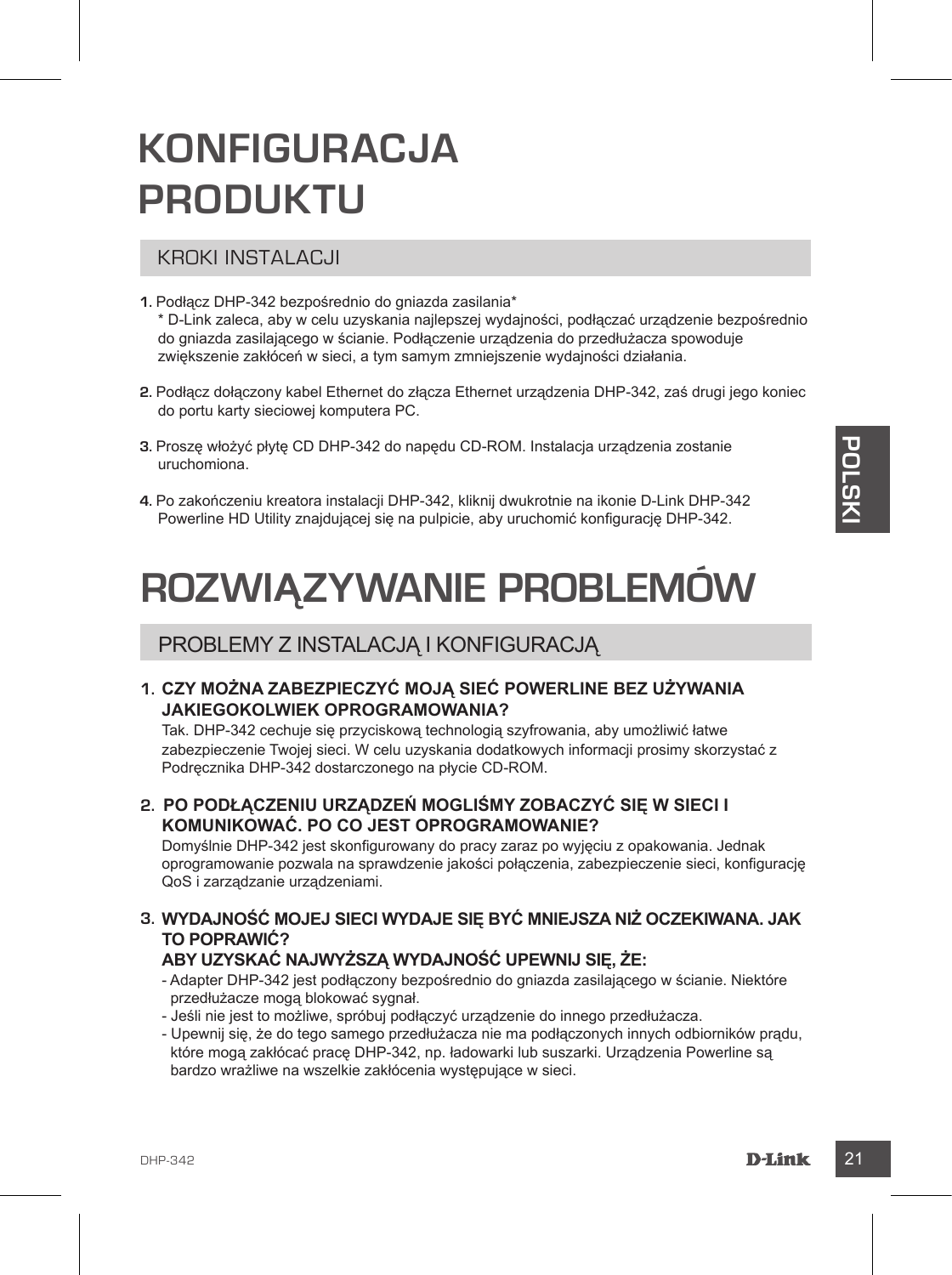#### POMOC TECHNICZNA

URL: http://www.dlink.pl Telefoniczna pomoc techniczna firmy D-Link: 0 801 022 021 Pomoc techniczna firmy D-Link świadczona przez Internet: e-mail: serwis@dlink.pl

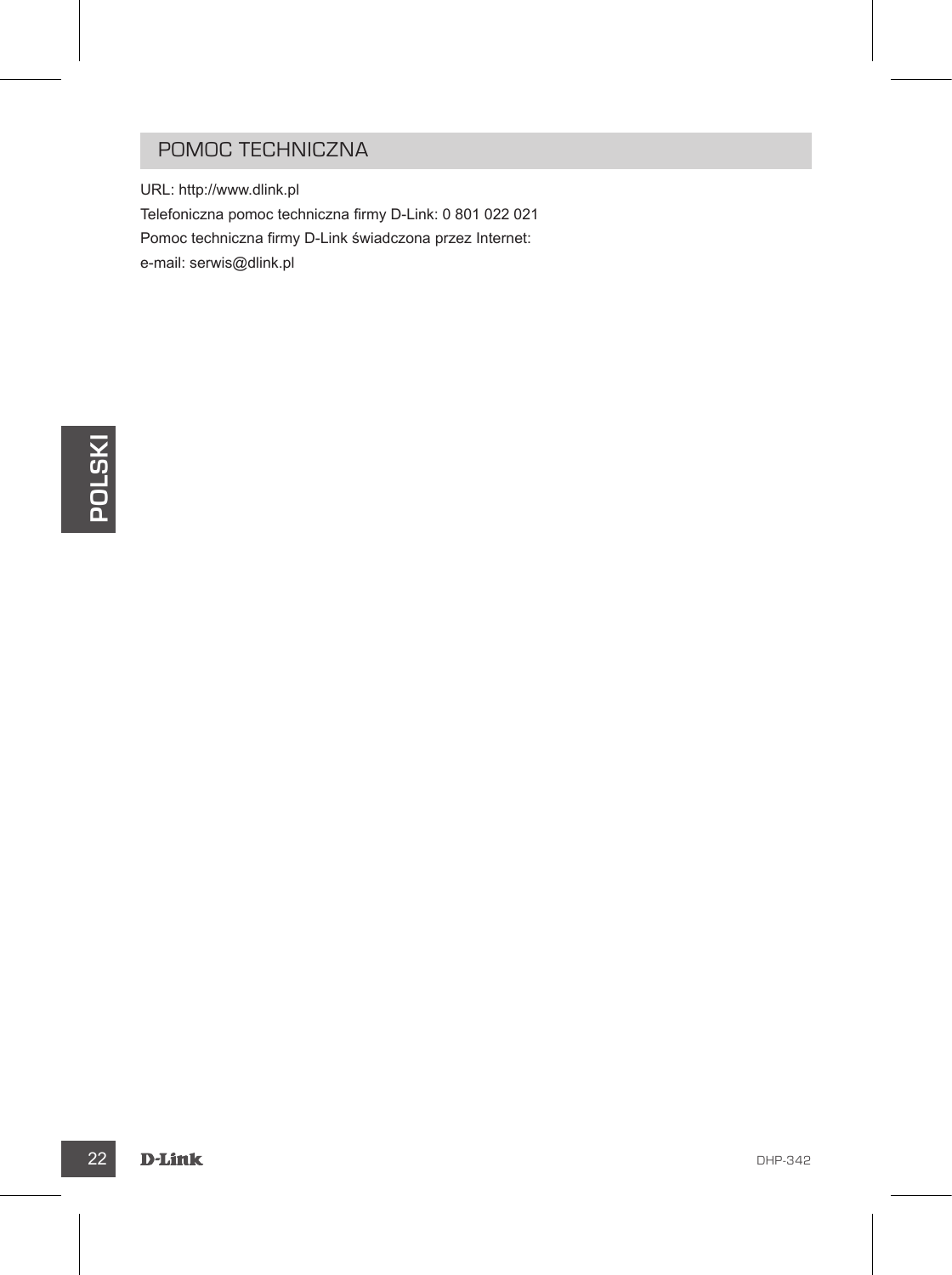

**BALENÍ** 

OBSAH

**OBSAHUJE**

**INSTALAČNÍ CD**  OBSAHUJE PRŮVODCE NASTAVENÍM A TECHNICKÉ PŘÍRUČKY

**Powerline HD 4-Port Switch** DHP-342

**NAPÁJECÍ PŘÍVOD**

**ETHERNETOVÝ KABEL CAT5**  SLOUŽÍ PRO PŘIPOJENÍ ZAŘÍZENÍ K SÍTI

Pokud některá z položek chybí, kontaktujte prodejce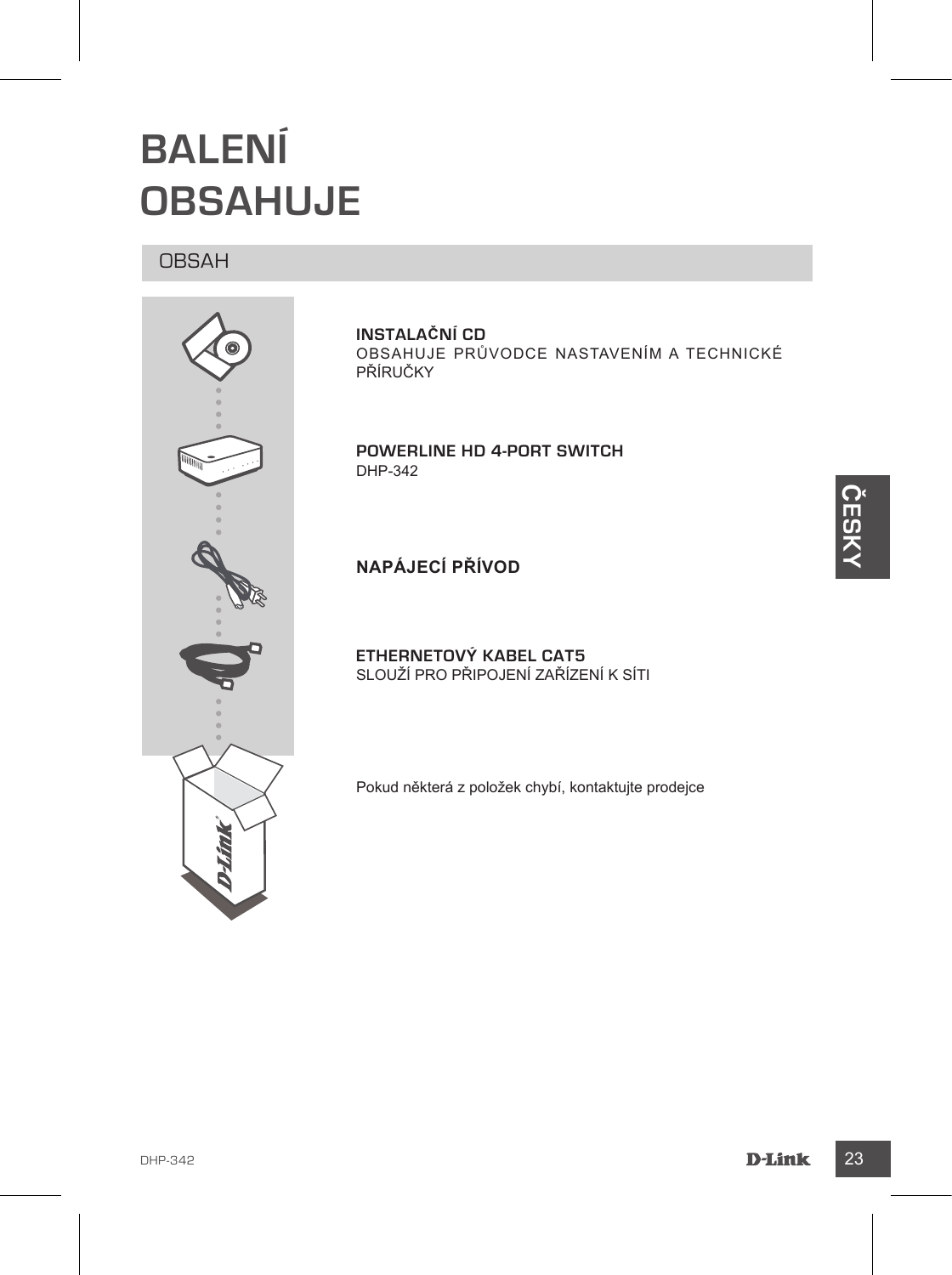# **NASTAVENÍ PRODUKTU**

#### POSTUP INSTALACE

- **1.** Připojte DHP-342 přímo do elektrické zásuvky na zdi nebo prodlužovací šňůře.\* \* Pro zajištění nejlepšího provozu D-Link doporučuje, abyste připojili DHP-342 přímo do zásuvky na zdi. Připojení zařízení k prodlužovací šňůře může zvýšit možnost výskytu rušení v síti a tím snížení optimálního výkonu.
- **2.** Připojte přiložený ethernetový kabel do konektoru pro síťový kabel na DHP-342 a druhý konec kabelu připojte k síti nebo k PC.
- **3.** Vložte CD s názvem D-Link DHP-342 do jednotky CD-ROM. Spustí se instalace programu.
- **4.** Po dokončení instalace pomocí průvodce D-Link DHP-342 Utility installation wizard klikněte dvojitě na ikonu D-Link DHP-342 Powerline HD Utility na pracovní ploše, abyste mohli začít s konfigurací DHP-342.

# **ŘEŠENÍ PROBLÉMŮ**

PROBLÉMY S INSTALACÍ A KONFIGURACÍ

**1. Mohu svou síť Powerline zabezpečit bez použití softwaru?**

Ano. DHP-342 obsahuje technologii šifrování přístupnou stiskem tlačítka, abyste svou síť mohli snadno ochránit. Pokyny k nastavení najdete v návodu k DHP-342 dodaném na disku CD-ROM.

**2. Když jsem zařízení zapojil, dokázala se automaticky navzájem vidět a propojit. K čemu slouží dodávaný software?**

Zařízení DHP-342 jsou standardně nakonfigurována tak, aby dokázala pracovat hned po vybalení, zapojení do zásuvky a připojení ke směrovači. Software však umožňuje další funkce, třeba kontrolu kvality spojení, zabezpečení sítě, konfiguraci QoS a správu zařízení.

**3. Zdá se, že moje síť pracuje pomaleji, než jsem čekal. Jak se to dá zlepšit? Pro zajištění nejlepšího síťového výkonu proveďte tato opatření.**

- Připojte DHP-342 přímo do zásuvky na zdi a ne do zásuvky prodlužovací šňůry, protože některé prodlužovací šňůry mají vestavěnou ochranu proti přepětí, která může blokovat signály přenášené přes elektrickou síť.

- Pokud to není možné, zkuste připojit zařízení do jiné prodlužovací šňůry, ke které je připojeno co nejméně jiných zařízení.
- Zkontrolujte, zda do stejné prodlužovací šňůry nejsou připojena jiná zařízení, která by mohla způsobit rušení, například nabíječky mobilních telefonů nebo vysoušeče vlasů. Sítě Powerline jsou dosti citlivé na elektrické rušení.

**ČESK Y**

#### 24 D-Link Department of the contract of the contract of the contract of the contract of the contract of the contract of the contract of the contract of the contract of the contract of the contract of the contract of the co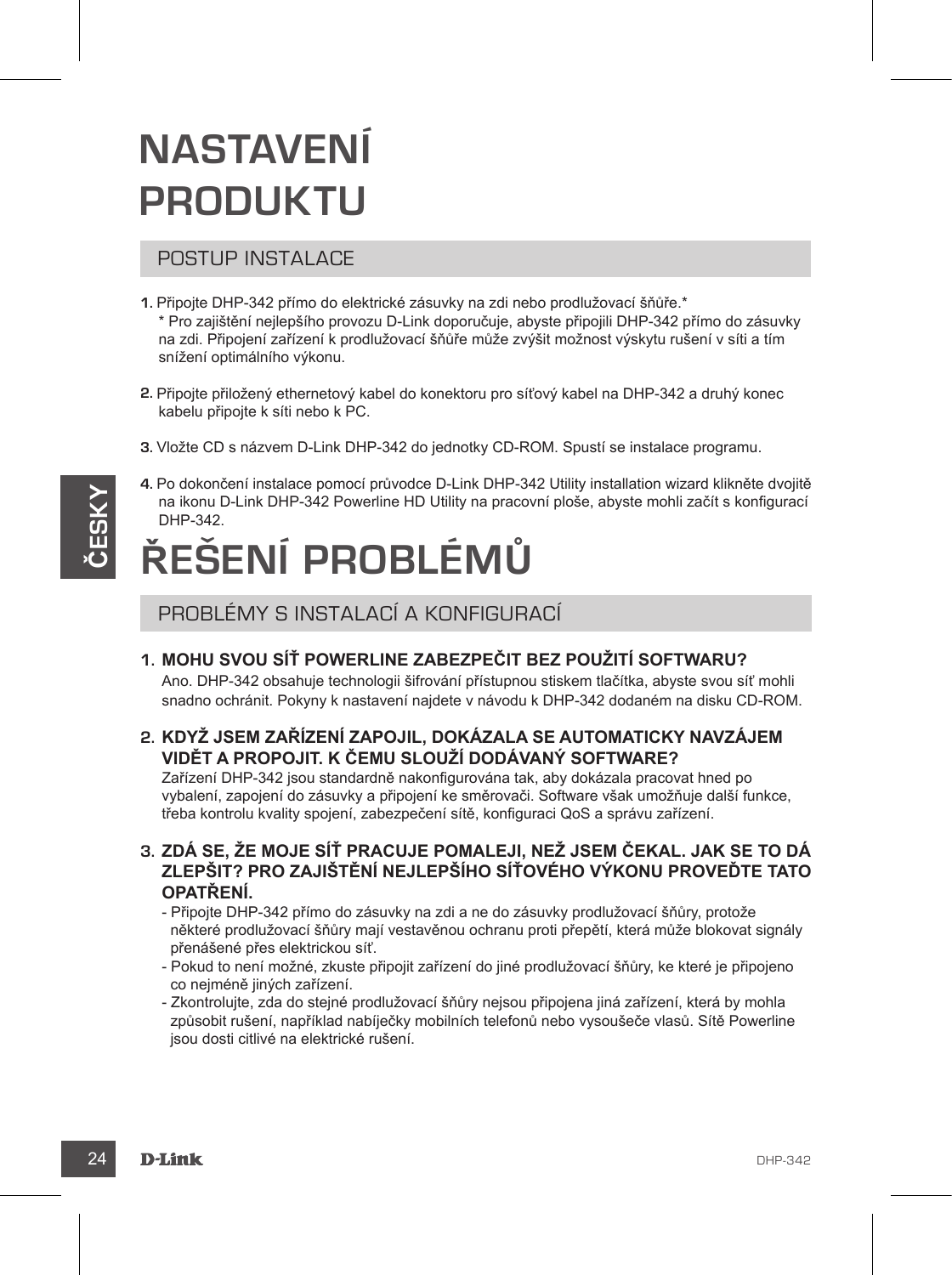### TECHNICKÁ PODPORA

Web: http://www.dlink.cz/suppport/ E-mail: support@dlink.cz Telefon: 225 281 553 Telefonická podpora je v provozu: PO- PÁ od 09.00 do 17.00 Land Line 1,78 CZK/min - Mobile 5.40 CZK/min

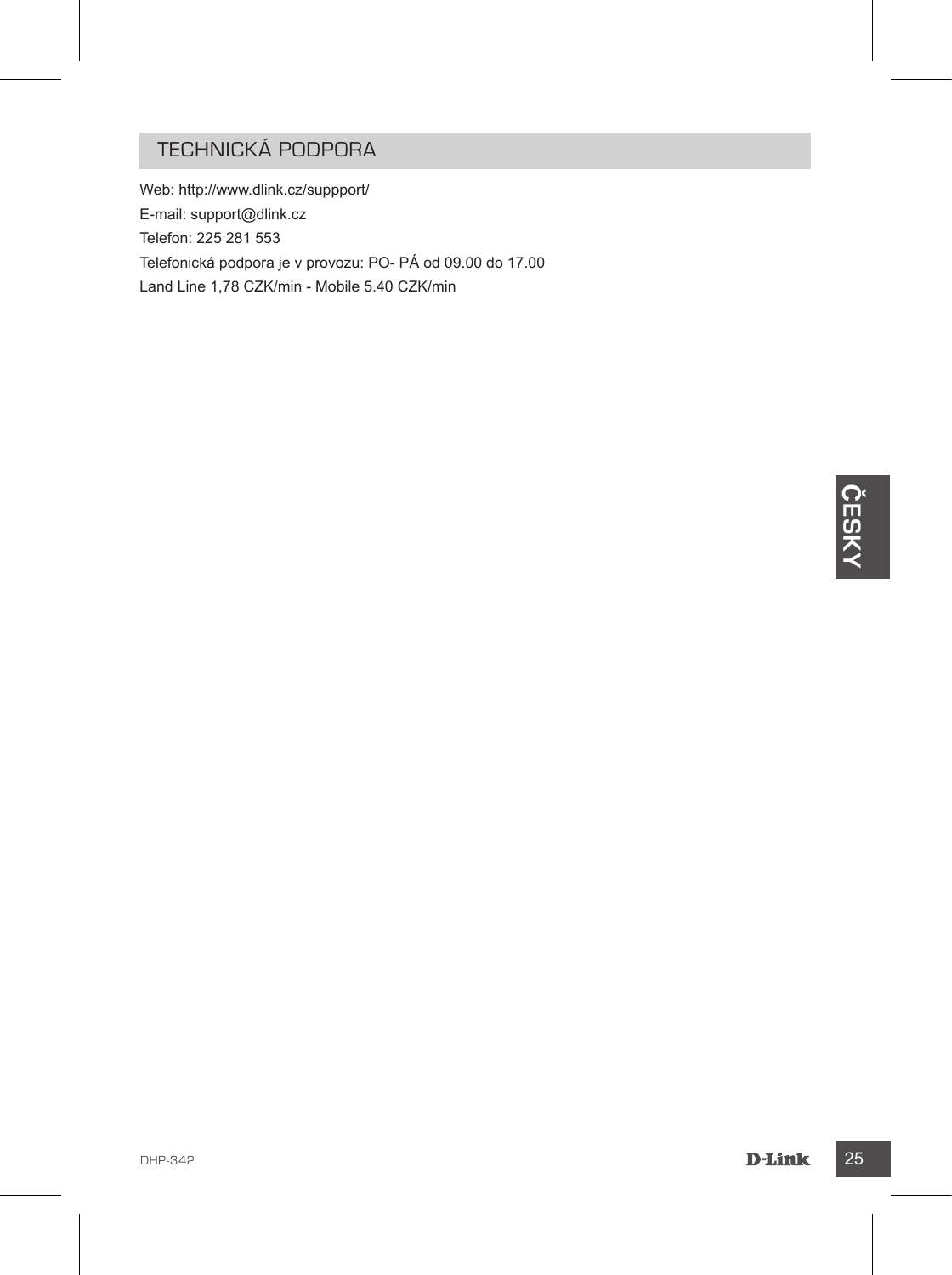### **A CSOMAG TARTALMA**

#### TARTALOM



**TELEPÍTŐ CD**

TARTALMAZZA A BEÁLLÍTÁS-VARÁZSLÓT ÉS A MŰSZAKI KÉZIKÖNYVEKET

**Powerline HD 4-Port Switch** DHP-342

**TÁPKÁBEL**

**CAT5 ETHERNET KÁBEL** CSATLAKOZTATJA ESZKÖZÉT A HÁLÓZATHOZ

Ha az alábbi elemek bármelyike hiányzik, kérjük, keresse meg értékesítőjét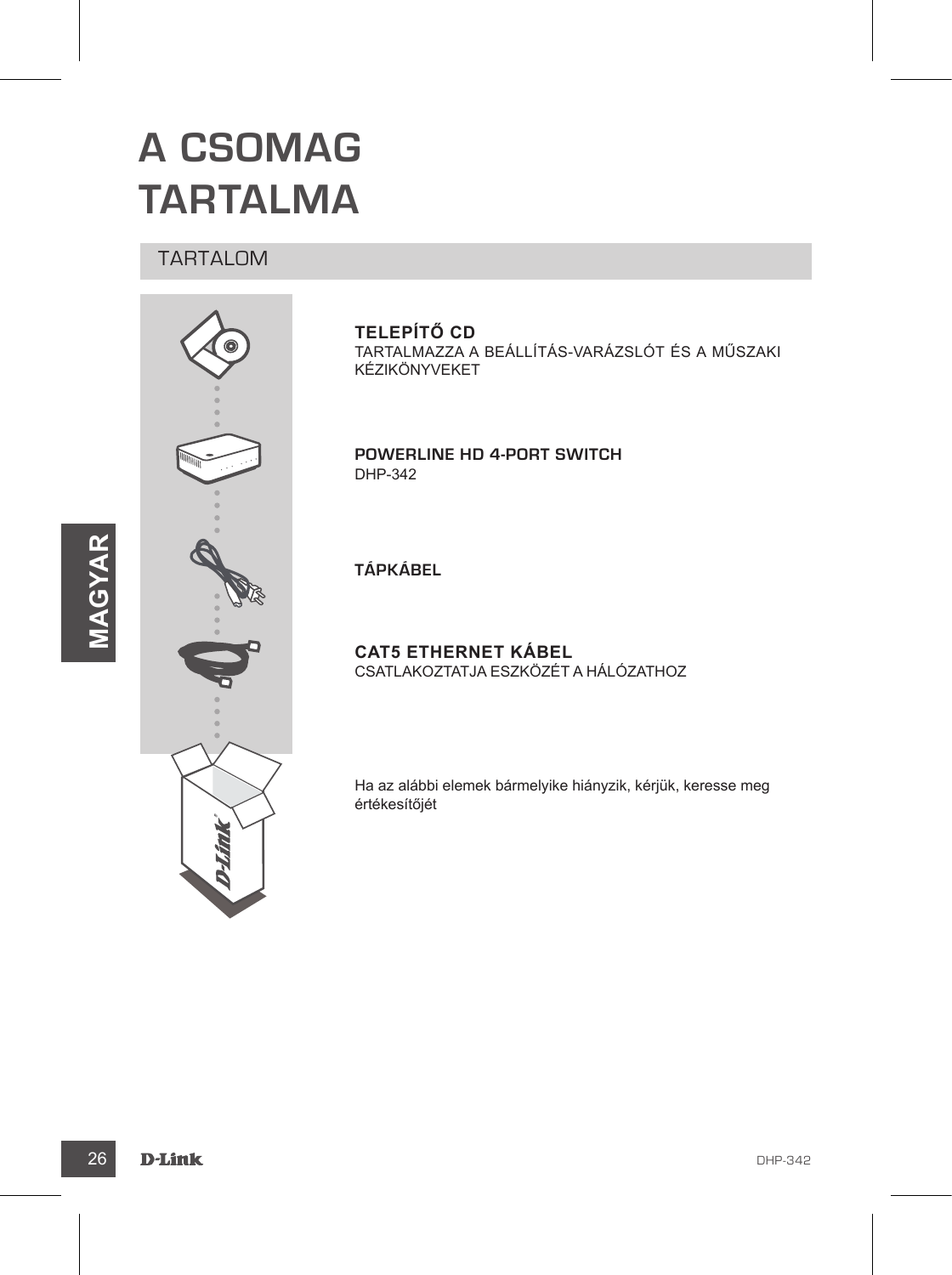# **TERMÉK-BEÁLLÍTÁS**

### A TELEPÍTÉS LÉPÉSEI

- **1.** Dugja be a DHP-342 adaptert közvetlenül egy szabad konnektorba \* \* A D-Link a legjobb teljesítmény érdekében azt javasolja, hogy a DHP-342 adaptert közvetlenül a fali csatlakozó aljzatba dugja. Elosztóba dugva az adaptert hálózati zaj és interferencia léphet fel, mely az optimálisnál kisebb teljesítményt eredményezhet.
- **2.** Kösse össze a mellékelt Ethernet kábellel a DHP-342 hálózati csatlakozóját a hálózattal vagy a számítógéppel.
- **3.** Helyezze a D-Link DHP-342 CD-t a CD-ROM-meghajtóba. A segédprogram telepítése elindul.
- **4.** Ha végzett a D-Link DHP-342 varázslóval, kattintson kétszer a D-Link DHP-342 Powerline HD segédprogram Asztalon található ikonjára a DHP-342 konfigurációs felületének indításához.

# **HIBAELHÁRÍTÁS**

BEÁLLÍTÁSI ÉS KONFIGURÁCIÓS PROBLÉMÁK

#### **1. Szoftver használata nélkül is biztonságossá tehetem a Powerline hálózatom?**

Igen. A DHP-342 gombnyomásos titkosító technológiával rendelkezik annak érdekében, hogy a hálózat könnyen védhető legyen. A beállítási utasításokért, kérjük olvassa el a CD-ROM-on található DHP-342 kézikönyvet.

#### **2. Miután bedugtam az adaptereket, nem tudnak egymáshoz automatikusan kapcsolódni. Mire való a szoftver?**

**HIBAELHÁRITÁS**<br>
BEÁLLÍTÁSI ÉS KONFIGURÁCIÓS PROBLÉMÁK<br>
1. SZOFTVER HASZNÁLATA NÉLKÜL IS BIZTONSÁGOSSÁ TEHETEM A<br>
POWERLINE HÁLÓZATOM?<br>
Igen. A DHP-342 gombnyomásos titustei bichnológiaval rendelkezik annak rédekén, hogy<br> Alapbeállításként a DHP-342 a dobozból kivéve, a konnektorba dugva, és a routerre csatlakoztatva azonnal működik. A szoftver további lehetőségeket kínál például a kapcsolat minőségének ellenőrzésére, biztonsági beállítások alkalmazására, QoS funkció konfigurálására, valamint a készülékek menedzselésére.

- **3. A hálózatom teljesítménye kisebb, mint amit vártam. Hogyan javíthatok rajta? Kérjük, ellenőrizze az alábbiakat a legjobb hálózati teljesítmény elérése érdekében:**
	- A DHP-342 adaptert közvetlenül a fali csatlakozó aljzatba dugja, mivel egyes hosszabbítók túlfeszültség elleni védelme blokkolhatja az elektromos jeleket.
	- Ha ez nem lehetséges, dugja be a készüléket egy kevésbé túlterhelt hosszabbítóba.
	- Egy hosszabbítóban ne legyenek interferáló eszközök, így pl. mobiltöltők vagy hajszárítók. A Powerline hálózatok rendkívül érzékenyek az elektromos interferenciára.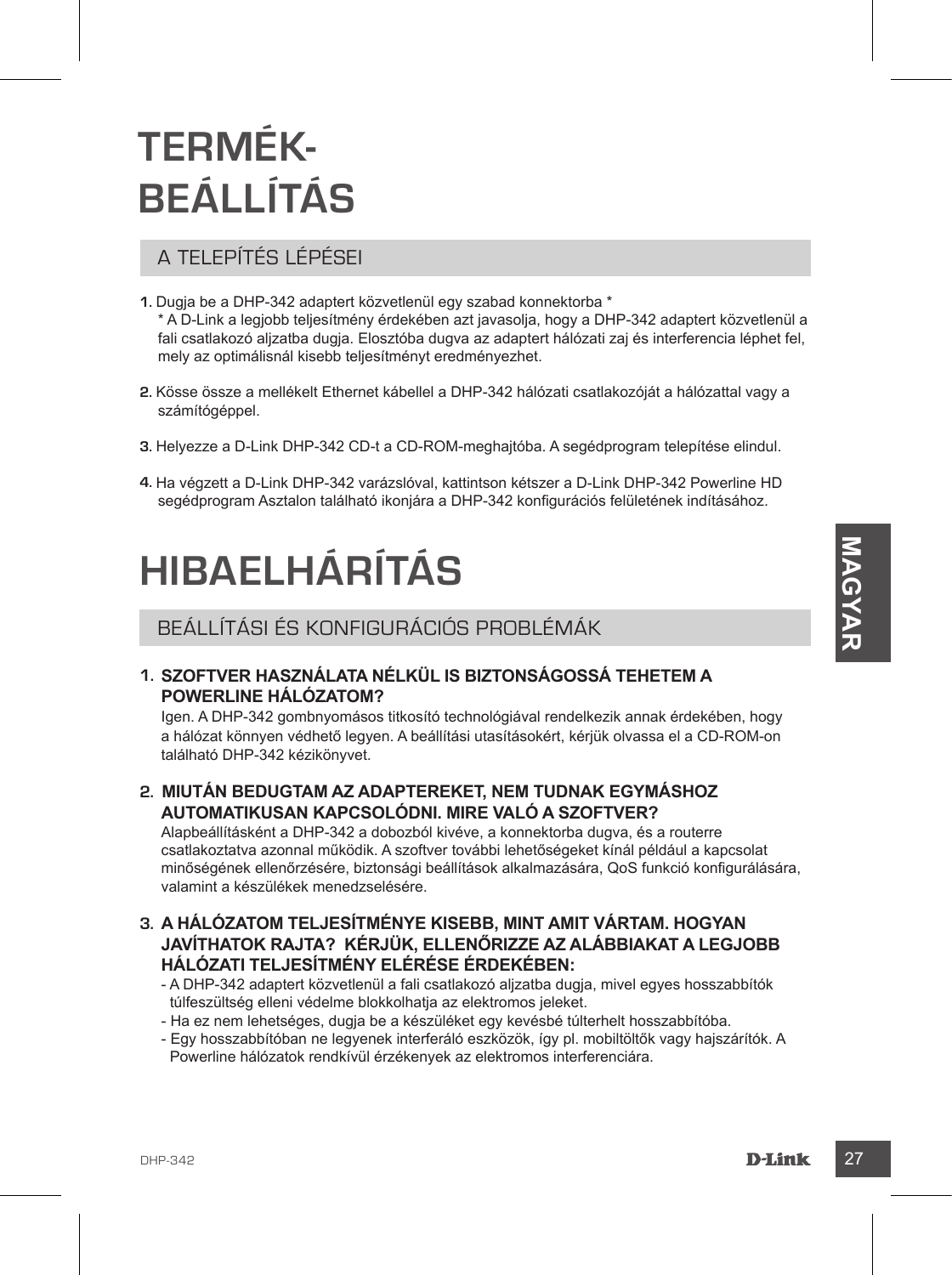### TECHNIKAI TÁMOGATÁS

URL : http://www.dlink.hu Tel. : 06 1 461-3001 Fax : 06 1 461-3004 Land Line 14,99 HUG/min - Mobile 49.99,HUF/min email : support@dlink.hu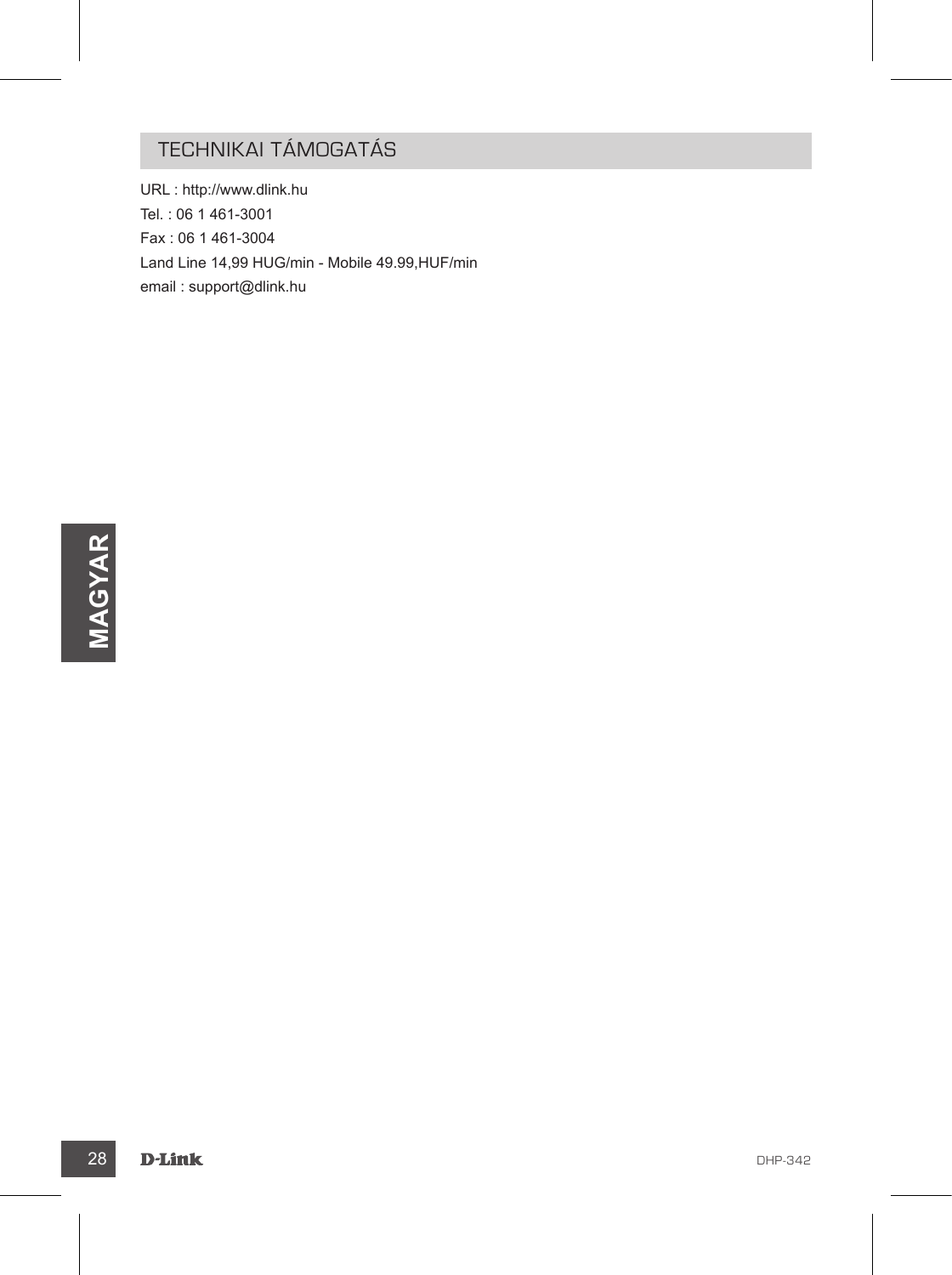### **INNHOLDET I PAKKEN**

#### INNHOLD



**INSTALLERINGS-CD**  INKLUDERER OPPSETT-VEILEDER og TEKNISKE BRUKSANVISNINGER

**Powerline HD 4-Port Switch** DHP-342

**STRØMKABEL**

**CAT5 ETHERNETKABEL** KOBLER ENHETEN TIL NETTVERKET DITT

Vennligst kontakt forhandleren hvis noen av disse delene mangler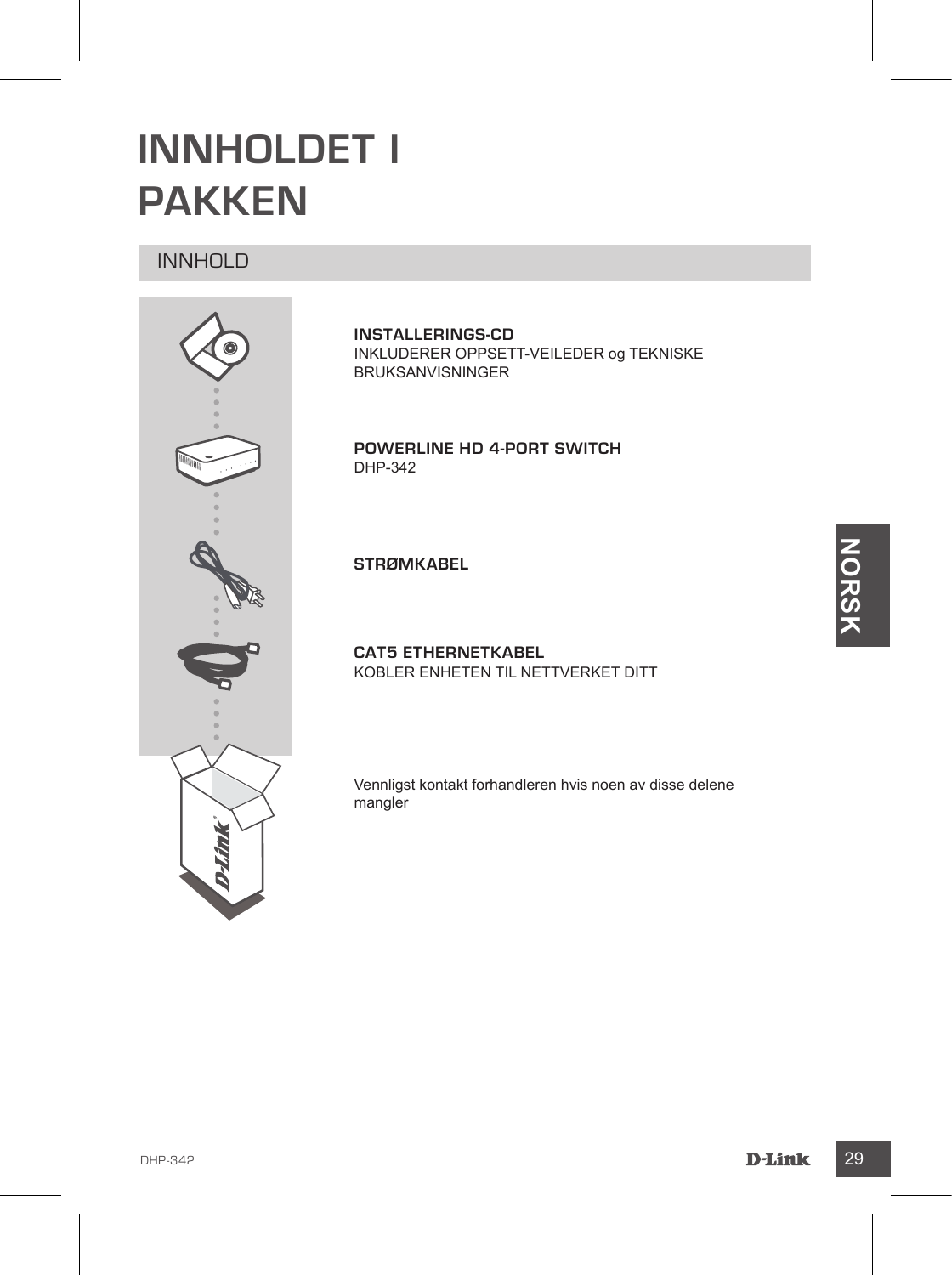### **PRODUKT-OPPSETT**

#### INSTALLERINGSTRINN

- **1.** Koble DHP-342 direkte til et strømuttak eller en strømskinne\*. \* D-Link anbefaler at du kobler DHP-342 direkte til et vegguttak hvis du vil oppnå best mulig ytelse. Hvis utstyret kobles til en strømskinne, kan det være større risiko for støy og interferens i nettverket, slik at ytelsen ikke blir optimal.
- **2.** Koble medfølgende Ethernetkabel til nettverkskontakten på DHP-342, og koble den andre enden av Ethernetkabelen til nettverk eller PC.
- **3.** Sett CD-en med DHP-342 i CD-ROM-stasjonen. Så starter installeringen av hjelpeprogrammet..
- **4.** Når du har fullført installasjonsveiviseren for D-Link DHP-342-programmet, dobbeltklikker du på ikonet for D-Link DHP-342 Powerline HD Utility på skrivebordet for å starte konfigurasjonen av DHP-342.

### **PROBLEMLØSING**

#### OPPSETT- OG KONFIGURERINGSPROBLEMER

**1. Kan jeg sikre mitt Powerline-nettverk uten å bruke programvare?**

Ja. DHP-342 har en funksjon med tastetrykk-kryptering som lar deg beskytte nettverket på en enkel måte. Se oppsettsinformasjon i DHP-342-bruksanvisningen som finnes på den medfølgende CD-ROM'en.

**2. Da jeg koblet inn utstyret mitt, ble det registrert automatisk. Hva brukes programvaren til?**

**EXAMPLE SET ANTERNATION CONTROLLER CONTROLLER FOLLOGY (STATE)**<br>
3. DHP-342 DESIRE MITT POWERLINE-NETTVERK UTEN A BRUKE PROGRAMVARE?<br>
3. DHP-342 IR are funking mediately skewing the site with the speeds theoretic pair ends Som standard er DHP-342 konfigurert til plug-and-play-funksjon. Når du bruker programvaren, får du tilgang til enda flere alternativer for å kontrollere kvaliteten på forbindelsen, sikre nettverket, konfigurere QoS og administrere utstyret.

**3. Det ser ut som nettverket mitt fungerer saktere enn forventet. Hvordan kan jeg forbedre dette? Kontroller følgende for å sikre best mulig nettverksytelse:**

- Koble DHP-342 direkte til et vegguttak, og ikke til en strømskinne, da noen strømskinner har overspenningsvern som kan blokkere strømlinjesignalene.
- Hvis dette ikke er mulig, prøver du å koble utstyret til en annen strømskinne, som brukes mindre
- Kontroller at det ikke finnes annet utstyr som kan påvirke funksjonen, og som er koblet til samme strømskinne, særlig mobiltelefonladere eller hårtørkere, siden Powerline-nettverk er svært sensitive for elektrisk interferens.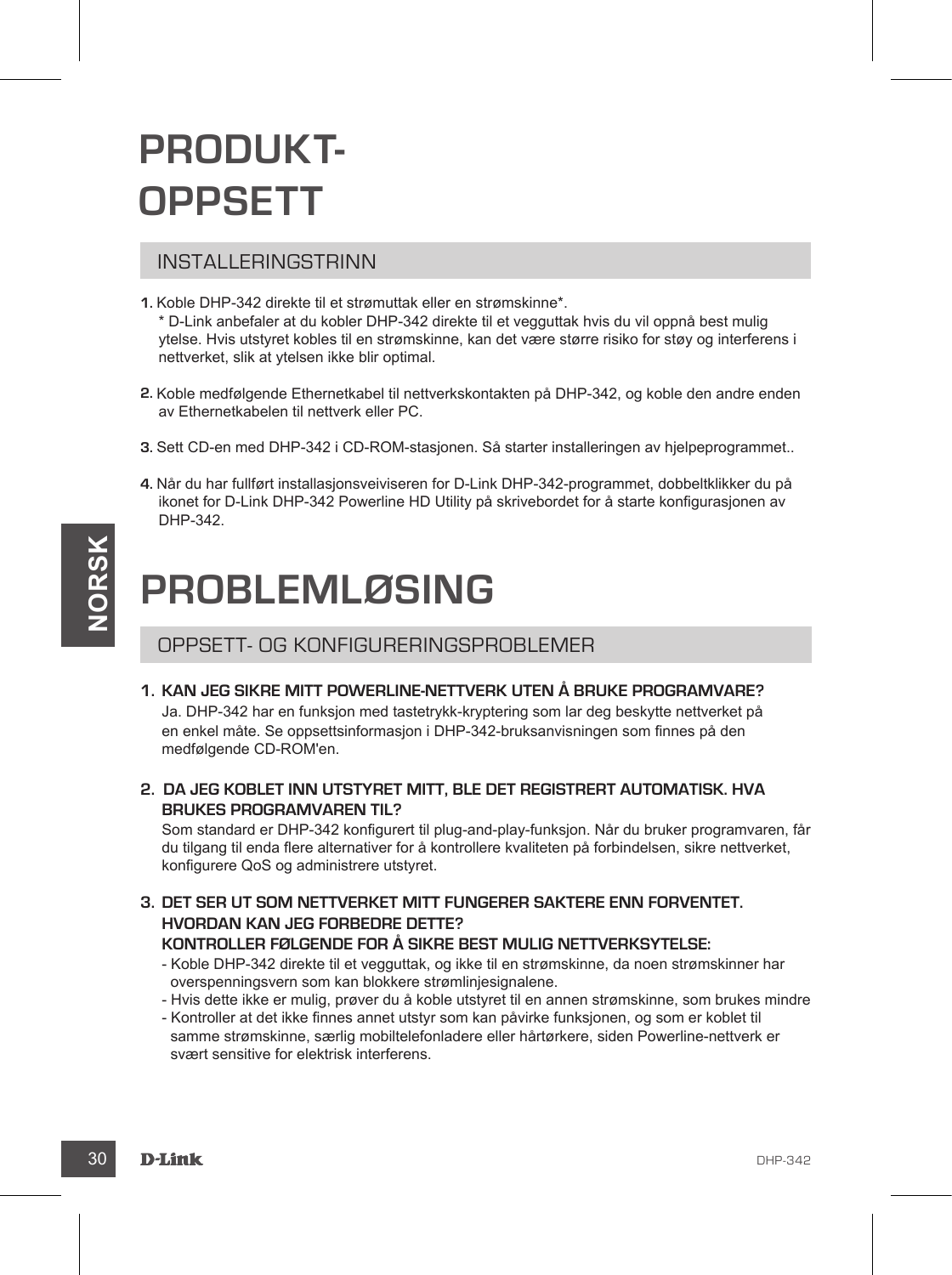#### TEKNISK SUPPORT

D-Link Teknisk Support over Internett: http://www.dlink.no D-Link Teknisk telefon Support: 820 00 755 (Hverdager 08:00-20:00)

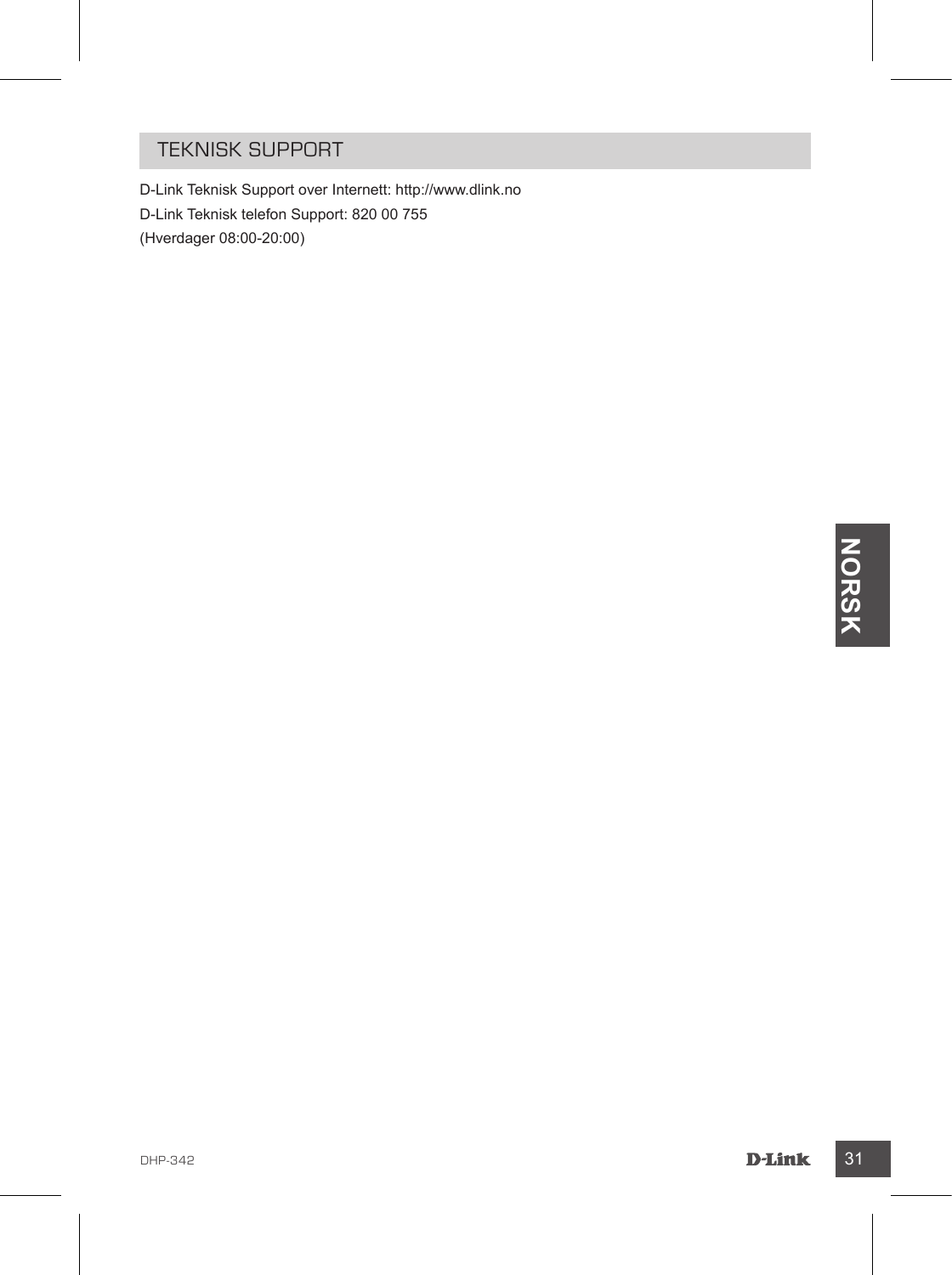### **INDHOLDET AF PAKKEN**

INDHOLD



**INSTALLATIONS-CD** INKLUDERER OPSÆTNINGSGUIDE og TEKNISKE MANUALER

**Powerline HD 4-Port Switch** DHP-342

**NETLEDNING**

**CAT5 ETHERNET-KABEL** BRUGES TIL AT TILSLUTTE ENHEDEN TIL NETVÆRKET

Hvis noget af ovennævnte indhold mangler, skal du kontakte forhandleren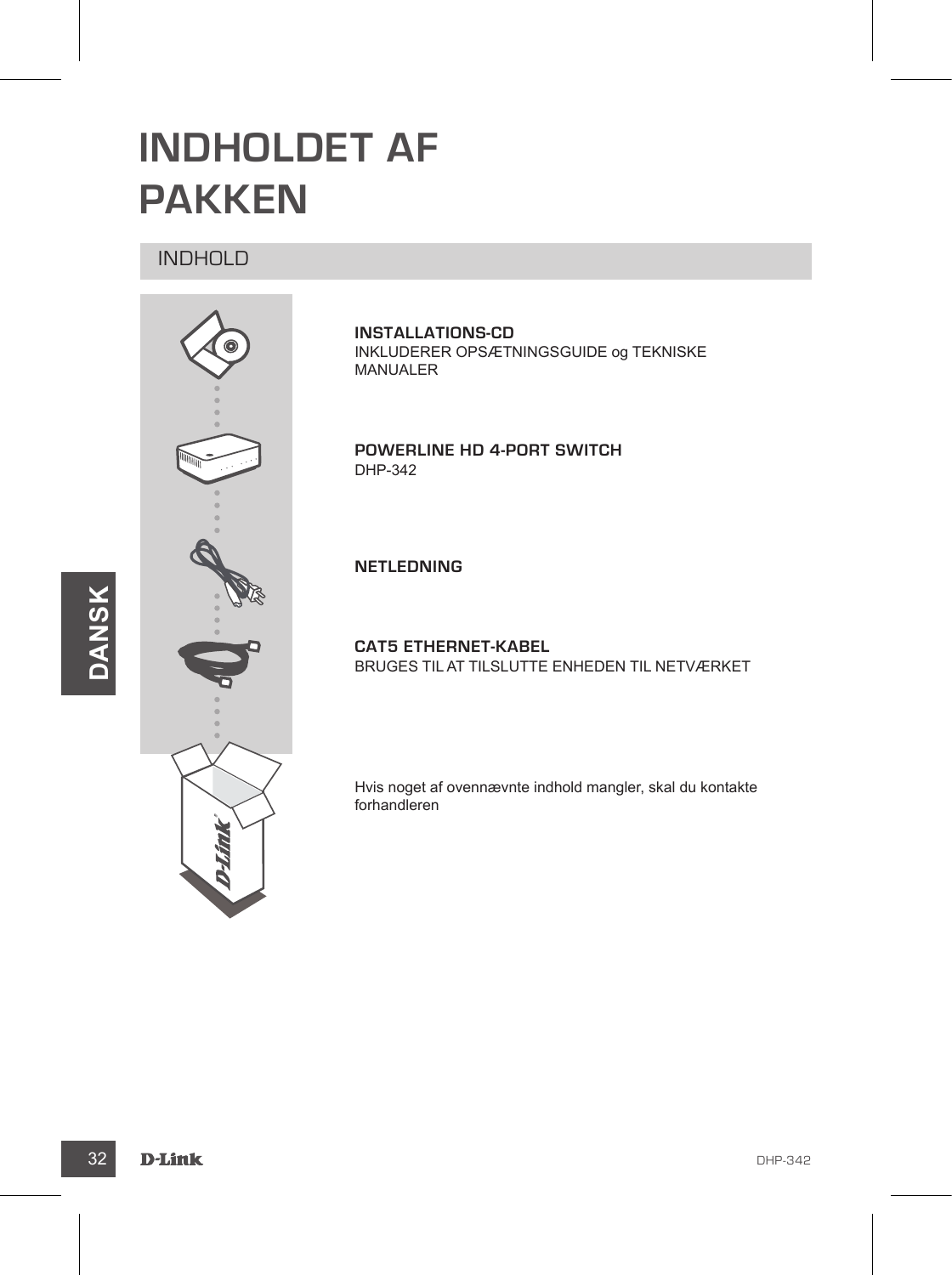### **OPSÆTNING AF PRODUKTET**

#### INSTALLATIONSTRIN

- **1.** Sæt DHP-342 direkte i en stikkontakt eller multistikdåse med vekselstrøm \* \* For at sikre optimal ydeevne anbefaler D-Link, at du sørger for at sætte DHP-342 direkte ind i en stikkontakt. Hvis enheden forbindes via en multistikdåse, kan det øge risikoen for støj og interferens i netværket og derfor resultere i mindre end optimal ydeevne
- **2.** Slut det medfølgende Ethernet-kabel til netværks¬kabel¬stikket på DHP-342, og slut den anden ende af Ethernet-kablet til netværket eller pc'en.
- **3.** Sæt D-Link DHP-342 cd'en i cd-rom-drevet. Derefter starter installationen af hjælpeprogrammet.
- **4.** Når du har kørt installationsguiden til D-Link DHP-342-programmet, skal du dobbeltklikke på programikonet for D-Link DHP-342 Powerline HD på skrivebordet for at starte konfigurationen af DHP-342.

### **FEJLFINDING**

INSTALLATIONS- OG KONFIGURATIONSPROBLEMER

**1. Kan jeg sikre mit netværk via elnettet uden at anvende nogen software?**

Ja. DHP-342 omfatter en trykknapskryptering, der tillader en nem beskyttelse af netværket. Se venligst installationsvejledningen i DHP-342 manualen, der følger med på CD-ROM.

**2. Da jeg tilsluttede mine enheder, registrerede de hinanden, og der blev automatisk oprettet forbindelse. Hvad skal programmet bruges til?**

DHP-342 er som standard konfigureret til at fungere med det samme, når den pakkes ud, tilsluttes og forbindes med routeren. Med programmet har du imidlertid mulighed for at kontrollere kvaliteten af din forbindelse, sikre dit netværk, konfigurere QoS og styre enhederne.

**3. Mit netværk ser ud til at have en langsommere ydeevne end forventet. Hvordan kan jeg forbedre det?**

#### **Kontroller følgende for at sikre den bedst mulige ydeevne af netværket.**

- Sæt DHP-342 direkte i en stikkontakt og ikke i en multistikdåse, da visse multistikdåser har overspændingsbeskyttelse, der kan blokere for signaler i strømledninger.
- Hvis dette ikke er muligt, kan du prøve at sætte enheden eller enhederne i en anden multistikdåse, hvor der ikke er så mange andre tilsluttede enheder.
- **PLACE SE SET AND THE SET AND THE SET AND THE SET AND THE SET AND THE SET AND THE SET AND THE SET AND THE SET AND THE SET AND THE SET AND THE SET AND THE SET AND THE SET AND THAN A SET AND THE SET AND THE SET AND THE SET A** - Kontroller, at der ikke er sat andre apparater i samme multistikdåse, som kan virke forstyrrende, specielt opladere til mobiltelefoner eller hårtørrere, da Powerline-netværk er yderst følsomme over for elektrisk interferens.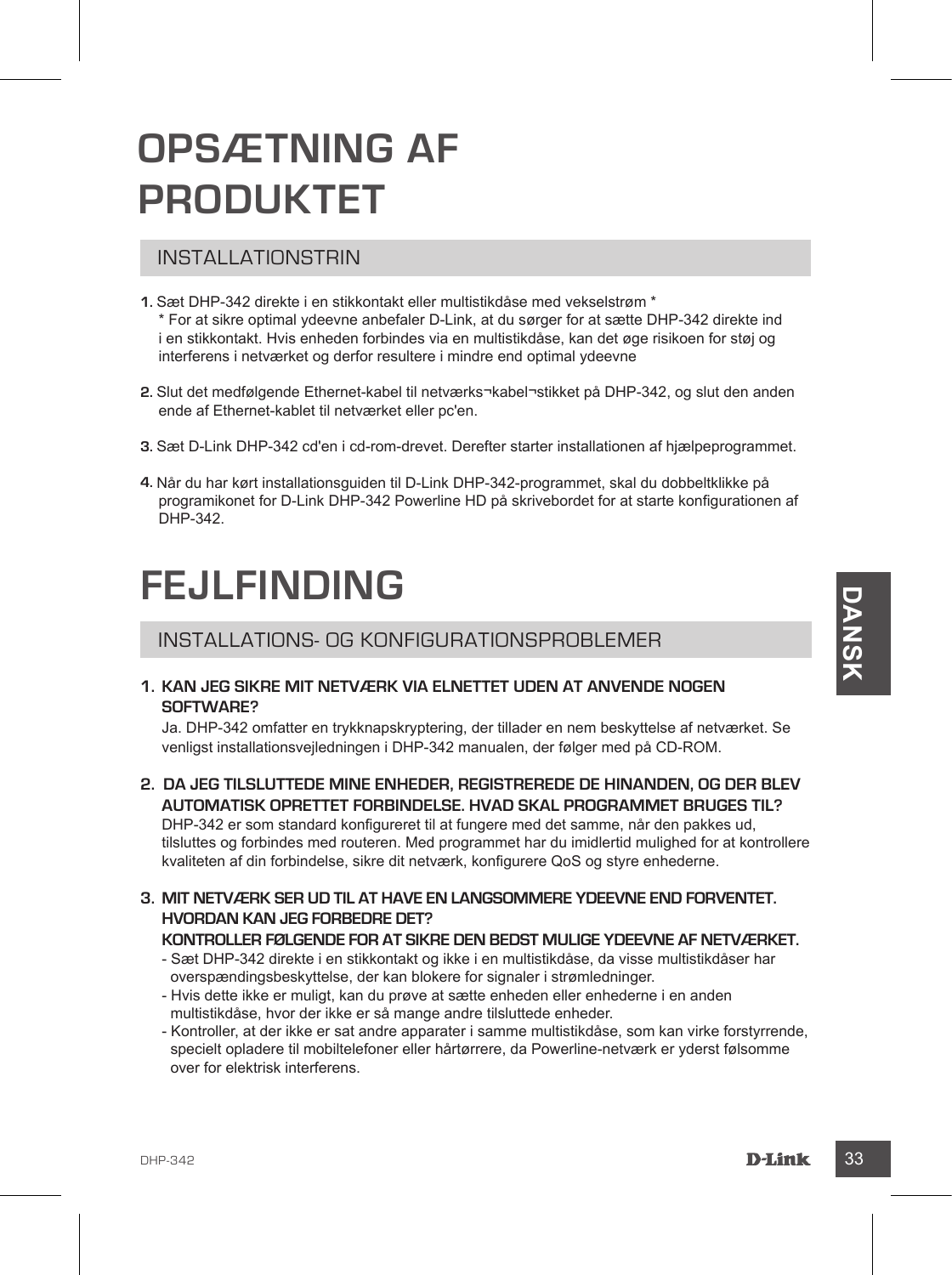#### TEKNISK SUPPORT

D-Link teknisk support på Internettet: http://www.dlink.dk D-Link teknisk support over telefonen: Tlf. 7026 9040 Åbningstider: kl. 08:00 – 20:00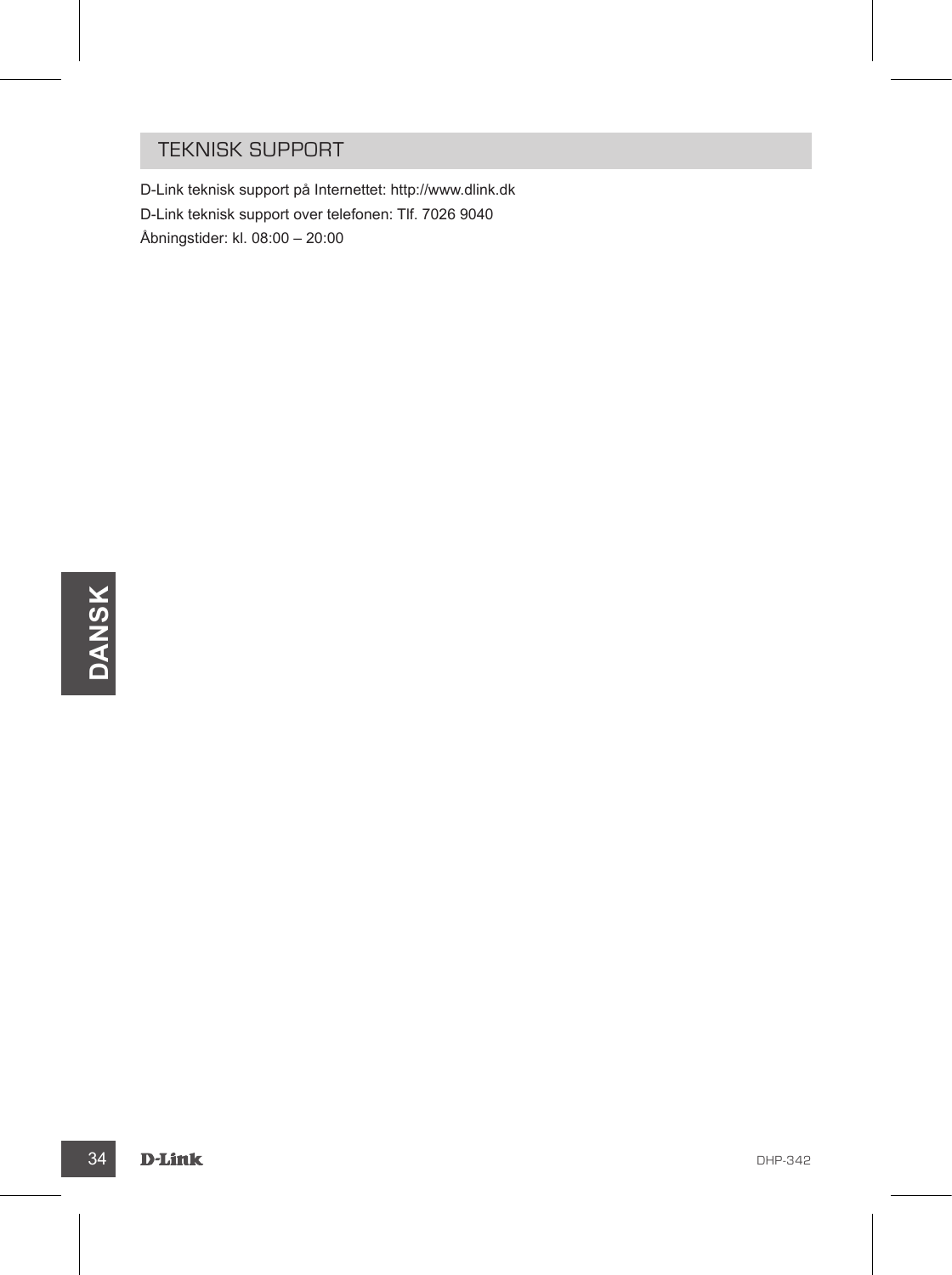### **PAKKAUKSEN SISÄLTÖ**

#### SISÄLTÖ



#### **ASENNUS-CD**

SISÄLTÄÄ ASENNUSVELHON JA LAITTEESEEN LIITTYVÄT TEKNISET MANUAALIT

**Powerline HD 4-Port Switch** DHP-342

**VIRTAPIUHA**

**CAT5-VERKKOKAAPELI (ETHERNET)** YHDISTÄÄ LAITTEEN LÄHIVERKKOOSI

Jos pakkauksesta puuttuu jokin näistä, ota yhteys jälleenmyyjääsi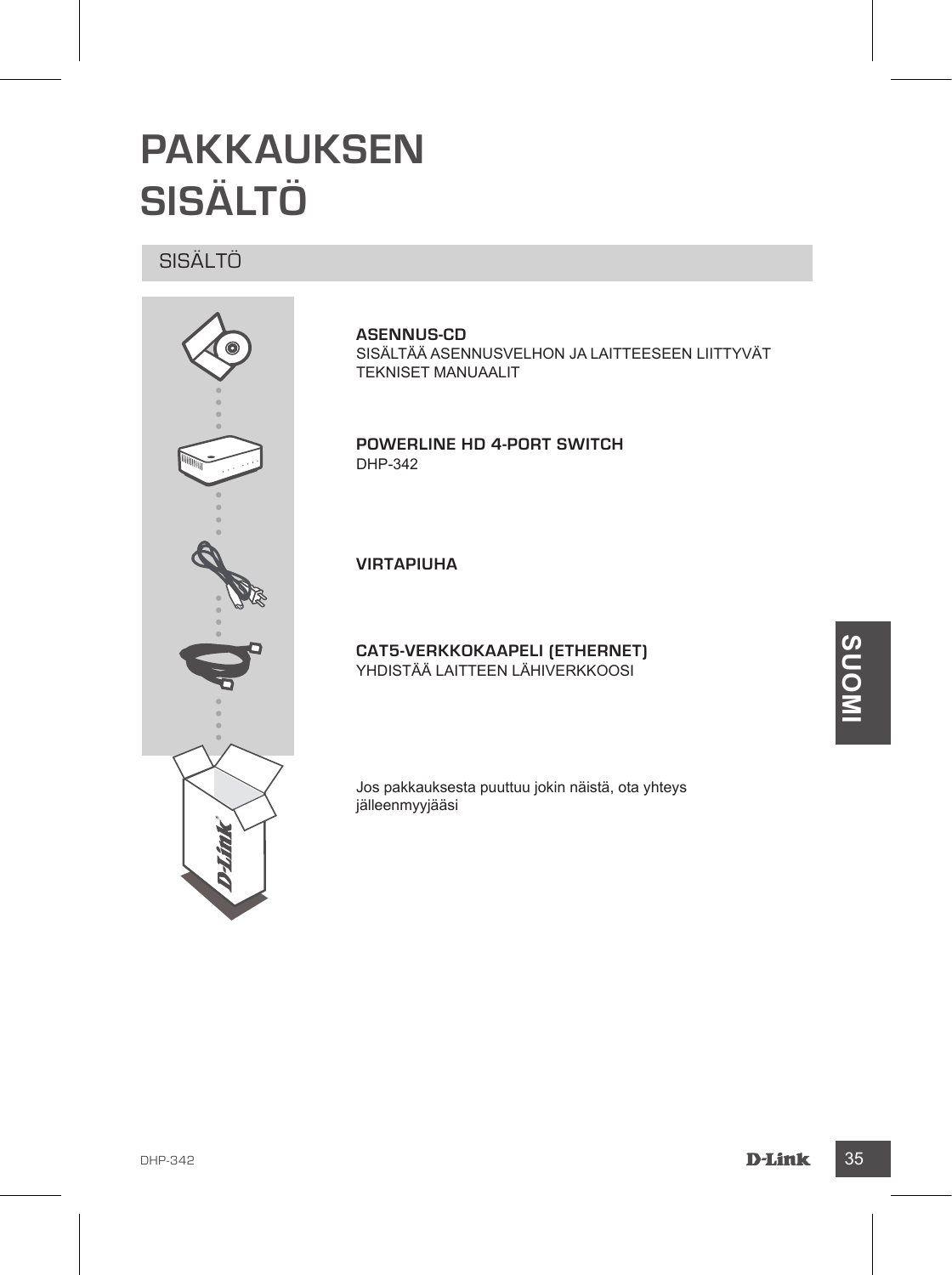### **TUOTTEEN ASENNUS**

#### ASENNUKSEN VAIHEET

- **1.** Kytke DHP-342 suoraan seinän sähköpistorasiaan\* \* D-Link suosittelee parhaan suorituskyvyn takaamiseksi, että kytket DHP-342:n suoraan seinäpistorasiaan. Laitteen kytkeminen jatkojohtoon tai -rasiaan voi lisätä kohinaa ja verkkohäiriöitä ja alentaa näin suorituskykyä.
- **2.** Kytke asennuspaketista löytyvä lähiverkkokaapeli DHP-342:n lähiverkkoliitäntään ja sitten kaapelin toinen pää verkkoon tai tietokoneeseen.
- **3.** Aseta D-Link DHP-342 -levy tietokoneesi CD-ROM-asemaan. Asennusohjelman tulisi käynnistyä automaattisesti.
- **4.** D-Link DHP-342 -asennusapuohjelman lopetettua kaksoisklikkaa Windowsin työpöydällä sijaitsevaa D-Link DHP-342 Powerline HD Utility -kuvaketta DHP-342:n asetusten tekoa varten.

### **VIANETSINTÄ**

#### ASENNUKSEEN JA ASETUSTEN KONFIGUROINTIIN LIITTYVÄT ONGELMAT

**1. Onko Powerline-verkkoa mahdollista käyttää turvallisesti ilman mitään erillisiä ohjelmia?**

**36 DENNIUKSEEN JA ASETUSTEN KONFIGUROINTIIN LIITTYVAT ONGELMAT<br>
1. ONKO POWERLINE-VERKKOA MAHDOLLISTA KÄYTTÄÄ TURVALLISESTI ILMAN<br>
MITÄÄN ERILLISIÄ OHJELIMA?<br>
Kyllä. DHP-342 isiällää napin painalluksella aktivoituvan sala** Kyllä. DHP-342 sisältää napin painalluksella aktivoituvan salaustekniikan, jonka avulla verkon suojaaminen onnistuu helposti. Tarkempia ohjeita ominaisuuden käyttöönotosta löytyy DHP-342:n manuaalista, joka on tuotteen mukana tulleella CD-ROM:lla.

**2. Kun kytken laitteita sovittimeen, ne yhdistyvät verkkoon ja näkevät toisensa automaattisesti. Mihin ohjelmaa tarvitaan?**

Oletusarvoisesti DHP-342 toimii suoraan ilman asetusten tekoa, kun se liitetään reitittimeen. Ohjelma tarjoaa kuitenkin lisätyökaluja yhteyden laadun tarkkailuun, verkon tietoturvan lisäämiseen QoS-asetusten tekoon ja laitteiden hallintaan.

**3. Verkko näyttää toimivan odotettua hitaammin. Miten tilannetta voi parantaa?**

#### **Varmista seuraavat asiat verkon parhaan suorituskyvyn takaamiseksi.**

- Liitä DHP-342 suoraan seinäpistorasiaan, ei jatkojohtoon tai -rasiaan. Joissakin jatkojohdoissa on ylijännitesuoja, joka saattaa estää Powerline-signaalin kulun.
- Jos tämä ei ole mahdollista, koeta kytkeä laite/laitteet toiseen jatkorasiaan, johon on kytkettynä vähemmän laitteita.
- Varmista, että samaan jatkorasiaan ei ole kytketty muita häiriötä tuottavia laitteita, erityisesti matkapuhelinlatureita tai hiustenkuivaimia, sillä Powerline-verkot ovat erittäin herkkiä sähköhäiriöille.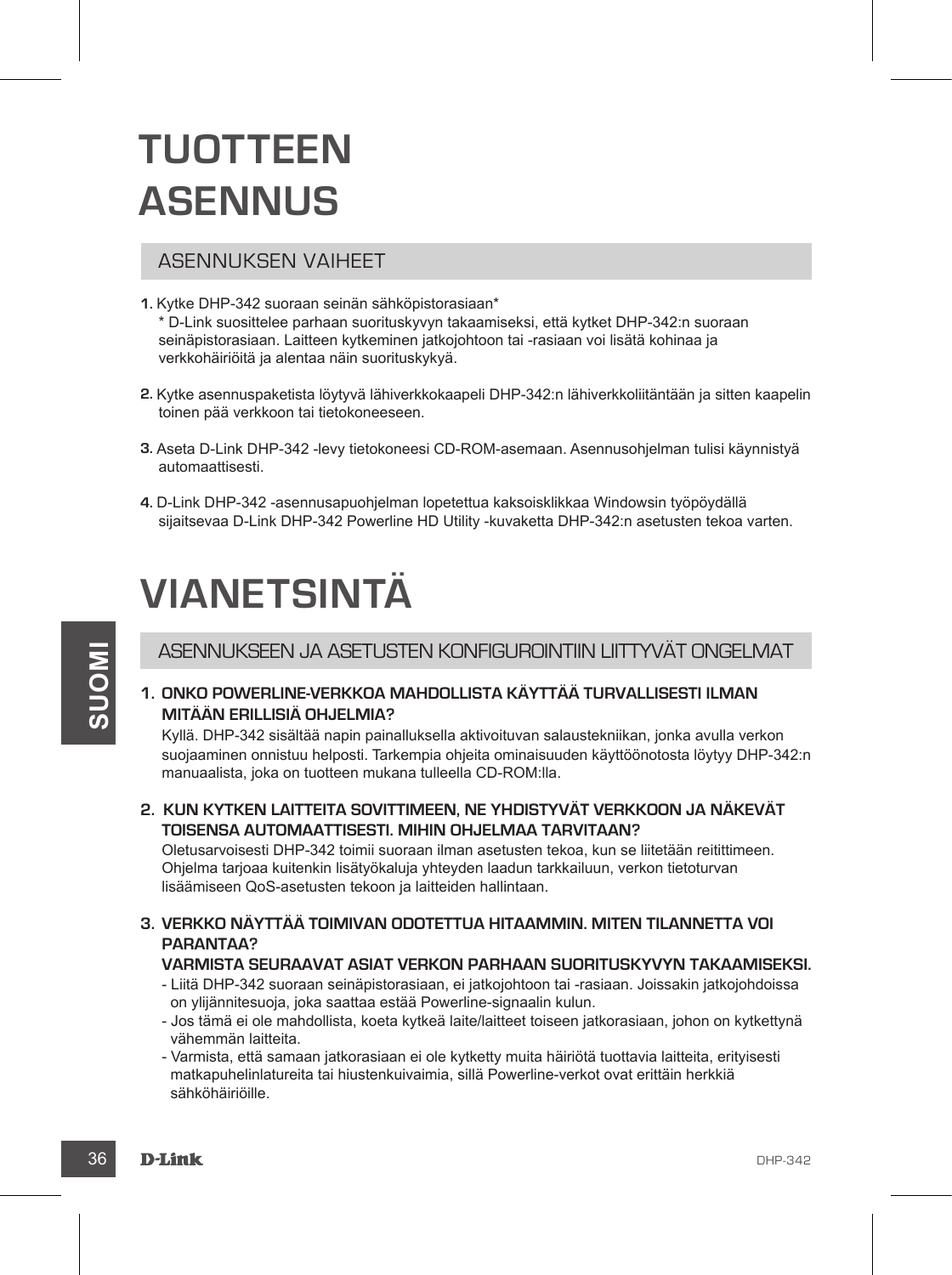#### TEKNISTÄ TUKEA ASIAKKAILLE SUOMESSA

Internetin kautta : http://www.dlink.fi Arkisin klo. 9 - 21 numerosta : 06001 5557

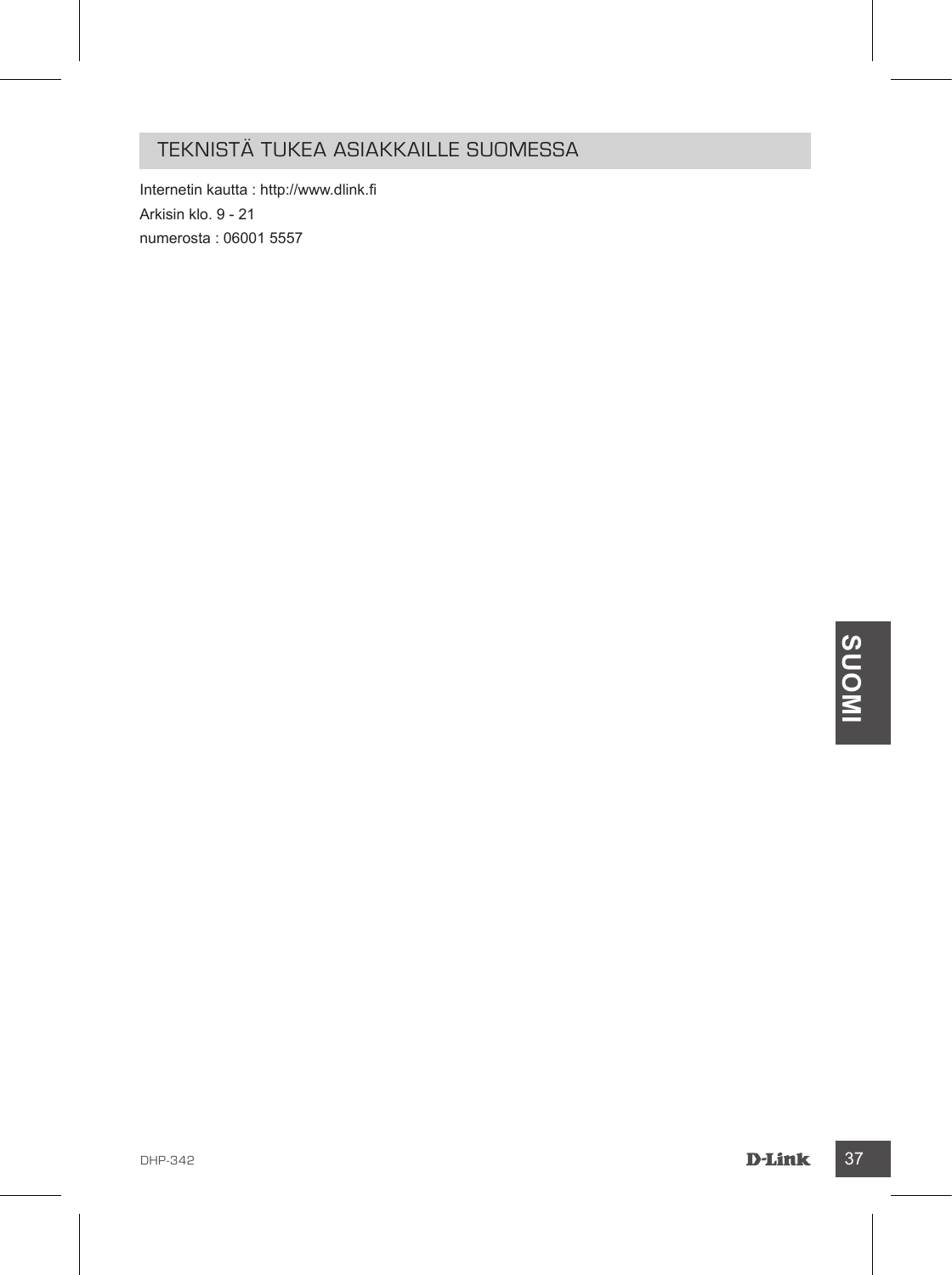# **FÖRPACKNINGENS INNEHÅLL**

#### INNEHÅLL



**INSTALLATIONS-CD** INNEHÅLLER INSTALLATIONSGUIDE & TEKNISKA HANDBÖCKER

**Powerline HD 4-Port Switch** DHP-342

**NÄTKABEL**

**CAT5 ETHERNET-KABEL** ANSLUTER ENHETEN TILL NÄTVERKET

Kontakta din återförsäljare, om någon av komponenterna saknas

 $\boldsymbol{\omega}$ 

**VENSKA**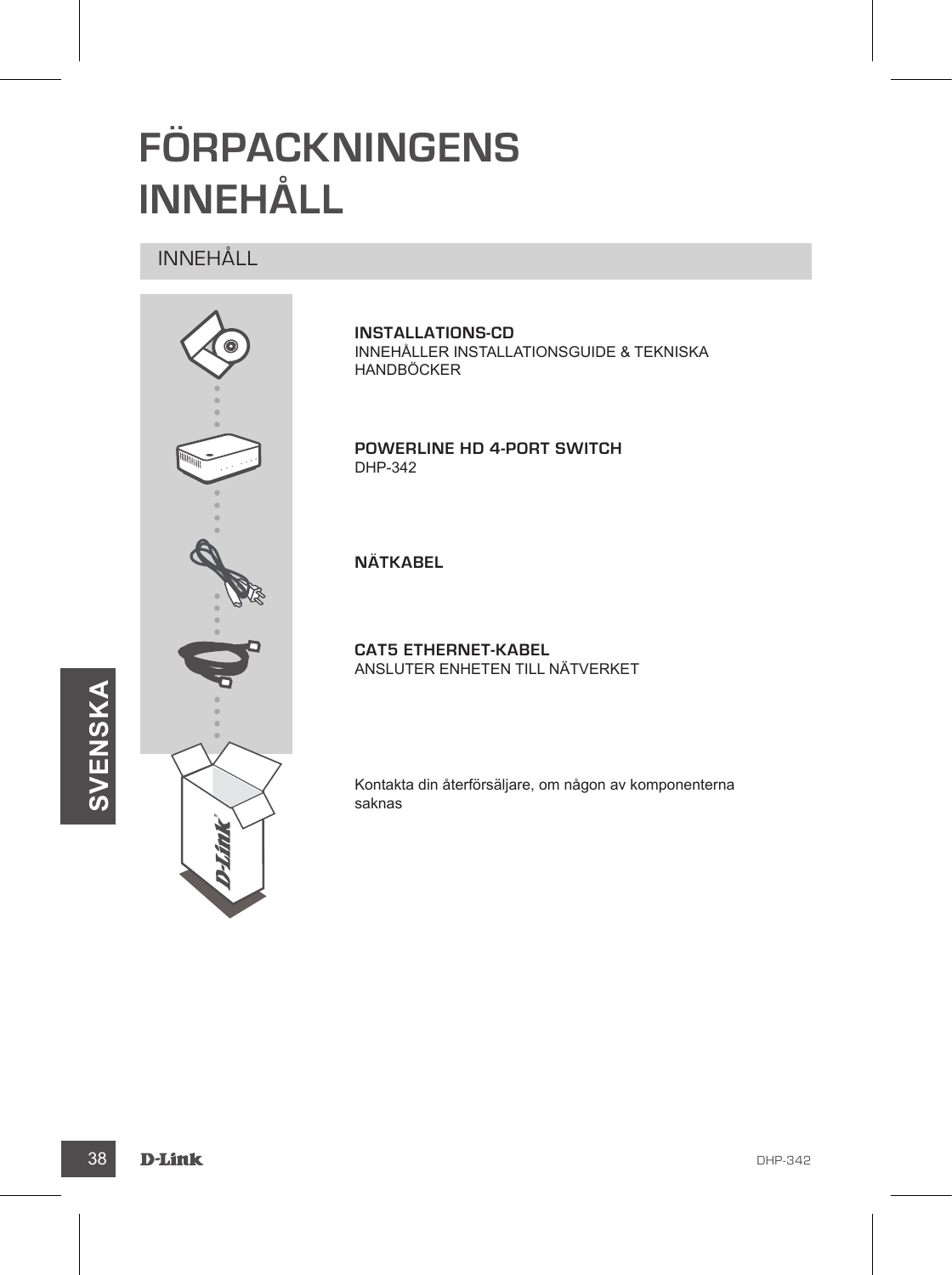#### DHP-342 **D-Link 39**

### **PRODUKT-INSTALLATION**

#### INSTALLATIONSSTEG

- **1.** Anslut DHP-342 direkt till ett vägguttag eller grenuttag med växelström.\* \* För att du ska få bästa prestanda rekommenderar D-Link att du ansluter DHP-342 direkt till ett vägguttag. Om du ansluter enheten till ett grenuttag, kan risken för brus och störningar i nätverket öka, vilket i sin tur kan leda till att optimal prestanda inte uppnås.
- **2.** Anslut den medföljande Ethernet-kabeln till kontakten för nätverkskabel på DHP-342 och anslut därefter Ethernet-kabelns andra ände till nätverket eller datorn.
- **3.** Sätt i cd-skivan D-Link DHP-342 i CD-ROM-enheten. Då startar verktygsinstallationen.
- **4.** När du har fullföljt installationsguiden för D-Links DHP-342-verktyg, ska du dubbelklicka på ikonen "D-Link DHP-342 Powerline HD Utility" på skrivbordet för att starta konfigurationen av DHP-342.

### **FELSÖKNING**

#### PROBLEM VID INSTALLATION OCH KONFIGURATION

**1. Kan jag säkra mitt Powerline-nätverk utan att använda någon programvara?**

Ja. DHP-342 har en krypteringsteknik med en tryckknapp som du lätt kan använda för att säkra ditt nätverk. Information om hur du konfigurerar DHP-342-enheten finns i manualen på den medlevererade cd-skivan.

**2. När jag hade anslutit enheterna kunde de hitta varandra och ansluta automatiskt. Vad är programvaran till för?**

DHP-342 är som standard konfigurerad att fungera automatiskt när den kopplats in och anslutits till routern. Programvaran ger dig dock ytterligare möjligheter att kontrollera kvaliteten på anslutningen, skydda nätverket, konfigurera garanterad tjänstekvalitet och administrera enheterna.

**3. Nätverket verkar arbeta långsammare än förväntat. Hur kan jag förbättra dess prestanda?**

#### **För att erhålla bästa nätverksprestanda ska du tänka på följande:**

- Anslut DHP-342 direkt till ett vägguttag och inte till ett grenuttag, eftersom vissa grenuttag har överspänningsskydd som kan blockera powerline-signaler.
- Om inte detta är möjligt, kan du försöka ansluta enheten/enheterna till ett annat grenuttag som har färre apparater anslutna.
- Se till att det inte finns annan störande utrustning ansluten till samma grenuttag, i synnerhet mobiltelefonladdare och hårtorkar, eftersom powerline-nätverk är mycket känsliga för elektriska störningar.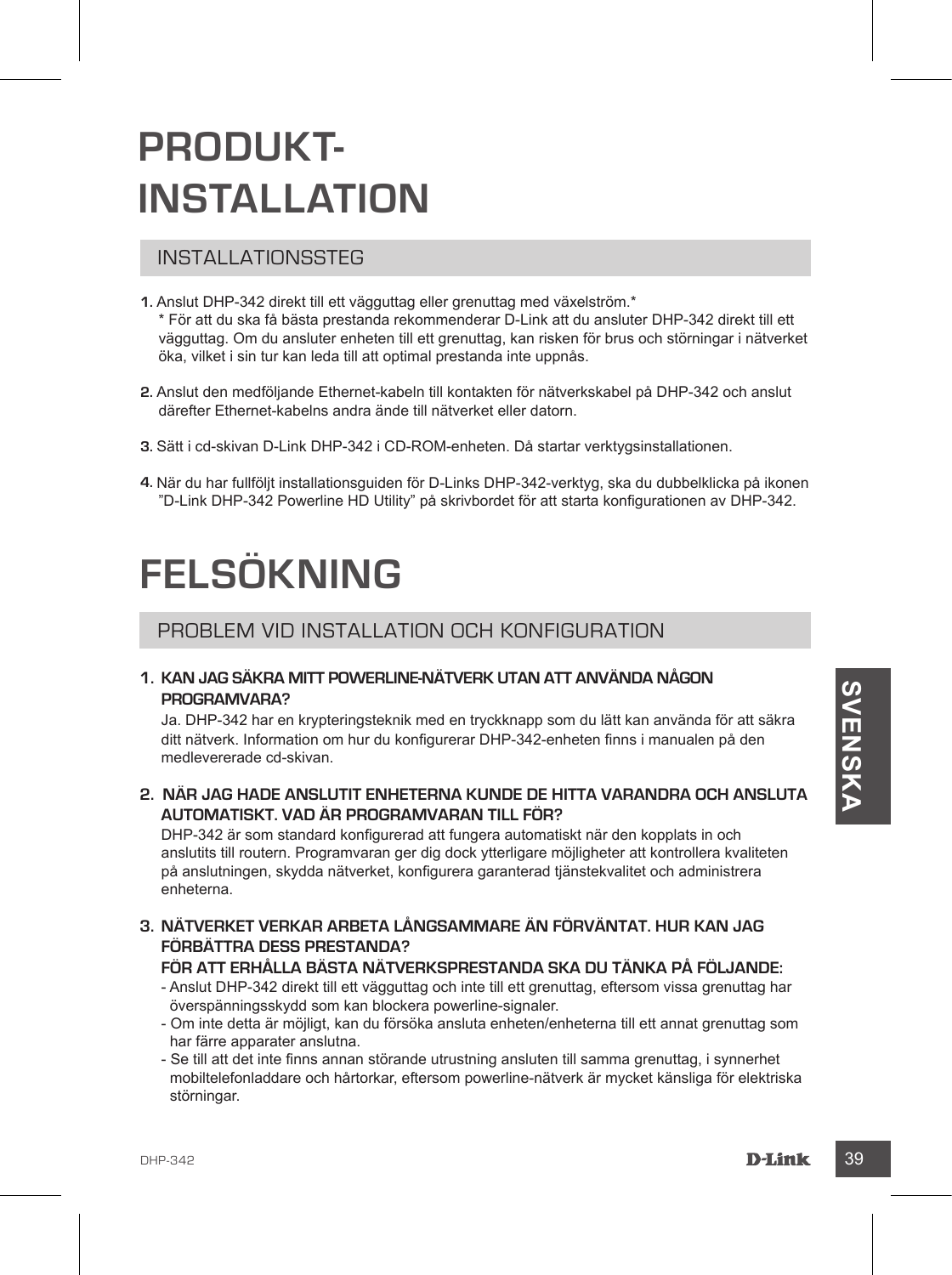#### TEKNISK SUPPORT

D-Link Teknisk Support via Internet: http://www.dlink.se D-Link Teknisk Support via telefon: 0900-100 77 00 Vardagar 08.00-20.00

40 D-Link Department of the contract of the contract of the contract of the contract of the contract of the contract of the contract of the contract of the contract of the contract of the contract of the contract of the co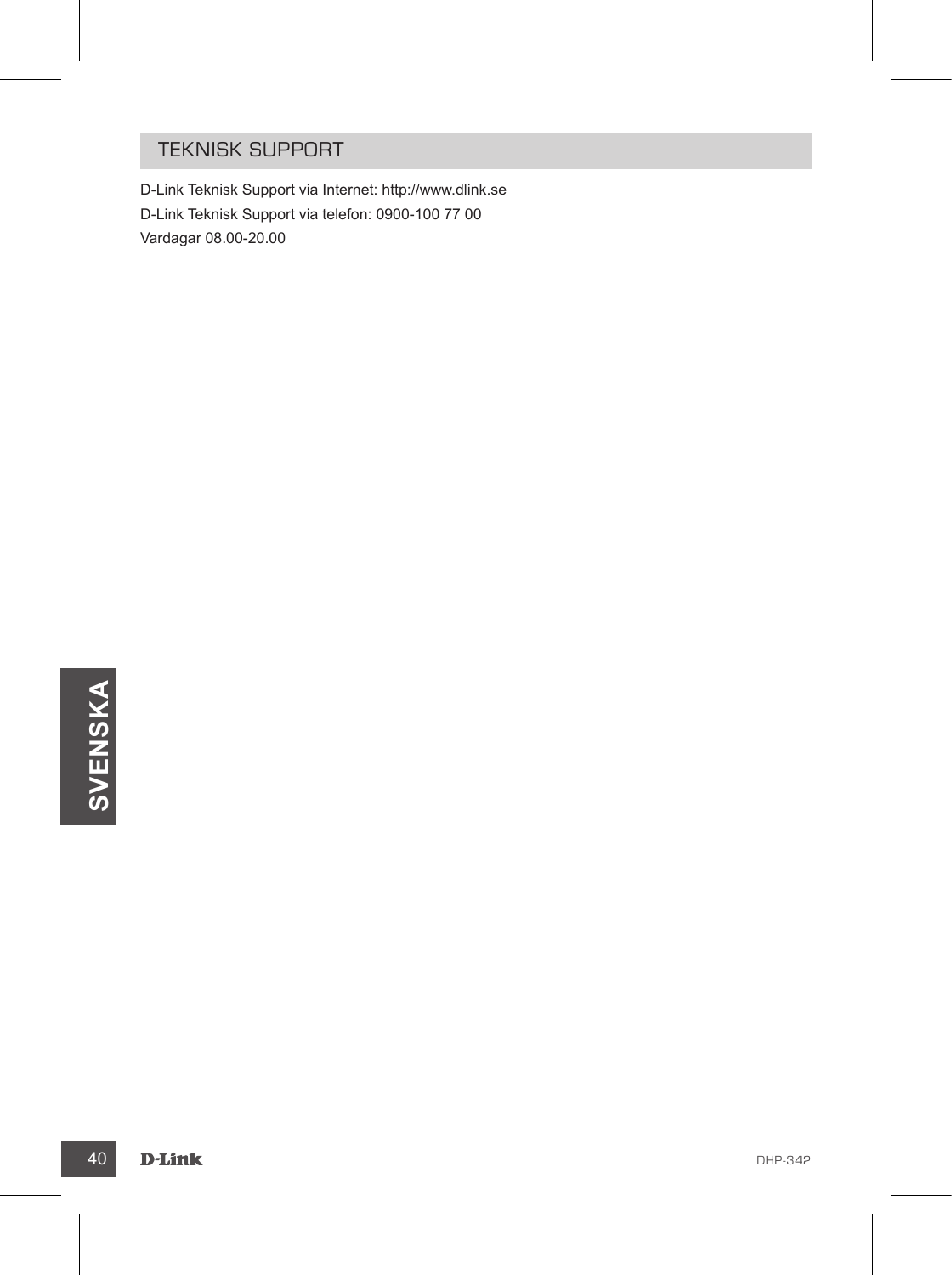### **CONTEÚDO DA EMBALAGEM**

#### CONTEÚDOS



**CD DE INSTALAÇÃO** INCLUI ASSISTENTE DE CONFIGURAÇÃO & MANUAIS TÉCNICOS

**Powerline HD 4-Port Switch** DHP-342

**CABO DE ALIMENTAÇÃO**

**CABO ETHERNET (CAT5 UTP)** LIGA O DISPOSITIVO À SUA REDE

Se algum destes itens não estiver na embalagem entre em contacto com o seu revendedor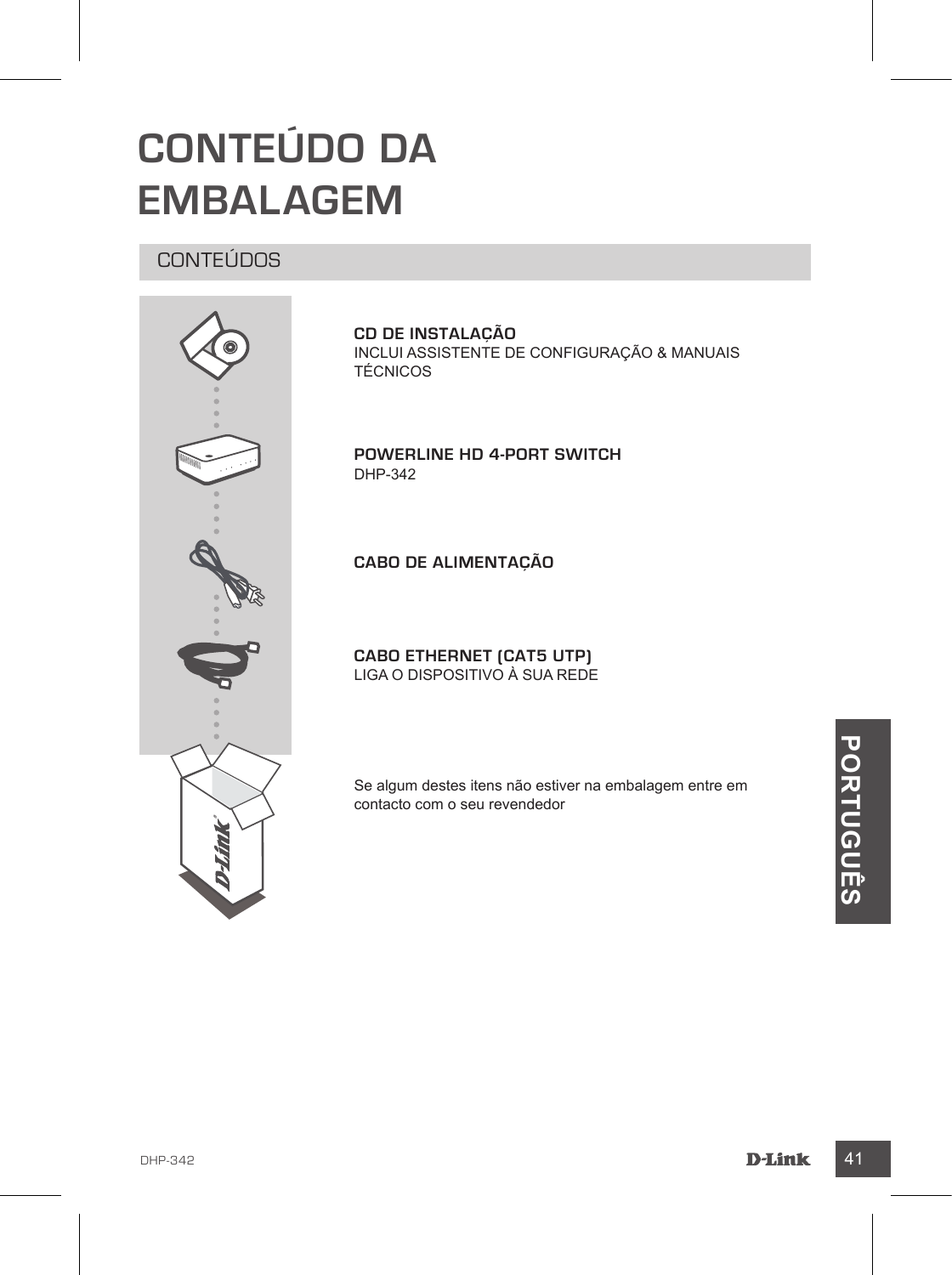## **CONFIGURAÇÃO DE PRODUTO**

#### PASSOS DA INSTALAÇÃO

**1.** Ligue o DHP-342 a uma tomada de CA ou fonte de alimentação\*

\* A D-Link recomenda, de forma a garantir o melhor desempenho possível, que ligue o DHP-342 directamente a uma tomada de parede. Se ligar o dispositivo a um cabo de alimentação pode aumentar a possibilidade de ruídos e interferências na rede e pode originar um desempenho menos bom.

- **2.** Ligue o cabo Ethernet incluído ao conector do cabo de rede localizado no DHP-342 e ligue a outra extremidade do cabo Ethernet à rede ou ao PC.
- **3.** Insira o CD do D-Link DHP-342 CD na sua unidade de CD-ROM. Inicie o utilitário de instalação.
- **4.** Depois de concluir a instalação do assistente do Utilitário DHP-342 da D-Link, faça duplo clique no ícone do Utilitário DHP-342 Powerline da D-Link no seu ambiente de trabalho para começar a configurar o DHP-342.

# **RESOLUÇÃO DE PROBLEMAS**

#### PROBLEMAS DE DEFINIÇÃO E CONFIGURAÇÃO

**1. Posso proteger a minha rede Powerline sem utilizar qualquer software?**

Sim. O DHP-342 tem como característica uma tecnologia de encriptação com botão que lhe permite proteger a sua rede facilmente. Para instruções de instalação, consulte o Manual do DHP-342 fornecido no CD-ROM.

**2. Quando liguei os meus dispositivos estes conseguiam ver-se e ligar-se automaticamente. Para que serve o software?**

Por pré-definição, o seu DHP-342 está configurado para trabalhar assim que for ligado ao seu router. No entanto, o software permite-lhe seleccionar mais opções para verificar a qualidade da sua ligação, segurar a sua rede, configurar o QoS e gerir os dispositivos.

- **2. GUANDO LIGUEI OS MEUS DISPOSITIVOS ESTES CONSEGUIAM VER-SE E LIGAR-SE<br>
AUTOMATICAMENTE. PARA QUE SERVE O SOFTWARE?<br>
Por pré-definição, o seu DHP-342 está configurado para trabalhar assim que for ligado ao seu<br>
router 3. A minha rede parece estar mais lenta do que o esperado. Como posso melhorara a velocidade da rede? Verifique as seguintes situações para garantir o melhor desempenho possível da rede.**
	- Ligue o DHP-342 directamente a uma tomada de parede e não a um cabo de alimentação, uma vez que alguns cabos de alimentação têm protecções de sobre tensão que podem bloquear os sinais da linha de potência.
	- Se não for possível, tente ligar o(s) dispositivo(s) a um cabo de alimentação diferente que seja menos utilizado
	- Verifique se não existem outros dispositivos com interferências ligados ao mesmo cabo de alimentação, sobretudo carregadores de telemóvel ou secadores de cabelo, porque as redes Powerline são muito sensíveis a interferências eléctricas.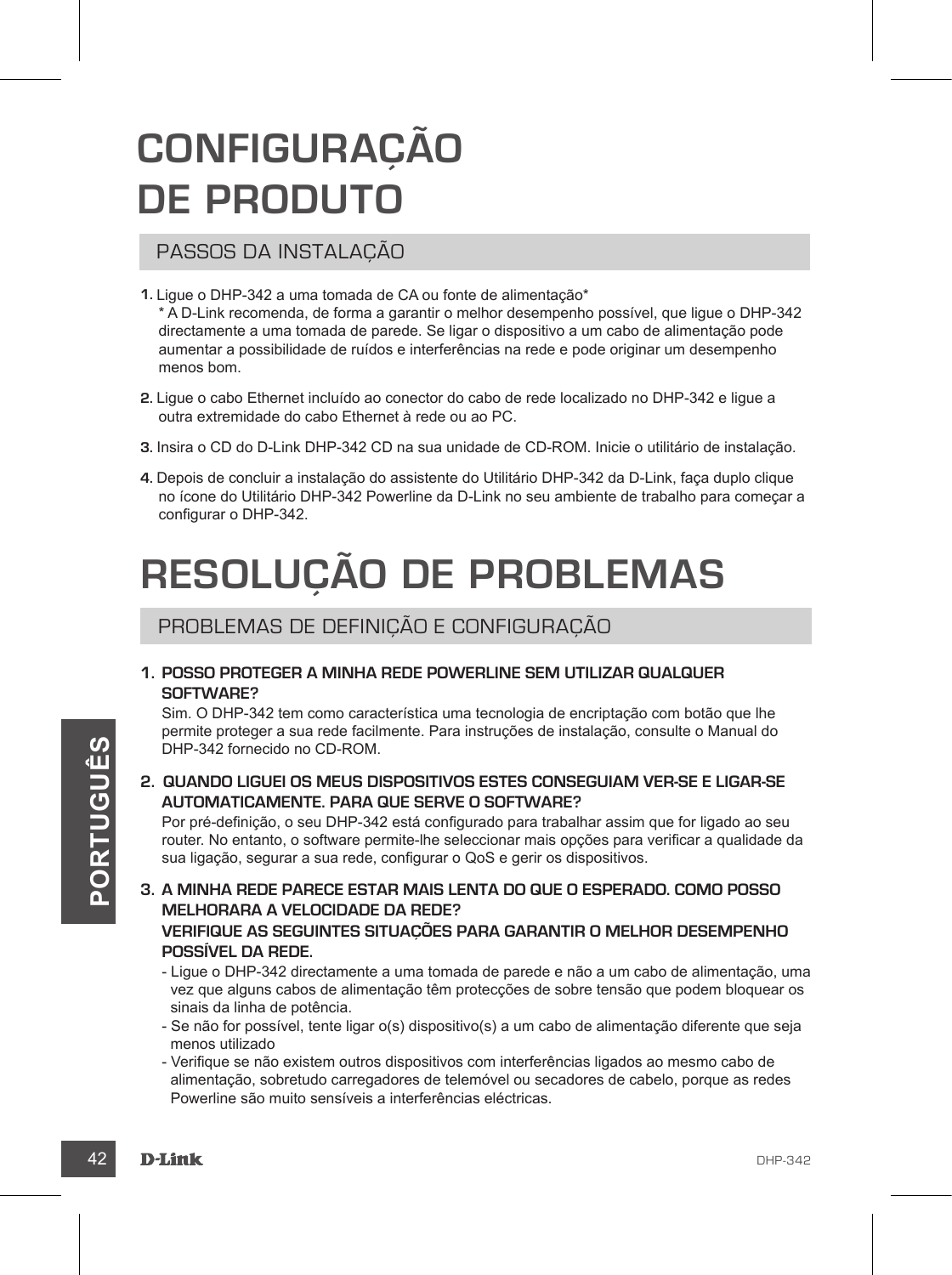### ASSISTÊNCIA TÉCNICA

Assistência Técnica da D-Link na Internet: http://www.dlink.pt Assistência Técnica Telefónica da D-Link: +351 707 78 00 10

# **DHP-342**<br>D-MP-342<br>D-MP-342 **Ê S**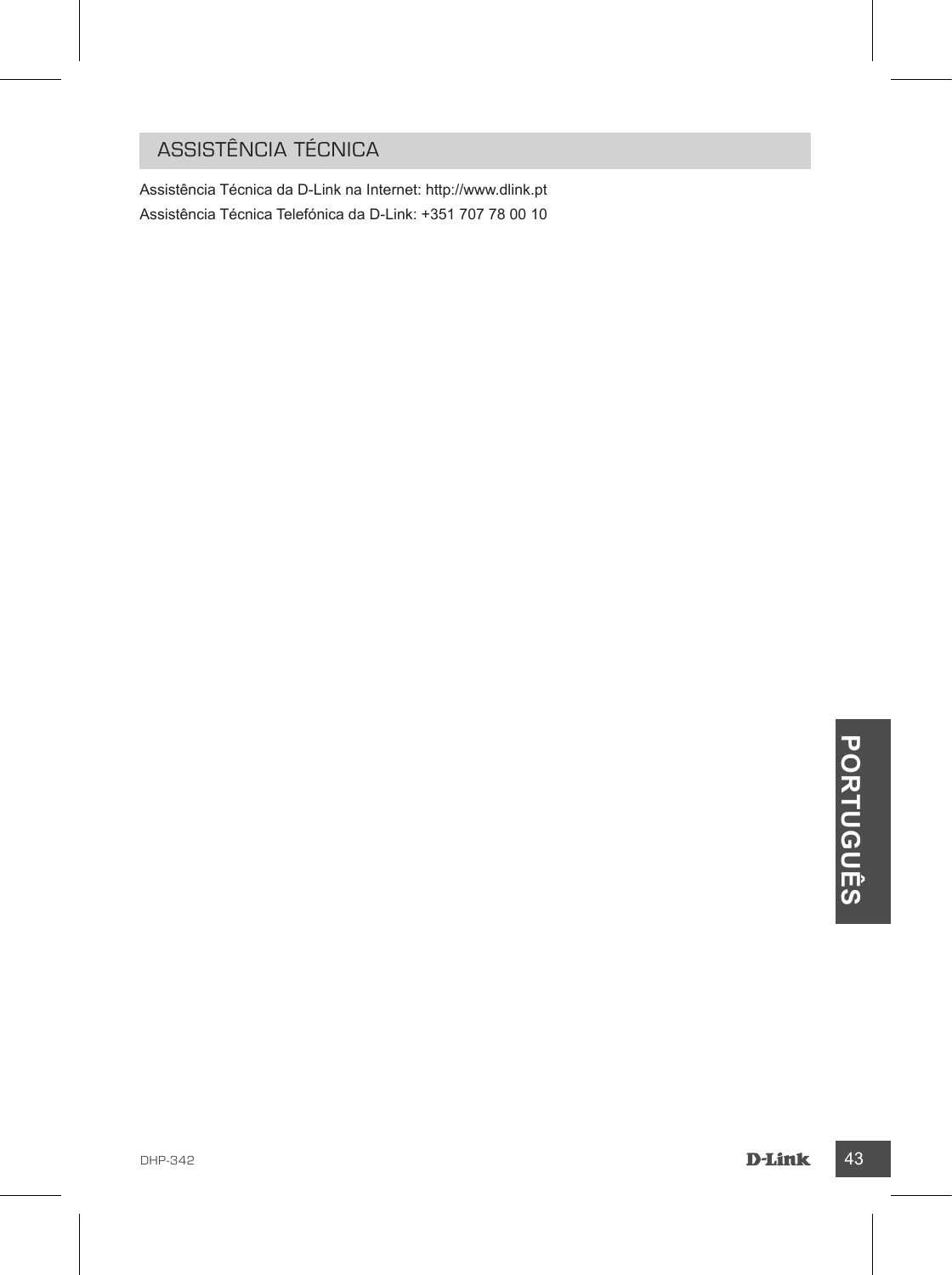### **ΠΕΡΙΕΧΌΜΕΝΑ ΠΑΚΈΤΟΥ**

#### ΠΕΡΙΕΧΟΜΕΝΑ



**CD ΕΓΚΑΤΑΣΤΑΣΗΣ**  ΠΕΡΙΛΑΜΒΑΝΕΙ ΟΔΗΓΟ ΕΓΚΑΤΑΣΤΑΣΗΣ & ΤΕΧΝΙΚΑ ΕΓΧΕΙΡΙΔΙΑ

**Powerline HD 4-Port Switch** DHP-342

#### **ΚΑΛΩΔΙΟ ΤΡΟΦΟΔΟΣΙΑΣ**

**Καλώδιο Ethernet (CAT5 UTP)** ΣΥΝΔΕΣΗ ΤΗΣ ΣΥΣΚΕΥΗΣ ΣΤΟ ΔΙΚΤΥΟ ΣΑΣ

Αν κάποιο από τα παραπάνω τεμάχια λείπει, παρακαλώ επικοινωνήστε με τον μεταπωλητή σας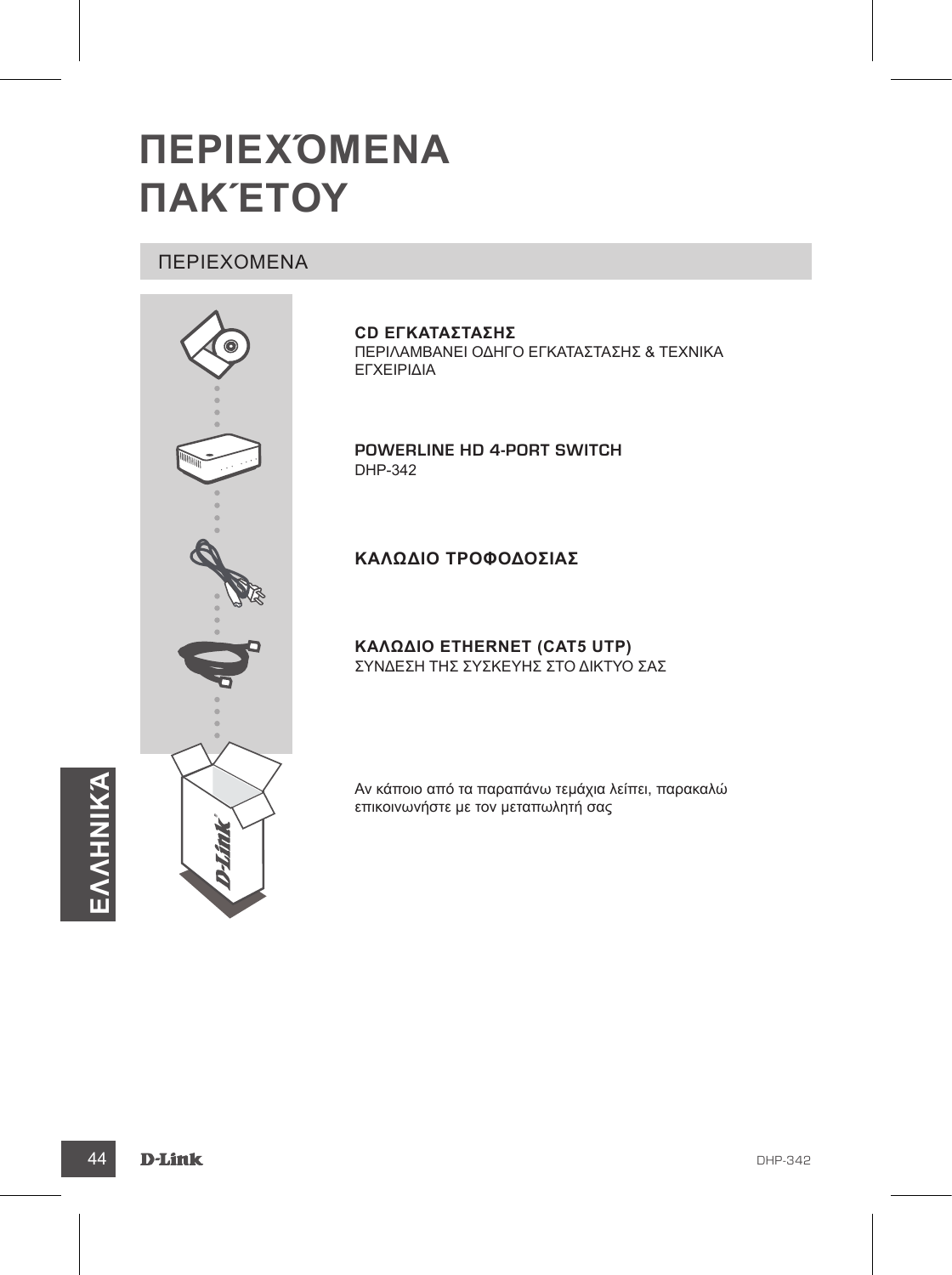### **ΕΓΚΑΤΑΣΤΑΣΗ ΠΡΟΪΟΝΤΟΣ**

#### ΒΗΜΑΤΑ ΕΓΚΑΤΑΣΤΑΣΗΣ

- **1.** Βάλτε τη συσκευή DHP-342 απευθείας σε μία πρίζα CA τοίχου ή σε ένα πολύπριζο\* \* Για τη βελτιστοποίηση των αποδόσεων, η D-Link συνιστά την εισαγωγή της συσκευής DHP-342 σε μία πρίζα τοίχου. Η χρήση ενός πολύπριζου αυξάνει τη πιθανότητα παράσιτων και παρεμβολών για το δίκτυο και μπορεί να θέσει σε κίνδυνο τις αποδόσεις του.
- **2.** Συνδέστε το καλώδιο Ethernet με την υποδοχή δικτύου της συσκευής DHP-342 και με το δίκτυο ή με το PC.
- **3.** Εισάγετε το CD του DHP-342 της D-Link στη μονάδα CD-ROM σας. Στη συνέχεια, εκκινείται η εγκατάσταση του βοηθητικού προγράμματος.
- **4.** Στο τέλος της εκτέλεσης του προγράμματος εγκατάστασης D-Link DHP-342, βάλτε σε εκκίνηση τη διαδικασία διαμόρφωσης της συσκευής DHP-342 με ένα διπλό κλικ επάνω στην εικόνα D-Link DHP-342 Powerline HD Utility που απεικονίζεται στο desktop.

### **ΔΙΌΡΘΩΣΗ ΛΑΘΏΝ**

#### ΠΡΟΒΛΗΜΑΤΑ ΕΓΚΑΤΑΣΤΑΣΗΣ ΚΑΙ ΔΙΑΜΟΡΦΩΣΗΣ

- **1. Μπορώ να ασφαλίσω το δίκτυο Powerline χωρίς τη χρήση λογισμικού?** Ναι. Το DHP-342 διαθέτει τεχνολογία κρυπτογράφησης διακόπτη ανοίγματος για να μπορείτε να προστατεύσετε εύκολα το δίκτυό σας. Ανατρέξτε στο Εγχειρίδιο DHP-342 που παρέχεται στο CD-ROM για οδηγίες εγκατάστασης.
- **2. Μετά την εκτέλεση των συνδέσεων, όλες οι συσκευές συνδέονται αυτόματα και είναι σε θέση να επικοινωνούν μεταξύ τους. Για ποιο λόγο χρειάζεται το software;**

2. **ΙΟΗΡΟ ΤΗΣ ΤΟ ΠΑΤΑΙΣ ΤΟ ΤΗΣ ΤΟ ΤΗΣ ΤΟ ΤΗΣ ΤΟ ΤΙΣ ΤΟ ΤΗΣ ΤΟ ΤΙΣ ΤΟ ΤΙΣ ΤΟ ΤΗΣ ΤΟ ΤΗΣ ΤΟ ΤΗΣ ΤΟ ΤΗΣ ΤΟ ΤΗΣ ΤΟ ΤΗΣ ΤΟ ΤΗΣ ΤΟ ΤΗΣ ΤΟ ΤΗΣ ΤΟ ΤΗΣ ΤΟ ΤΗΣ ΤΟ ΤΗΣ ΤΟ ΤΗΣ ΤΟ ΤΗΣ ΤΟ ΤΗΣ ΤΟ ΤΗΣ ΤΟ ΤΗΣ ΤΟ ΤΗΣ ΤΟ ΤΗΣ ΤΟ ΤΗΣ ΤΟ ΤΗΣ Τ** Η προκαθορισμένη διαμόρφωση της συσκευής DHP-342 της επιτρέπει την άμεση σύνδεση με ένα router και τη τέλεια λειτουργία. Το software προσφέρει προαιρετικές λειτουργίες, επιτρέποντας τον έλεγχο ποιότητας της σύνδεσης, την ασφάλεια του δικτύου, τη διαμόρφωση της λειτουργίας QoS και τη διαχείριση των συσκευών.

- **3. Το δίκτυο φαίνεται να λειτουργεί με μία ταχύτητα κατώτερη από τη προβλεπόμενη. Πώς βελτιστοποιούνται οι αποδόσεις; Για να βελτιστοποιήσετε τις αποδόσεις, ελέγξτε τα ακόλουθα σημεία:**
	- Συνδέστε τη συσκευή DHP-342 απευθείας με μία πρίζα τοίχου και όχι με ένα πολύπριζο. Μερικά πολύπριζα διαθέτουν μια προστασία από υπερτάσεις που θα μπορούσαν να μπλοκάρουν το σήμα του δικτύου powerline.
	- Αν αυτό δεν μπορεί να γίνει, δοκιμάστε να αλλάξετε το πολύπριζο χρησιμοποιώντας ένα λιγότερο πυκνο-κατειλημμένο.
	- Τα δίκτυα Powerline είναι άκρως ευαίσθητα στις ηλεκτρικές παρεμβολές και είναι επομένως απαραίτητο να ελέγξετε ώστε να μην υπάρχουν συνδεδεμένες συσκευές με το πολύπριζο που παράγουν ένα υψηλό επίπεδο παράσιτων όπως φορτιστές μπαταριών τηλεφώνων ή πιστολάκια στεγνώματος μαλλιών.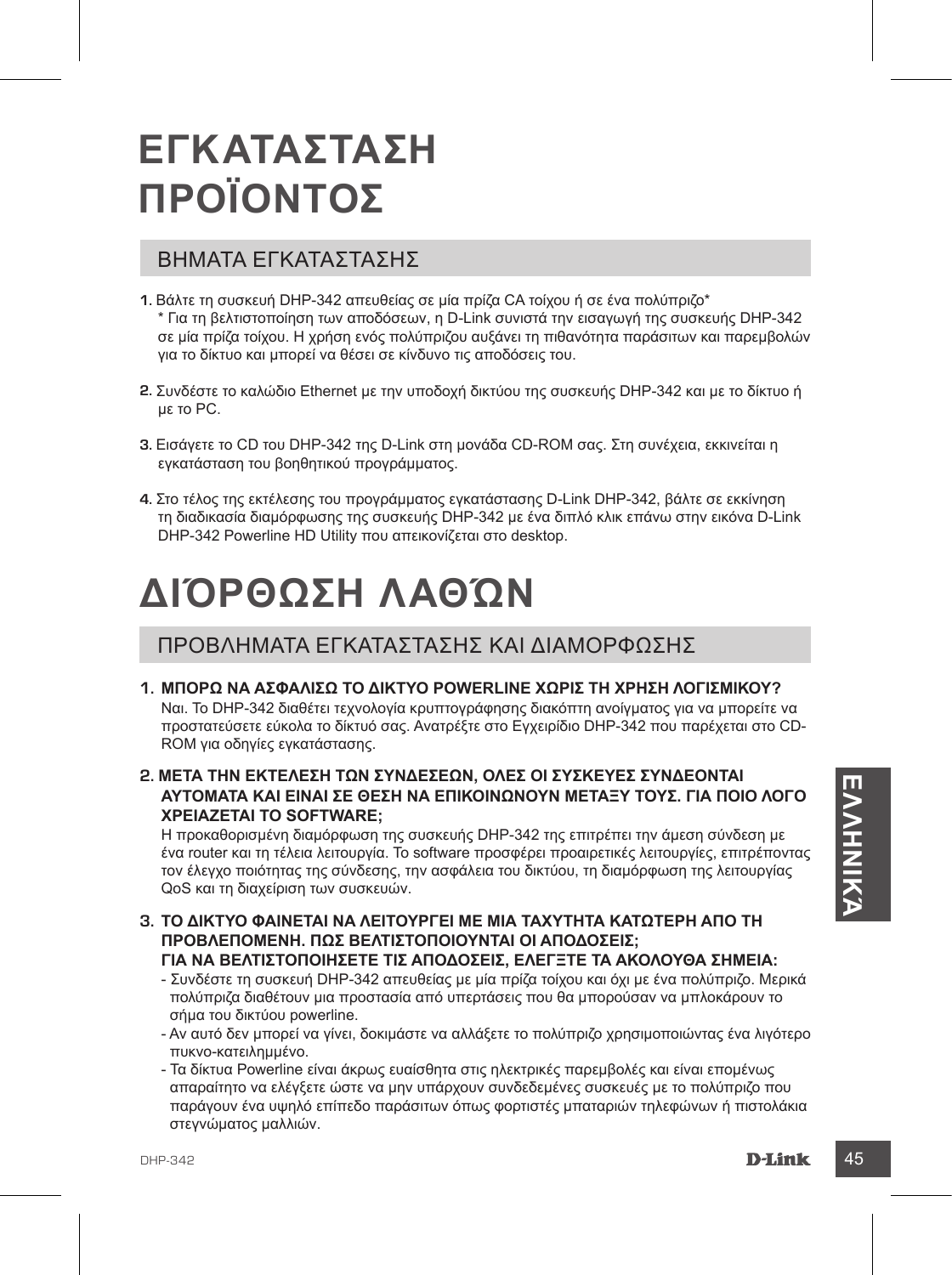### ΤΕΧΝΙΚΉ ΥΠΟΣΤΉΡΙΞΗ

D-Link Hellas Support Center http://www.dlink.gr/support Κεφαλληνίας 64, 11251 Αθήνα, Τηλ: 210 86 11 114 (Δευτέρα- Παρασκευή 09:00-17:00) Φαξ: 210 8611114

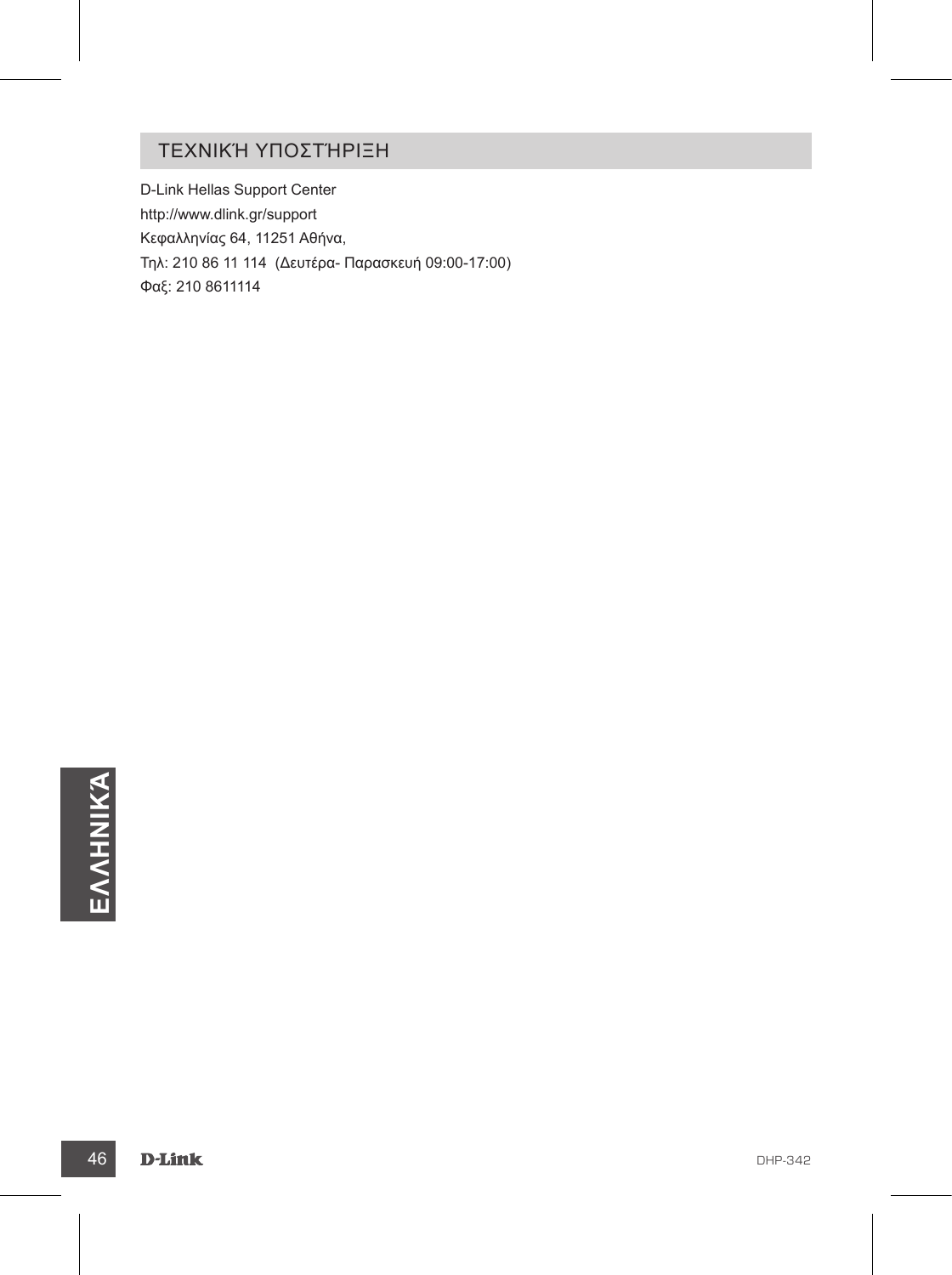# **SADRŽAJ PAKIRANJA**

#### SADRŽAJ



**INSTALACIJSKI CD**  S ČAROBNJAKOM ZA POSTAVLJANJE I TEHNIČKIH PRIRUČNICIMA

**Powerline HD 4-Port Switch** DHP-342

**KABEL ZA NAPAJANJE**

**ETHERNET (CAT5 UTP) KABEL** SLUŽI ZA POVEZIVANJE UREÐAJA NA MREŽU

Ukoliko nešto od navedenog nedostaje, molimo kontaktirajte vašeg prodavača

**HRVATSK**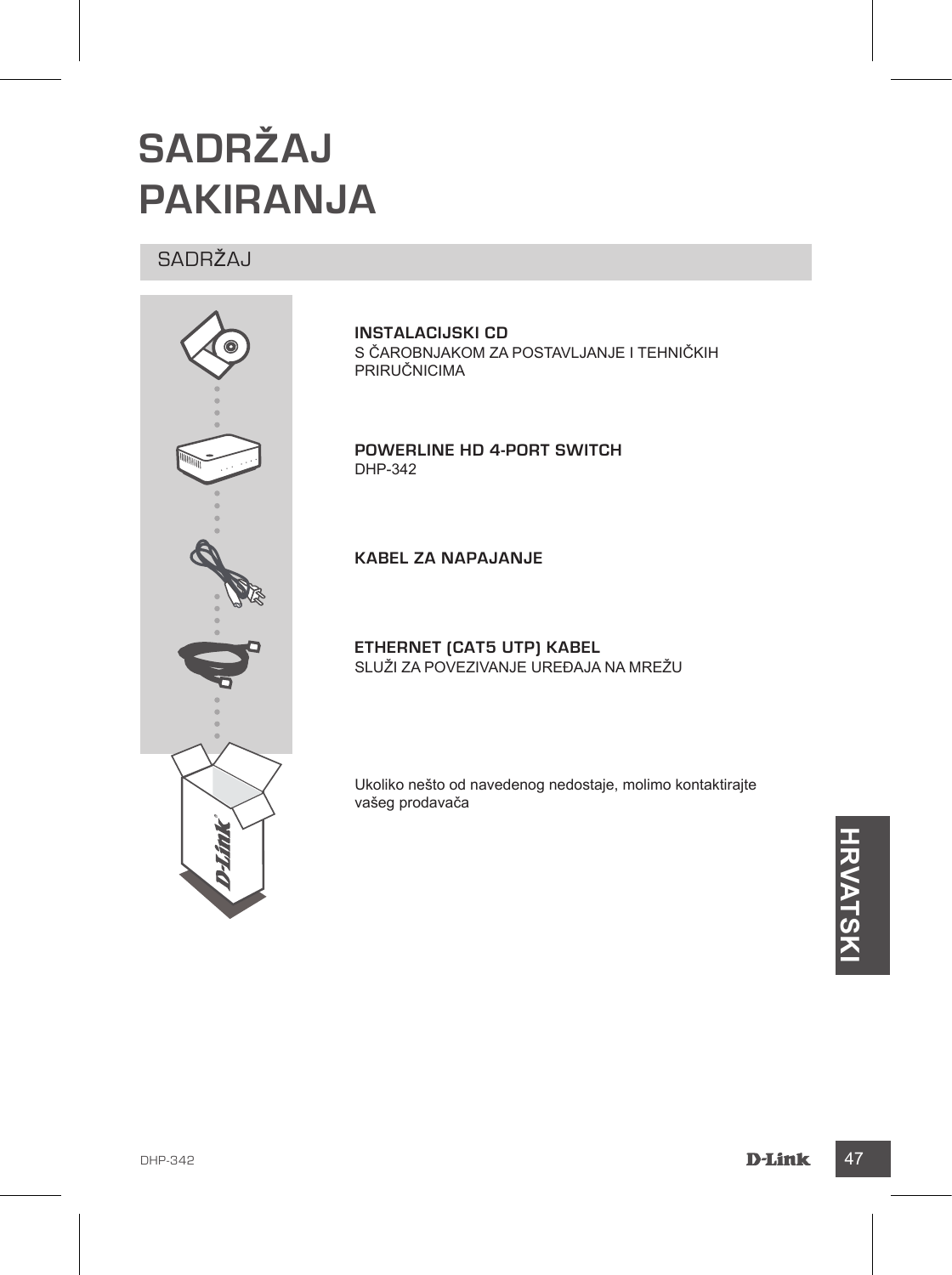### **POSTAVLJANJE PROIZVODA**

#### POSTUPAK INSTALACIJE

- **1.** Uključite DHP-342 izravno u AC zidnu utičnicu ili produžni kabel\* \* D-Link preporuča da, radi bolje učinkovitosti, uključujete vaš DHP-342 izravno u zidnu AC utičnicu. Uključivanje uređaja putem produžnog kabla može povećati šum i interferenciju unutar mreže, te na taj način narušiti idealnu učinkovitost.
- **2.** Priloženim Ethernet kablom spojite LAN port na DHP-342 s LAN portom vašeg mrežnog računala.
- **3.** Umetnite D-Link DHP-342 CD u CD-ROM pogon. Pokrenut æe se instalacija uslužnog programa.
- **4.** Nakon što ste završili s DHP-342 instalacijskim čarobnjakom, dvostrukim klikom na ikonu 'D-Link DHP-342 Powerline HD Utility' pokrenite uslužni program za postavljanje uređaja.

# **OTKLANJANJE POGREŠAKA**

#### POTEŠKOÆE S POSTAVLJANJEM I KONFIGURACIJOM

#### **1. Mogu li zaštititi svoju Powerline mrežu bez dodatnog softvera?**

- Povežite vaše računalo sa usmjernikom pomoću Ethernet kabla.

- Otvorite web preglednik i upišite adresu http://192.168.0.1
- Zadano korisničko ime je 'admin'. Zadana lozinka je '' (ostavite polje prazno)
- Ako ste promijenili lozinku i u međuvremenu je zaboravili, bit će potrebno resetirati uređaj, kako bi lozinku vratili na vrijednost '' (ostavite polje prazno).

**2. Kada priključim uređaje, oni se međusobno vide i automatski spajaju. Koja je svrha instaliranog programa?**

DHP-342 tvornički je postavljen na način da omogućava rad od trenutka kada se priključi i spoji s usmjernikom. Program omogućuje dodatne opcije, kao što su: provjera kvalitete signala, postavljanje sigurnosti, postavljanje QoS-a, te upravljanje uređajima.

**3. Čini se da su brzine na mojoj mreži manje od očekivanih. Kako to mogu popraviti?**

#### **Za najbolju izvedbu molimo osigurajte sljedeće:**

- Uključite vaš DHP-342 izravno u zidnu utičnicu, a ne preko produžnog kabla. Mnogi produžni kablovi imaju ugrađene zaštite od prenapona (ili osigurače), koje mogu blokirati signal.
- Ukoliko to nije moguće, uključite uređaj/e preko drugog produžnog kabla, na kojeg je priključeno manje potrošača.
- MOGU POPRAVITI?<br> **ZA NAJBOLJU IZVEDBU MOLIMO OSIGURAJTE SLJEDEĆE:**<br>
 Uključite vaš DHP-342 izravno u zidnu utičnicu, a ne preko produžnog kabla. Mnogi produžni<br>
kablovi imaju ugrađene zaštite od prenapona (ili osigurače), - Provjerite da na istom produžnom kablu nema uređaja koji bi mogli interferirati. Posebice pripazite na punjače mobilnih telefona, sušila za kosu, jer su ovakva povezivanja putem električne mreže vrlo osjetljiva na interferenciju.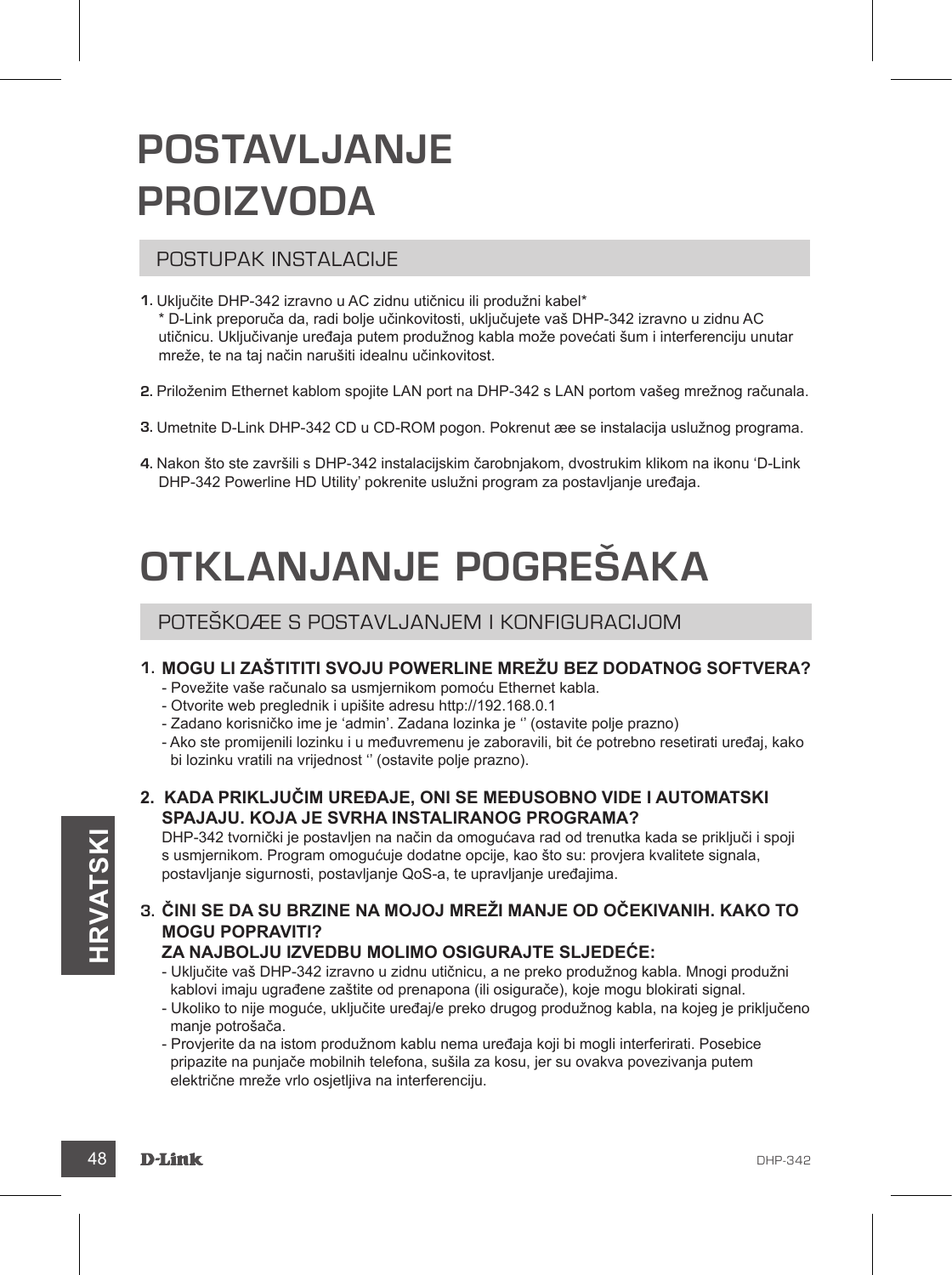### TEHNIČKA PODRŠKA

Hvala vam na odabiru D-Link proizvoda. Za dodatne informacije, podršku i upute za korištenje uređaja, molimo vas da posjetite D-Link internetsku stranicu na www.dlink.eu www.dlink.biz/hr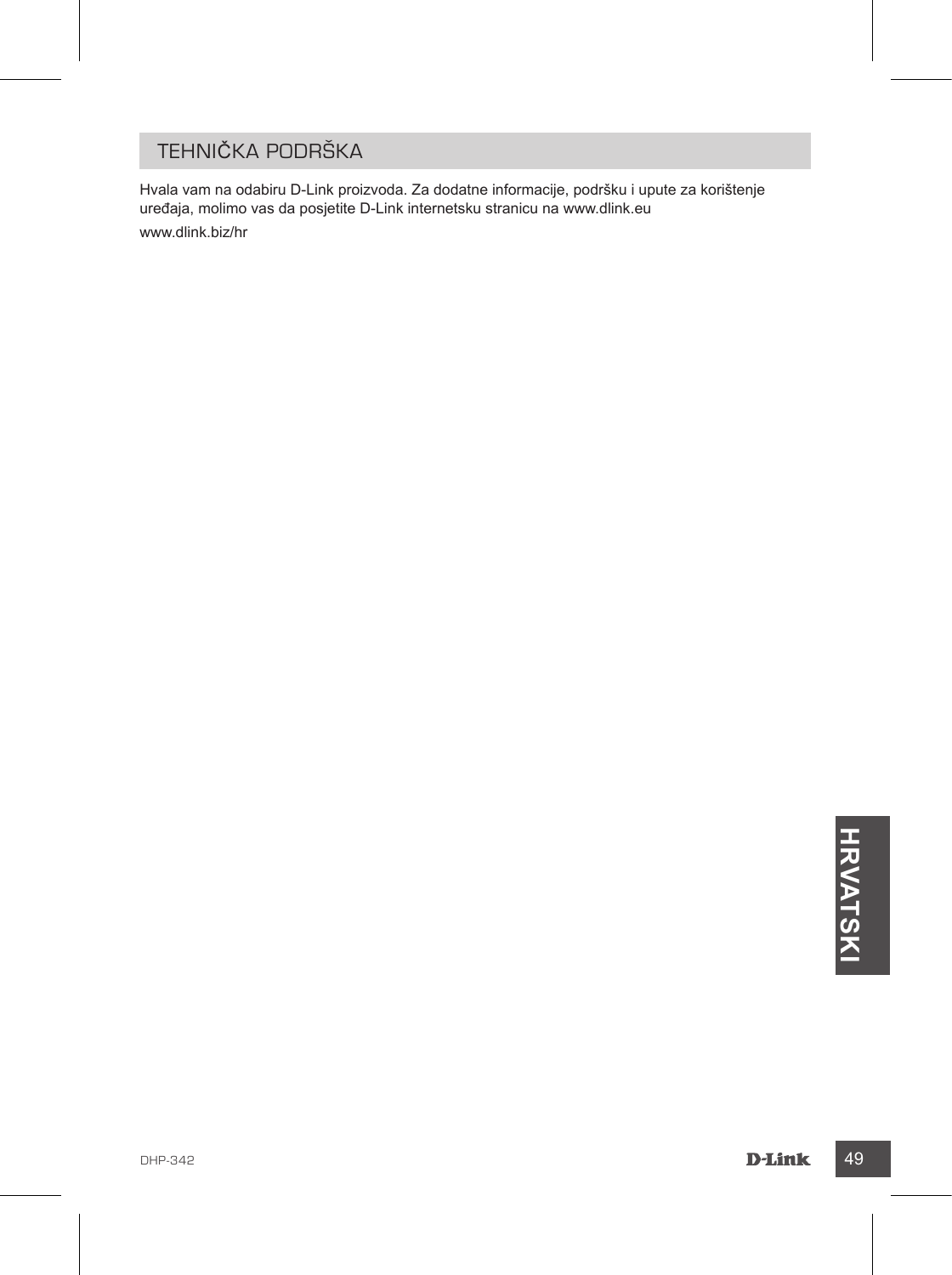### **PREVERITE VSEBINO V EMBALAŽI**

#### **VSEBINA**



**CD ZA NAMESTITEV** VSEBUJE ČAROVNIKA ZA POSTAVITEV IN TEHNIČNA NAVODILA

**Powerline HD 4-Port Switch** DHP-342

**NAPAJALNI KABEL**

**MREŽNI KABEL (CAT.5 UTP)** POVEZUJE NAPRAVO Z VAŠIM OMREŽJEM

Če kaj od naštetega manjka, se obrnite na prodajalca

**50 D-Link BHP-342 SLOVENSKI**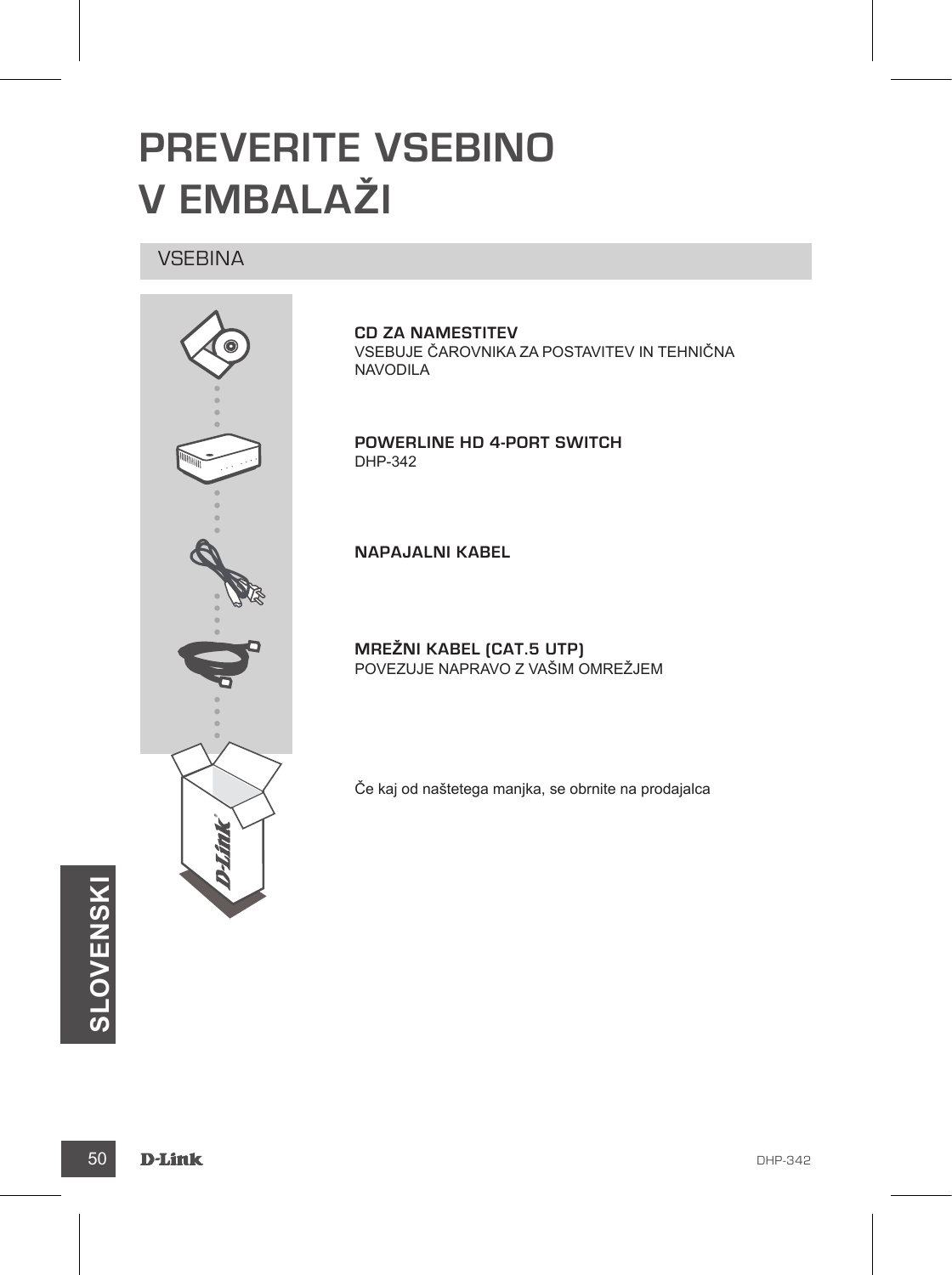### **IZDELEK POSTAVITEV**

#### KORAKI ZA NAMESTITEV

- **1.** DHP-342 priklopite neposredno v 220V zidno vtičnico ali razdelilec\* \*D-Link priporoča, da zaradi zagotovitve optimalnega delovanja priklopite DHP-342 v zidno vtičnico. Priklop naprave v 220V razdelilec lahko poveča možnost šuma in motenj v mreži, kar vodi do slabšega delovanja celotne mreže.
- **2.** Priloženi mrežni kabel priklopite v mrežno vtičnico DHP-342, drugi konec pa priklopite v mrežno vtičnico vašega PC-ja, prenosnika ali katere druge računalniške naprave z mrežnim priklopom.
- **3.** Vstavite D-Link DHP-342 CD v vaš CD-ROM pogon. Potem zaženite namestitev pomožnega programa.
- **4.** Ko se je program čarovnik za namestitev DHP-342 zaključil, dvokliknite ikono 'D-Link DHP-342 Powerline HD Utility' na vašem namizju, da boste lahko nastavili DHP-342 naprave v vaši mreži.

### **ODPRAVA TEŽAV**

#### PROBLEMI PRI POSTAVITVI IN NASTAVITVI

**1. Ali lahko zavarujem svoje Powerline omrežje brez uporabe katere koli programske opreme?**

Da. DHP-342 je opremljen s šifrirno tehnologijo, ki se sproži s pritiskom gumba ter omogoča enostavno zaščito vašega omrežja. Prosimo, za napotke za postavitev poglejte navodila za DHP-342, ki so dostavljena na CD-ROM-u.

**2. Po priklopu naprav v mrežo so se naprave same prepoznale in povezale. Čemu je potem namenjen program za namestitev?**

DHP-342 je privzeto nastavljen za takojšnje delovanje ob priklopu v mrežo ter povezavi z usmerjevalnikom. S pomočjo programa pa lahko uporabljate napreden funkcije, kot so preverjanje kvalitete povezave, določanje varnosti mreže, nastavitev kvalitete servisa (QoS) ter upravljanje naprav.

- naprav.<br> **S. IMAM VTIS, DA MREŽA DELA POČASNEJE KOT PRIČAKOVANO. KAKO SE<br>
LAHKO TO IZBOLJŠA?<br>
ZA ZAGOTOVITEV OPTIMALNEGA DELOVANJA MREŽE PREVERITE<br>
NASLEDNJE:<br>
 Priklopite DHP-342 direktno v 220V zidno vtičnico. Nekateri 3. Imam vtis, da mreža dela počasneje kot pričakovano. Kako se lahko to izboljša? Za zagotovitev optimalnega delovanja mreže preverite naslednje:**
- Priklopite DHP-342 direktno v 220V zidno vtičnico. Nekateri 220V razdelilci imajo vgrajeno zaščito proti visokofrekvenčnim motnjam, kar lahko blokira signal v mreži.
	- Če DHP-342 ne morete priklopiti v zidno vtičnico, ga priklopite v razdelilec brez zaščite, ki je čimmanj zaseden z ostalimi 220V napravami.
	- Preverite, da v isti razdelilec niso priklopljene 220V naprave, ki lahko povzročajo električne motnje, kot so napajalniki za mobilne telefone, sušilci za lase in podobno, ker je mreža po 220V vodih zelo občitljiva na tak tip motenj.

**VENSKI**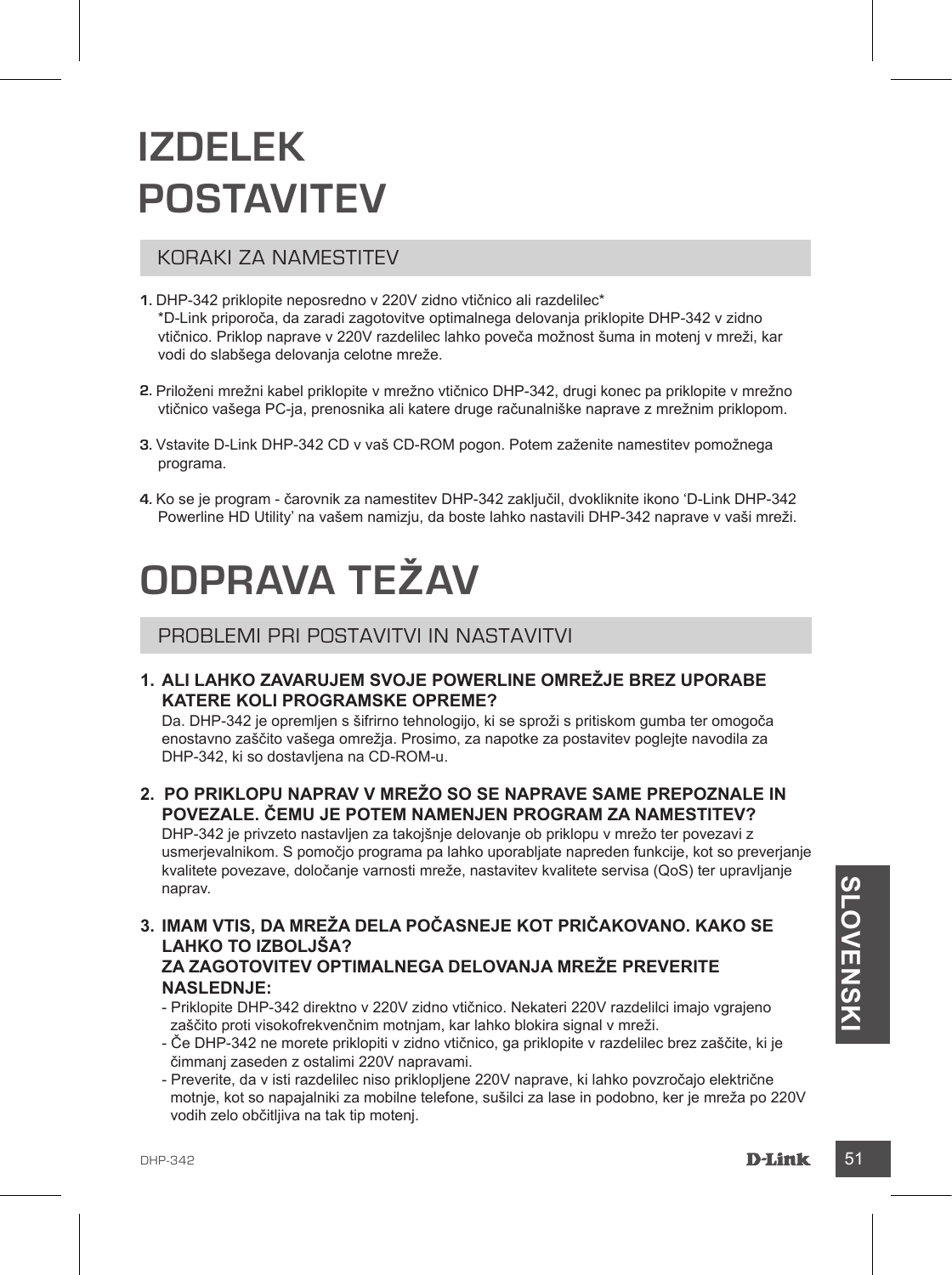### TEHNIČNA PODPORA

Zahvaljujemo se vam, ker ste izbrali D-Link proizvod. Za vse nadaljnje informacije, podporo ter navodila za uporabo prosimo obiščite D-Link - ovo spletno stran www.dlink.eu www.dlink.biz/sl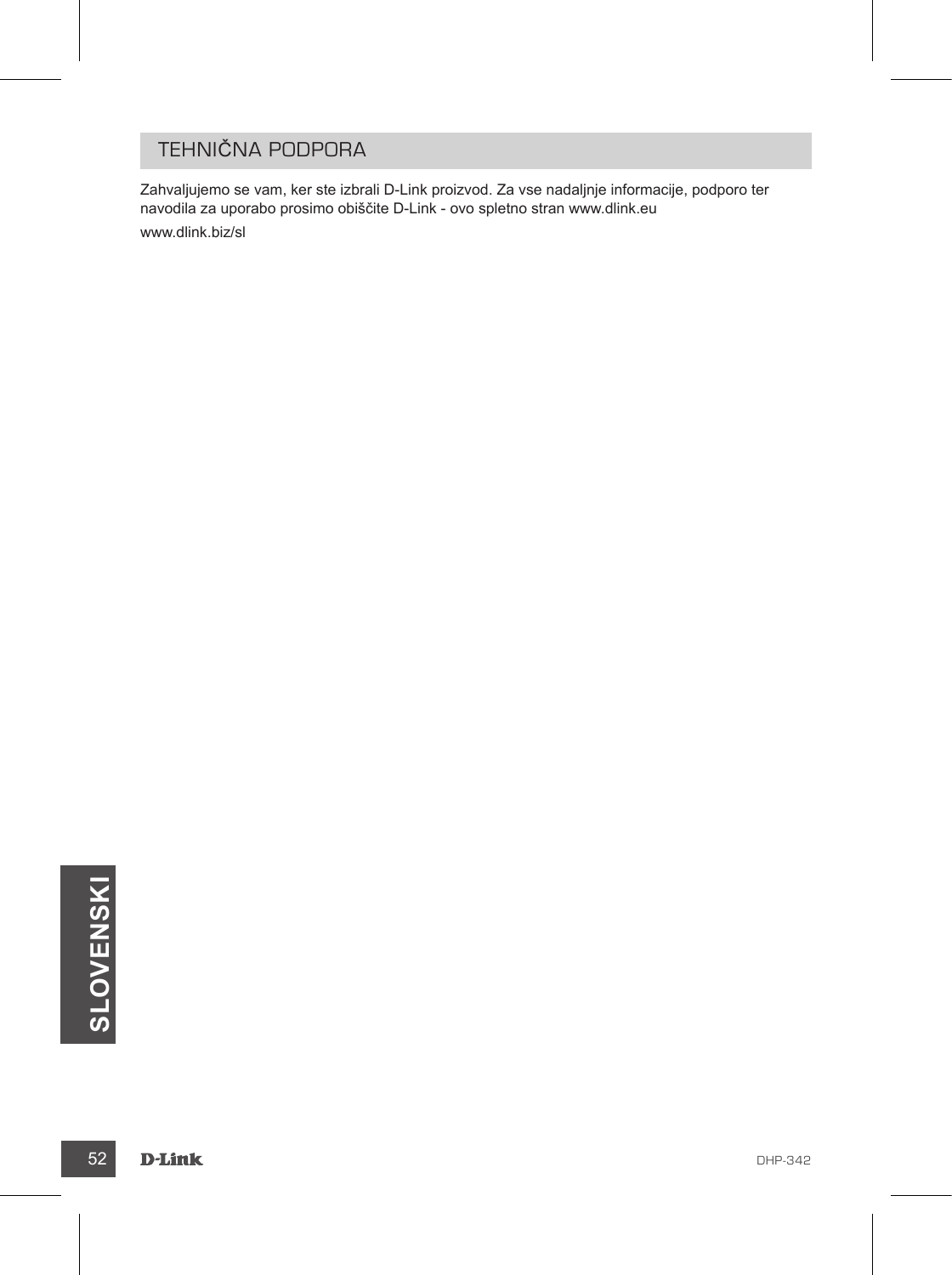### **CONŢINUTUL PACHETULUI**

#### **CONȚINUT**



**CD DE INSTALARE**  INCLUDE EXPERTUL DE CONFIGURARE ŞI MANUALELE TEHNICE

**Powerline HD 4-Port Switch** DHP-342

**CABLU DE ALIMENTARE**

**CABLU ETHERNET (CAT5 UTP)** CONECTEAZĂ DISPOZITIVUL LA REŢEAUA DVS.

Dacă aţi constatat lipsa unei componente vă rugăm să vă contactaţi distribuitorul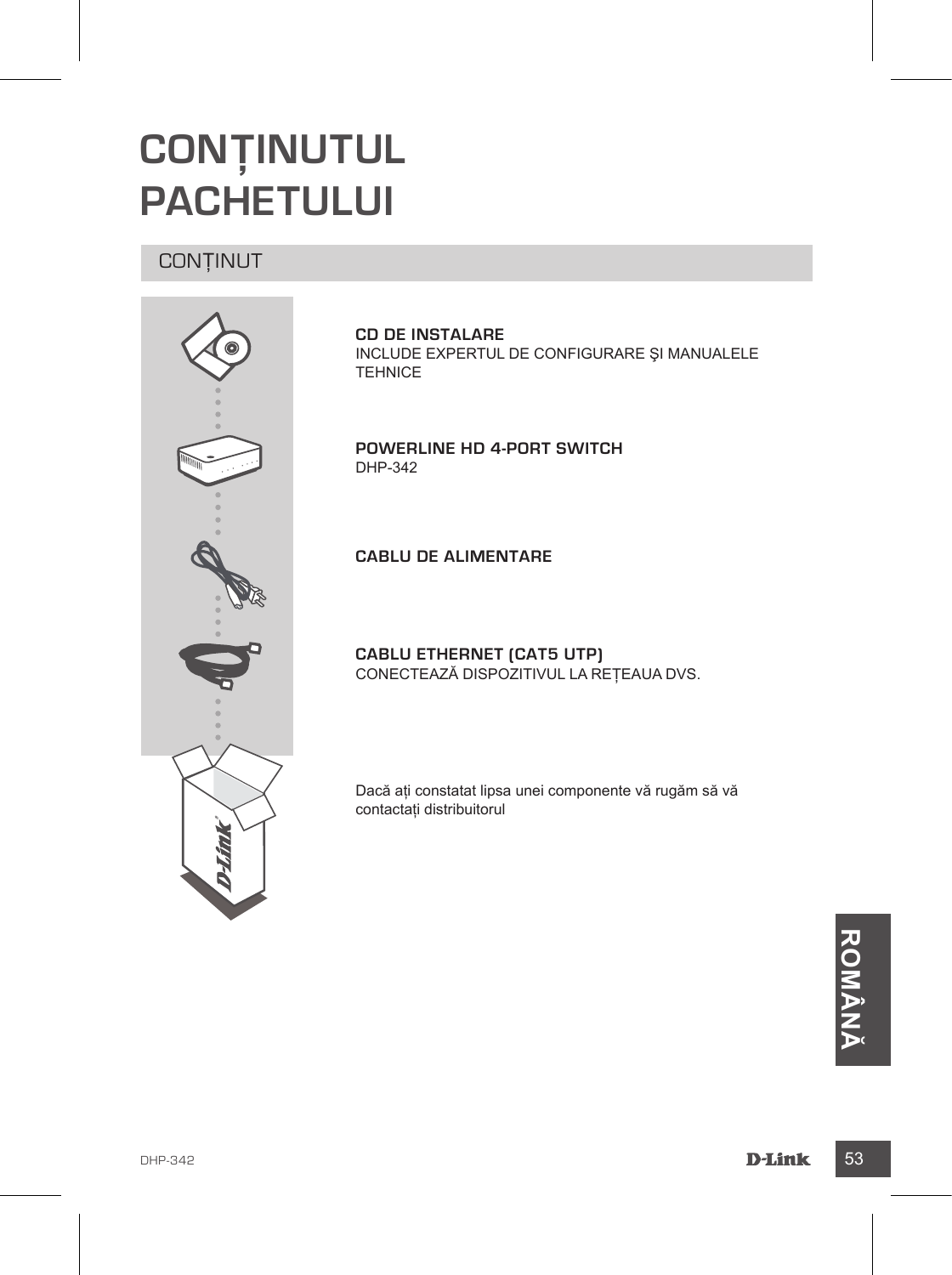### **CONFIGURAREA PRODUSULUI**

#### PAŞI INSTALARE

- **1.** Conectaţi DHP-342 direct într-o priză de curent electric\* \* D-Link recomandă pentru cea mai bună performanţă să conectaţi echipamentul direct într-o priză elecrică din perete. Conectându-l într-un stecher crește posibilitatea apariției zgomotului și interferentelor ceea ce duce la scăderea performantelor.
- **2.** Conectaţi cablul Ethernet inclus în pachet cu un capăt în DHP-342 şi cu celălalt în placa de reţea a calculatorului.
- 3. Introduceti CD-ul D-Link DHP-342 în unitatea dvs. CD-ROM. Apoi începeti instalarea utilitarului.
- **4.** După ce aţi încheiat instalarea utilitarului D-Link DHP-342, apăsaţi dublu click pe iconiţa D-Link DHP-342 Powerline HD Utility de pe desktop pentru a începe configurarea DHP-342.

### **TROUBLESHOOTING**

#### PROBLEME LA INSTALARE ŞI CONFIGURARE

**1. Pot să îmi securizez reţeaua Powerline fără a folosi niciun software?**

Da. DHP-342 dispune de o tehnologie de criptare prin simpla apăsare a unui buton, care vă permite să vă protejati cu ușurință rețeaua. Consultați manualul DHP-342 furnizat pe CD-ROM pentru instructiuni de configurare.

**2. La conectarea echipamentelor, acestea se vor descoperi şi conecta între ele automat. Ce software trebuie folosit?**

Configuratia initială permite DHP-342 să functioneze fară o programare a lor din partea dumneavoastră. Puteti însă să folositi și software-ul echipamentului pentru a vedea calitatea conexiunii și configura securitatea retelei, QoS și pentru a face managementul dispozitivelor.

**Â NĂ**

- **3. Reţeaua mea pare să nu funcţioneze la viteză optimă. Cum pot îmbunătăţi acest lucru? Vă rugăm să vă asiguraţi de următoarele pentru a avea cea mai BUNĂ PERFORMANTĂ A RETELEI:** 
	- Conectaţi DHP-342 direct într-o priză electrică din perete şi nu într-un ştecher deoarece unele ştechere pot bloca semnalul pe linia de 200V.
	- Dacă acest lucru nu este posibil, atunci conectaţi echipementul la un stecher mai puţin încărcat.
- Stechere pot bloca semnalul pe linia de 200V.<br>
 Dacă acest lucru nu este posibil, atunci conectați echipementul la un stecher mai puțin încărcat.<br>
 Verificați dacă nu există alte dispozitive perturbatoare în aceeași priz - Verificaţi dacă nu există alte dispozitive perturbatoare în aceeaşi priză, în special încărcătoare pentru telefoane mobile, uscătoare de păr deoarece echipamentele de tip Powerline sunt sensibile la interferente electrice.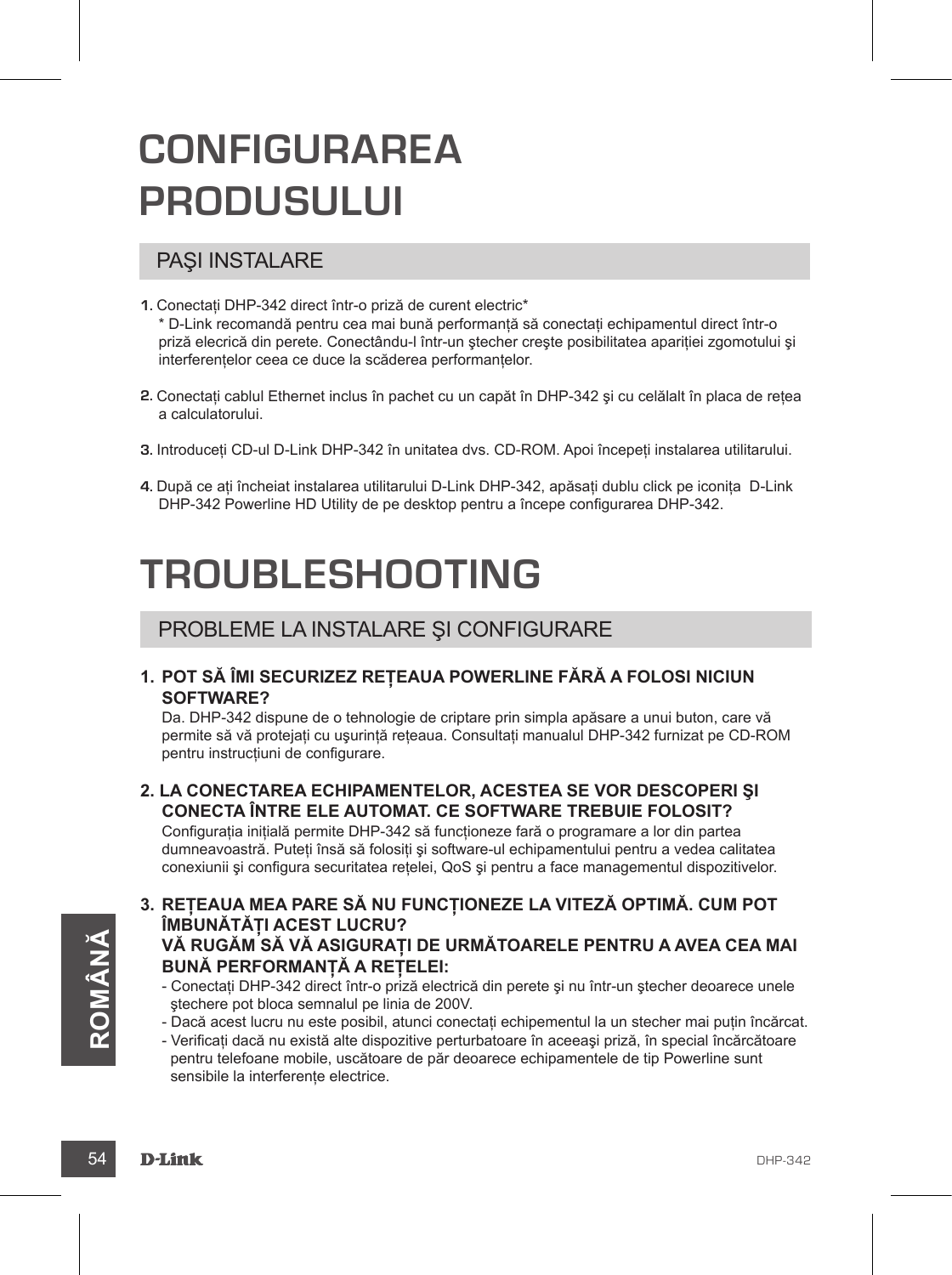#### SUPORT TEHNICA

Vă mulţumim pentru alegerea produselor D-Link. Pentru mai multe informaţii, suport şi manuale ale produselor vă rugăm să vizitaţi site-ul D-Link www.dlink.eu www.dlink.ro

**DHP-342**<br> **DHM**<br> **DHM**<br> **DHM**<br> **DHM**<br> **DHM Â N Ă**